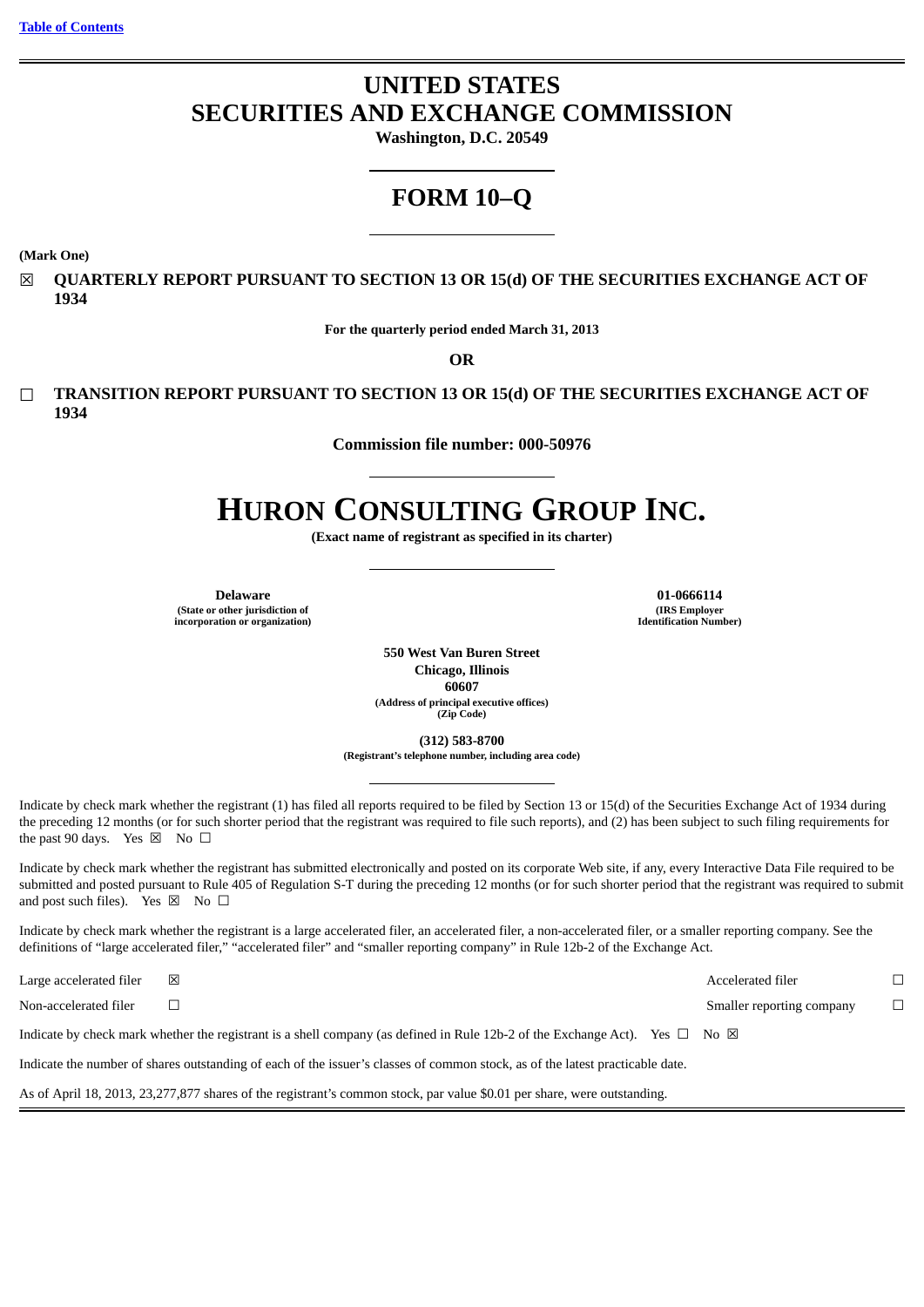**Huron Consulting Group Inc.**

### **HURON CONSULTING GROUP INC.**

### **INDEX**

<span id="page-1-0"></span>

| <b>Part I - Financial Information</b>                                                         | Page         |
|-----------------------------------------------------------------------------------------------|--------------|
| <b>Item 1. Consolidated Financial Statements</b>                                              |              |
| <b>Consolidated Balance Sheets</b>                                                            | $\mathbf{1}$ |
| <b>Consolidated Statements of Earnings and Other Comprehensive Income</b>                     | 2            |
| <b>Consolidated Statement of Stockholders' Equity</b>                                         | 3            |
| <b>Consolidated Statements of Cash Flows</b>                                                  | 4            |
| <b>Notes to Consolidated Financial Statements</b>                                             | 5            |
| Item 2. Management's Discussion and Analysis of Financial Condition and Results of Operations | 17           |
| <b>Item 3. Quantitative and Qualitative Disclosures About Market Risk</b>                     | 31           |
| <b>Item 4. Controls and Procedures</b>                                                        | 32           |
| <u> Part II - Other Information</u>                                                           |              |
| <b>Item 1. Legal Proceedings</b>                                                              | 32           |
| Item 1A. Risk Factors                                                                         | 33           |
| Item 2. Unregistered Sales of Equity Securities and Use of Proceeds                           | 33           |
| Item 3. Defaults Upon Senior Securities                                                       | 33           |
| <b>Item 4. Mine Safety Disclosures</b>                                                        | 33           |
| Item 5. Other Information                                                                     | 33           |
| Item 6. Exhibits                                                                              | 34           |
| <b>Signature</b>                                                                              | 35           |
|                                                                                               |              |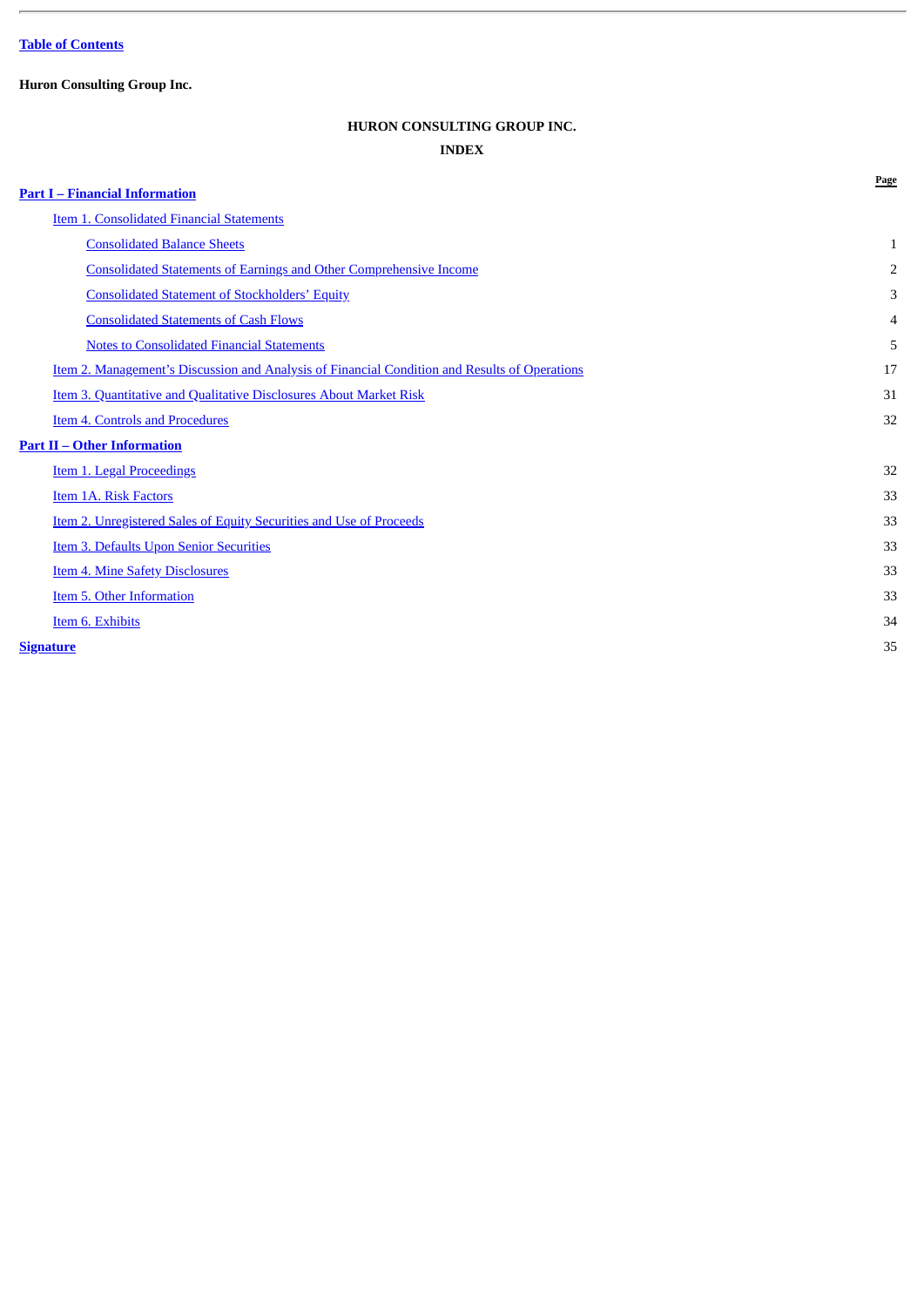### **PART I — FINANCIAL INFORMATION**

#### **ITEM 1. CONSOLIDATED FINANCIAL STATEMENTS**

### **HURON CONSULTING GROUP INC. CONSOLIDATED BALANCE SHEETS (In thousands, except share and per share amounts) (Unaudited)**

<span id="page-2-2"></span><span id="page-2-1"></span><span id="page-2-0"></span>

|                                                                                                                          | March 31,<br>2013     | December 31,<br>2012   |
|--------------------------------------------------------------------------------------------------------------------------|-----------------------|------------------------|
| <b>Assets</b>                                                                                                            |                       |                        |
| Current assets:                                                                                                          |                       |                        |
| Cash and cash equivalents                                                                                                | $\mathbb{S}$<br>5,749 | 25,162<br>$\mathbb{S}$ |
| Receivables from clients, net                                                                                            | 101,549               | 97,510                 |
| Unbilled services, net                                                                                                   | 59,123                | 47,232                 |
| Income tax receivable                                                                                                    | 1,003                 | 192                    |
| Deferred income taxes, net                                                                                               | 9,631                 | 14,751                 |
| Prepaid expenses and other current assets                                                                                | 13,914                | 15,525                 |
| Total current assets                                                                                                     | 190,969               | 200,372                |
| Property and equipment, net                                                                                              | 33,269                | 33,805                 |
| Other non-current assets                                                                                                 | 15,584                | 15,322                 |
| Intangible assets, net                                                                                                   | 17,337                | 18,879                 |
| Goodwill                                                                                                                 | 518,916               | 519,522                |
| <b>Total assets</b>                                                                                                      | \$776,075             | \$<br>787,900          |
| Liabilities and stockholders' equity                                                                                     |                       |                        |
| Current liabilities:                                                                                                     |                       |                        |
| Accounts payable                                                                                                         | \$<br>6,978           | $\mathbb{S}$<br>8,461  |
| Accrued expenses                                                                                                         | 15,786                | 17,692                 |
| Accrued payroll and related benefits                                                                                     | 32,869                | 61,672                 |
| Bank borrowings, current portion                                                                                         | 25,000                |                        |
| Accrued consideration for business acquisitions, current portion                                                         | 5,586                 | 5,640                  |
| Income tax payable                                                                                                       | 165                   | 7,872                  |
| Deferred revenues                                                                                                        | 15,345                | 15,388                 |
| Total current liabilities                                                                                                | 101,729               | 116,725                |
| Non-current liabilities:                                                                                                 |                       |                        |
| Deferred compensation and other liabilities                                                                              | 7,140                 | 6,973                  |
| Bank borrowings, net of current portion                                                                                  | 177,500               | 192,500                |
| Deferred lease incentives                                                                                                | 6,874                 | 6,936                  |
| Deferred income taxes                                                                                                    | 15,784                | 14,560                 |
| Accrued consideration for business acquisitions, net of current portion                                                  | 4,956                 | 4,885                  |
| Total non-current liabilities                                                                                            | 212,254               | 225,854                |
| <b>Commitments and Contingencies</b>                                                                                     |                       |                        |
| Stockholders' equity                                                                                                     |                       |                        |
| Common stock; \$0.01 par value; 500,000,000 shares authorized; 25,184,665 and 24,793,327 shares issued at March 31, 2013 |                       |                        |
| and December 31, 2012, respectively                                                                                      | 243                   | 240                    |
| Treasury stock, at cost, 1,893,745 and 1,880,809 shares at March 31, 2013 and December 31, 2012, respectively            | (84, 137)             | (83,715)               |
| Additional paid-in capital                                                                                               | 427,607               | 420,825                |
| Retained earnings                                                                                                        | 120,667               | 109,330                |
| Accumulated other comprehensive loss                                                                                     | (2, 288)              | (1,359)                |
| Total stockholders' equity                                                                                               | 462,092               | 445,321                |
| Total liabilities and stockholders' equity                                                                               | \$776,075             | \$787,900              |

*The accompanying notes are an integral part of the consolidated financial statements.*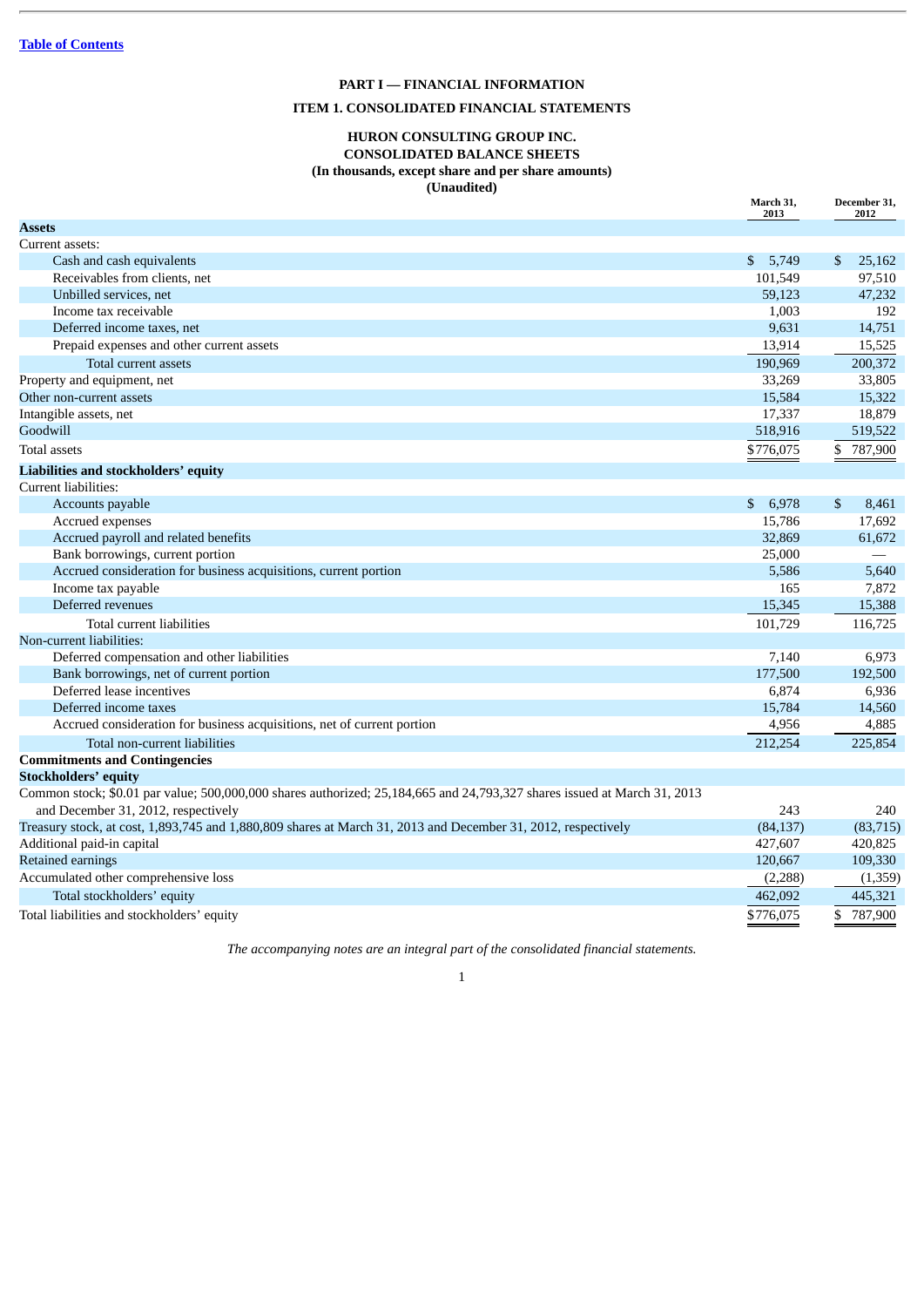### **HURON CONSULTING GROUP INC. CONSOLIDATED STATEMENTS OF EARNINGS AND OTHER COMPREHENSIVE INCOME (In thousands, except per share amounts)**

**(Unaudited)**

<span id="page-3-0"></span>

|                                                                                                                  | <b>Three Months Ended</b><br>March 31, |             |
|------------------------------------------------------------------------------------------------------------------|----------------------------------------|-------------|
|                                                                                                                  | 2013                                   | 2012        |
| <b>Revenues and reimbursable expenses:</b>                                                                       |                                        |             |
| Revenues                                                                                                         | \$164,036                              | \$138,637   |
| Reimbursable expenses                                                                                            | 15,336                                 | 13,796      |
| Total revenues and reimbursable expenses                                                                         | 179,372                                | 152,433     |
| Direct costs and reimbursable expenses (exclusive of depreciation and amortization shown in operating expenses): |                                        |             |
| Direct costs                                                                                                     | 106,128                                | 96,781      |
| Amortization of intangible assets and software development costs                                                 | 658                                    | 1.142       |
| Reimbursable expenses                                                                                            | 15,351                                 | 13,818      |
| Total direct costs and reimbursable expenses                                                                     | 122,137                                | 111,741     |
| <b>Operating expenses:</b>                                                                                       |                                        |             |
| Selling, general and administrative                                                                              | 32,263                                 | 30,067      |
| Restructuring charges                                                                                            | $\qquad \qquad$                        | 830         |
| Restatement related expenses                                                                                     | $\equiv$                               | 1,505       |
| Litigation settlement gain                                                                                       | (1, 150)                               |             |
| Depreciation and amortization                                                                                    | 4,779                                  | 4,653       |
| Total operating expenses                                                                                         | 35,892                                 | 37,055      |
| Operating income                                                                                                 | 21,343                                 | 3,637       |
| Other income (expense), net:                                                                                     |                                        |             |
| Interest expense, net of interest income                                                                         | (1,863)                                | (1,866)     |
| Other income, net                                                                                                | 13                                     | 333         |
| Total other expense, net                                                                                         | (1,850)                                | (1,533)     |
| Income from continuing operations before income tax expense                                                      | 19,493                                 | 2,104       |
| Income tax expense                                                                                               | 8,124                                  | 1,517       |
| Net income from continuing operations                                                                            | 11,369                                 | 587         |
| (Loss) income from discontinued operations, net of tax                                                           | (32)                                   | 269         |
| Net income                                                                                                       | \$11,337                               | \$<br>856   |
| Net earnings per basic share:                                                                                    |                                        |             |
| Net income from continuing operations                                                                            | 0.51<br>\$                             | \$<br>0.03  |
| Income from discontinued operations, net of tax                                                                  | \$                                     | \$<br>0.01  |
| Net income                                                                                                       | \$<br>0.51                             | \$<br>0.04  |
| Net earnings per diluted share:                                                                                  |                                        |             |
| Net income from continuing operations                                                                            | \$<br>0.51                             | \$<br>0.03  |
| Income from discontinued operations, net of tax                                                                  | \$<br>(0.01)                           | \$<br>0.01  |
| Net income                                                                                                       | \$<br>0.50                             | \$<br>0.04  |
|                                                                                                                  |                                        |             |
| Weighted average shares used in calculating earnings per share:<br><b>Basic</b>                                  | 22,139                                 | 21,775      |
| <b>Diluted</b>                                                                                                   | 22,487                                 | 22,164      |
| <b>Comprehensive income:</b>                                                                                     |                                        |             |
| Net income                                                                                                       | \$11,337                               | \$<br>856   |
| Foreign currency translation (loss) gain, net of tax                                                             | (997)                                  | 239         |
| Unrealized gain on cash flow hedging instruments, net of tax                                                     | 68                                     | 49          |
| Other comprehensive (loss) income                                                                                | (929)                                  | 288         |
| Comprehensive income                                                                                             | \$10,408                               | \$<br>1,144 |
|                                                                                                                  |                                        |             |

*The accompanying notes are an integral part of the consolidated financial statements.*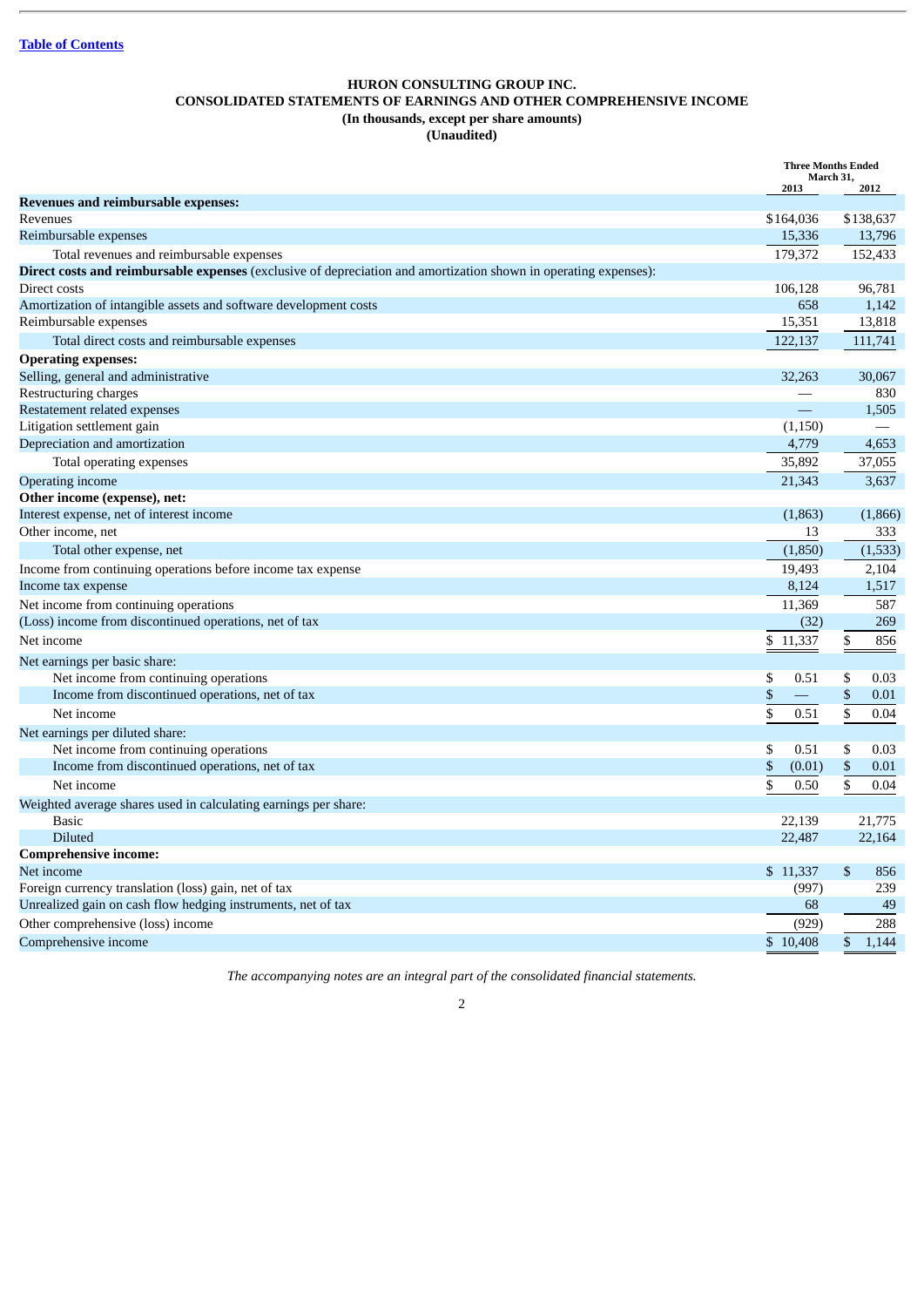### **HURON CONSULTING GROUP INC. CONSOLIDATED STATEMENTS OF STOCKHOLDERS' EQUITY (In thousands, except share amounts)**

**(Unaudited)**

<span id="page-4-0"></span>

|                                                | Common Stock            |     | Treasury Stock |               | <b>Additional</b><br>Paid-In | Retained        | <b>Accumulated Other</b><br>Comprehensive |          | Stockholders' |
|------------------------------------------------|-------------------------|-----|----------------|---------------|------------------------------|-----------------|-------------------------------------------|----------|---------------|
|                                                | <b>Shares</b><br>Amount |     | <b>Shares</b>  | <b>Amount</b> | Capital                      | <b>Earnings</b> | Income (Loss)                             |          | <b>Equity</b> |
| <b>Balance at December 31, 2012</b>            | 23,904,125              | 240 | (1,889,465)    | \$(83,715)    | 420,825                      | \$109,330       |                                           | (1,359)  | 445,321       |
| Comprehensive income                           |                         |     |                |               |                              | 11,337          |                                           | (929)    | 10,408        |
| Issuance of common stock in connection with:   |                         |     |                |               |                              |                 |                                           |          |               |
| Restricted stock awards, net of cancellations  | 310.001                 |     | 3.549          | 143           | (146)                        |                 |                                           |          |               |
| Exercise of stock options                      | 20.211                  |     |                |               | 27                           |                 |                                           |          | 27            |
| Share-based compensation                       |                         |     |                |               | 6,323                        |                 |                                           |          | 6,323         |
| Shares redeemed for employee tax withholdings  |                         |     | (16, 283)      | (565)         |                              |                 |                                           |          | (565)         |
| Income tax benefit on share-based compensation |                         |     |                |               | 578                          |                 |                                           |          | 578           |
| <b>Balance at March 31, 2013</b>               | 24, 234, 337            | 243 | (1,902,199)    | \$(84,137)    | \$427,607                    | \$120,667       |                                           | (2, 288) | 462,092       |

*The accompanying notes are an integral part of the consolidated financial statements.*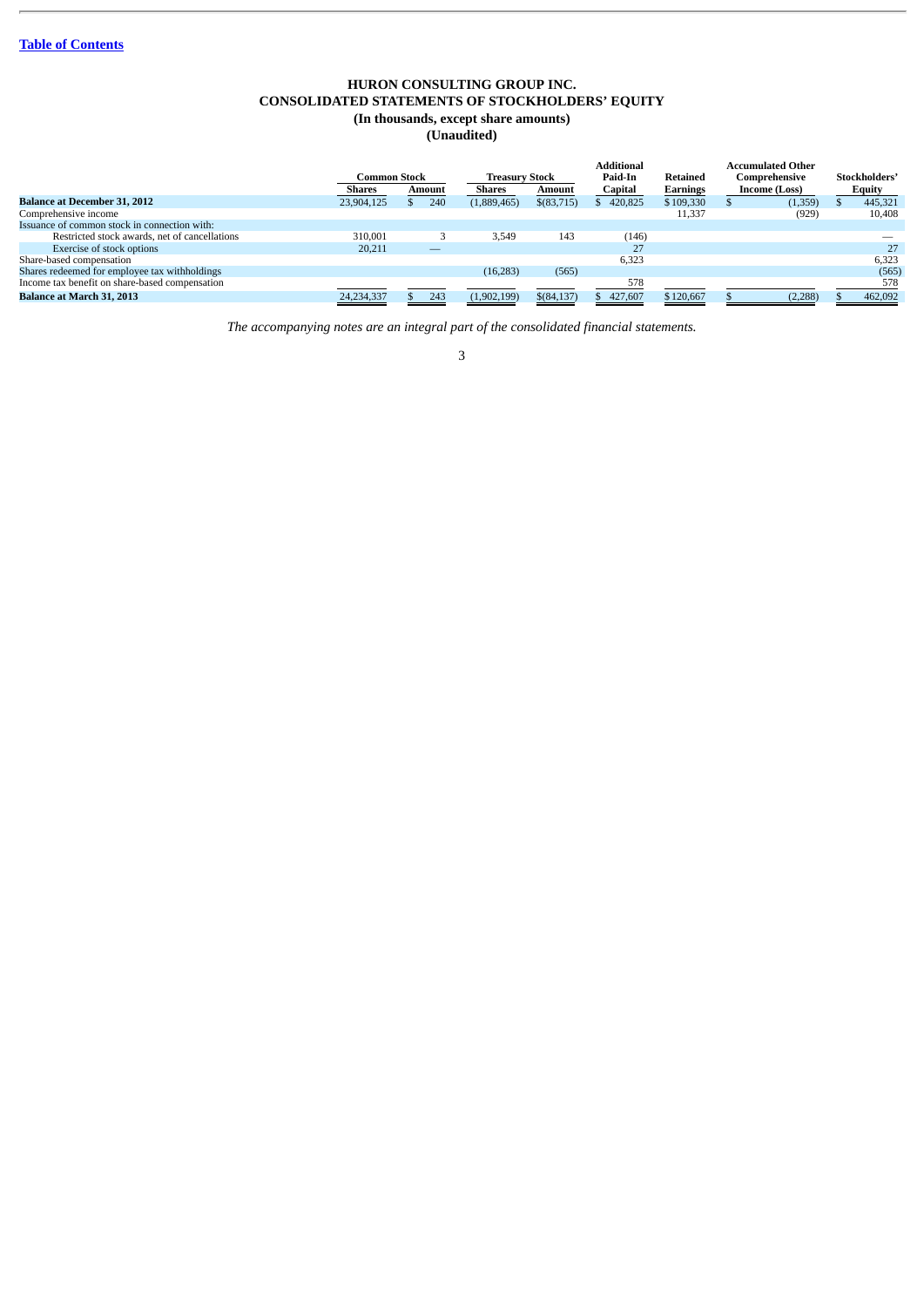### **HURON CONSULTING GROUP INC. CONSOLIDATED STATEMENTS OF CASH FLOWS (In thousands) (Unaudited)**

<span id="page-5-0"></span>

|                                                                                   |           | <b>Three Months Ended</b><br>March 31, |
|-----------------------------------------------------------------------------------|-----------|----------------------------------------|
|                                                                                   | 2013      | 2012                                   |
| <b>Cash flows from operating activities:</b>                                      |           |                                        |
| Net income                                                                        | \$11,337  | \$<br>856                              |
| Adjustments to reconcile net income to net cash provided by operating activities: |           |                                        |
| Depreciation and amortization                                                     | 5,437     | 6,621                                  |
| Share-based compensation                                                          | 4,635     | 4,842                                  |
| Allowances for doubtful accounts and unbilled services                            | 6,953     | 2,246                                  |
| Deferred income taxes                                                             | 6,083     | 3,344                                  |
| Changes in operating assets and liabilities, net of businesses acquired:          |           |                                        |
| (Increase) decrease in receivables from clients                                   | (4,742)   | 2,133                                  |
| (Increase) decrease in unbilled services                                          | (18, 423) | 4,456                                  |
| (Increase) decrease in current income tax receivable / payable, net               | (8,513)   | 2,379                                  |
| (Increase) decrease in other assets                                               | 2,459     | 1,853                                  |
| Increase (decrease) in accounts payable and accrued liabilities                   | (3,000)   | 3,492                                  |
| Increase (decrease) in accrued payroll and related benefits                       | (27, 018) | (36, 795)                              |
| Increase (decrease) in deferred revenues                                          | (34)      | (7,978)                                |
| Net cash used in operating activities                                             | (24, 826) | (12, 551)                              |
| <b>Cash flows from investing activities:</b>                                      |           |                                        |
| Purchases of property and equipment, net                                          | (3,576)   | (5,267)                                |
| Net investment in life insurance policies                                         | (507)     | (361)                                  |
| Purchases of businesses, net of cash acquired                                     |           | (31,298)                               |
| Capitalization of internally developed software                                   | (692)     |                                        |
| Net cash used in investing activities                                             | (4,775)   | (36, 926)                              |
| <b>Cash flows from financing activities:</b>                                      |           |                                        |
| Proceeds from exercise of stock options                                           | 27        | 29                                     |
| Shares redeemed for employee tax withholdings                                     | (565)     | (3,710)                                |
| Tax benefit from share-based compensation                                         | 803       | 1,116                                  |
| Proceeds from borrowings under credit facility                                    | 22,000    | 93,000                                 |
| Repayments on credit facility                                                     | (12,000)  | (42,500)                               |
| Payments of capital lease obligations                                             |           | (5)                                    |
| Net cash provided by financing activities                                         | 10,265    | 47,930                                 |
| Effect of exchange rate changes on cash                                           | (77)      | 430                                    |
| Net decrease in cash and cash equivalents                                         | (19, 413) | (1,117)                                |
| Cash and cash equivalents at beginning of the period                              | 25,162    | 5,080                                  |
| Cash and cash equivalents at end of the period                                    | \$5,749   | \$<br>3,963                            |

*The accompanying notes are an integral part of the consolidated financial statements.*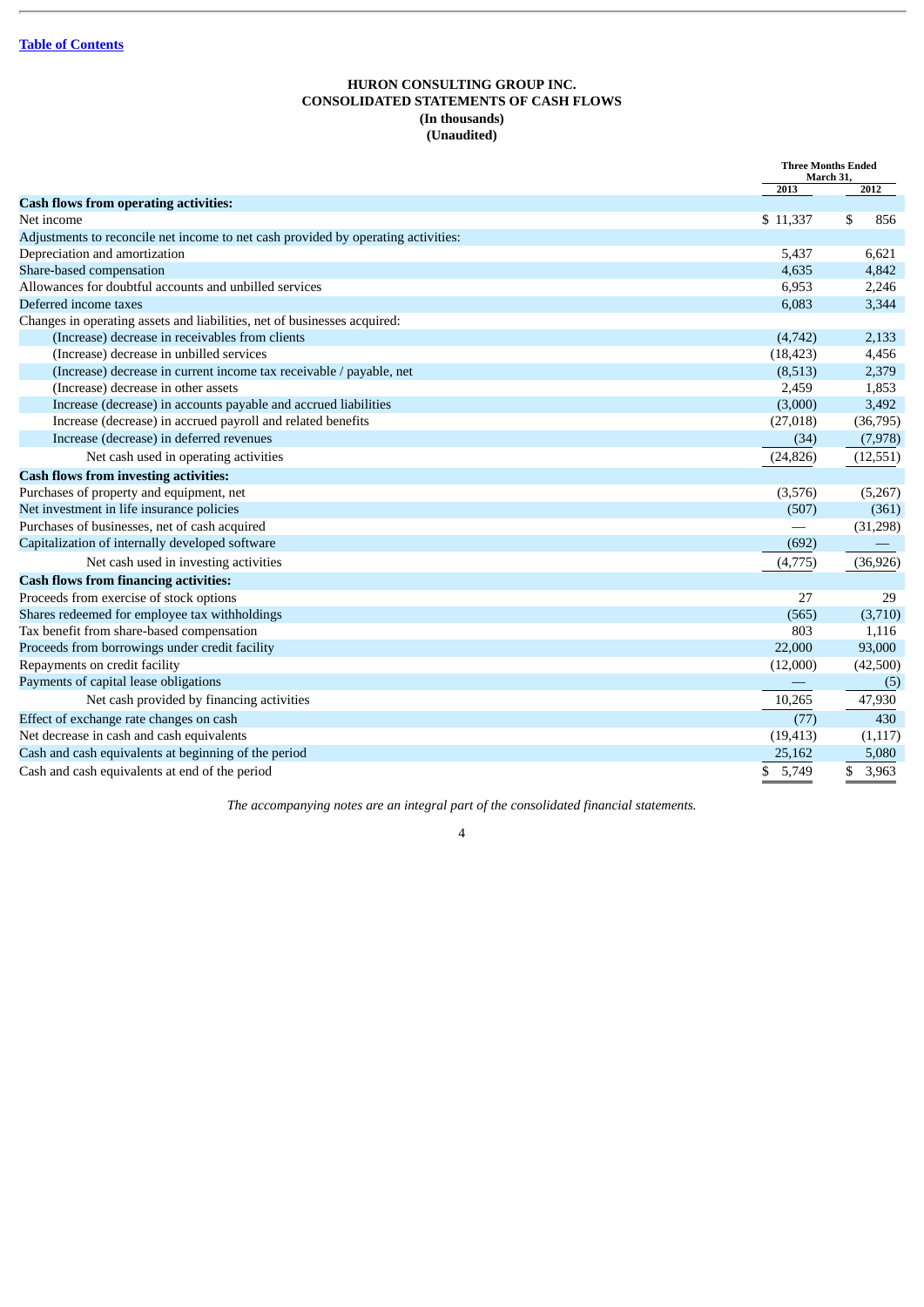#### <span id="page-6-0"></span>**1. Description of Business**

We are a leading provider of operational and financial consulting services. We help clients in diverse industries improve performance, reduce costs, leverage technology, process and review large amounts of complex data, address regulatory changes, recover from distress and stimulate growth. Our professionals employ their expertise in administration, management, finance and operations to provide our clients with specialized analyses and customized advice and solutions that are tailored to address each client's particular challenges and opportunities to deliver sustainable and measurable results. We provide consulting services to a wide variety of both financially sound and distressed organizations, including healthcare organizations, leading academic institutions, Fortune 500 companies, governmental entities and law firms.

#### **2. Basis of Presentation**

The accompanying unaudited Consolidated Financial Statements reflect the financial position, results of operations and cash flows as of and for the three months ended March 31, 2013 and 2012. These financial statements have been prepared in accordance with the rules and regulations of the U.S. Securities and Exchange Commission ("SEC") for Quarterly Reports on Form 10-Q. Accordingly, these financial statements do not include all of the information and note disclosures required by accounting principles generally accepted in the United States of America ("GAAP") for annual financial statements. In the opinion of management, these financial statements reflect all adjustments of a normal, recurring nature necessary for the fair presentation of our financial position, results of operations and cash flows for the interim periods presented in conformity with GAAP. These financial statements should be read in conjunction with the Consolidated Financial Statements and notes thereto for the year ended December 31, 2012 included in our Annual Report on Form 10-K.

Certain amounts reported in the previous year have been reclassified to conform to the 2013 presentation. Our results for any interim period are not necessarily indicative of results for a full year or any other interim period.

#### **3. New Accounting Pronouncements**

In February 2013, the FASB issued ASU No. 2013-02, Reporting of Amounts Reclassified Out of Accumulated Other Comprehensive Income, which amends current accounting guidance on comprehensive income. The guidance requires an entity to present, either on the face of the statement where net income is presented or in the notes, significant amounts reclassified out of accumulated other comprehensive income by the respective line items of net income if the amount is reclassified to net income in its entirety in the same reporting period. For other amounts not required to be reclassified in their entirety to net income in the same reporting period, a cross reference to other disclosures that provide additional detail about the reclassification amounts is required. The Company adopted this guidance effective January 1, 2013. The guidance required a change in disclosure only and did not have any effect on the Company's consolidated financial statements.

In March 2013, the FASB issued ASU No. 2013-05, Parent's Accounting for the Cumulative Translation Adjustment Upon Derecognition of Certain Subsidiaries or Groups of Assets Within a Foreign Entity or of an Investment in a Foreign Entity, which amends current accounting guidance on foreign currency matters. This guidance requires that the entire amount of a cumulative translation adjustment related to an entity's investment in a foreign entity should be released when there has been a: (i) sale of a subsidiary or group of net assets within a foreign entity and the sale represents the substantially complete liquidation of the investment in the foreign entity, (ii) loss of a controlling financial interest in an investment in a foreign entity, and (iii) step acquisition for a foreign entity. This guidance will be effective for the Company beginning in the first quarter of 2014. We do not expect the adoption to have a material impact on our consolidated financial statements.

#### **4. Discontinued Operations**

In recent years, we have undertaken several separate initiatives to divest certain practices within the Huron Financial segment in order to enable us to devote more of our energy and financial resources to the remaining businesses of the Company where we have a more substantial market presence. Most recently, on December 30, 2011, we sold the Accounting Advisory ("AA") practice to a group of investors including the managing director of the practice at the time and recognized a loss of \$1.9 million in connection with the sale.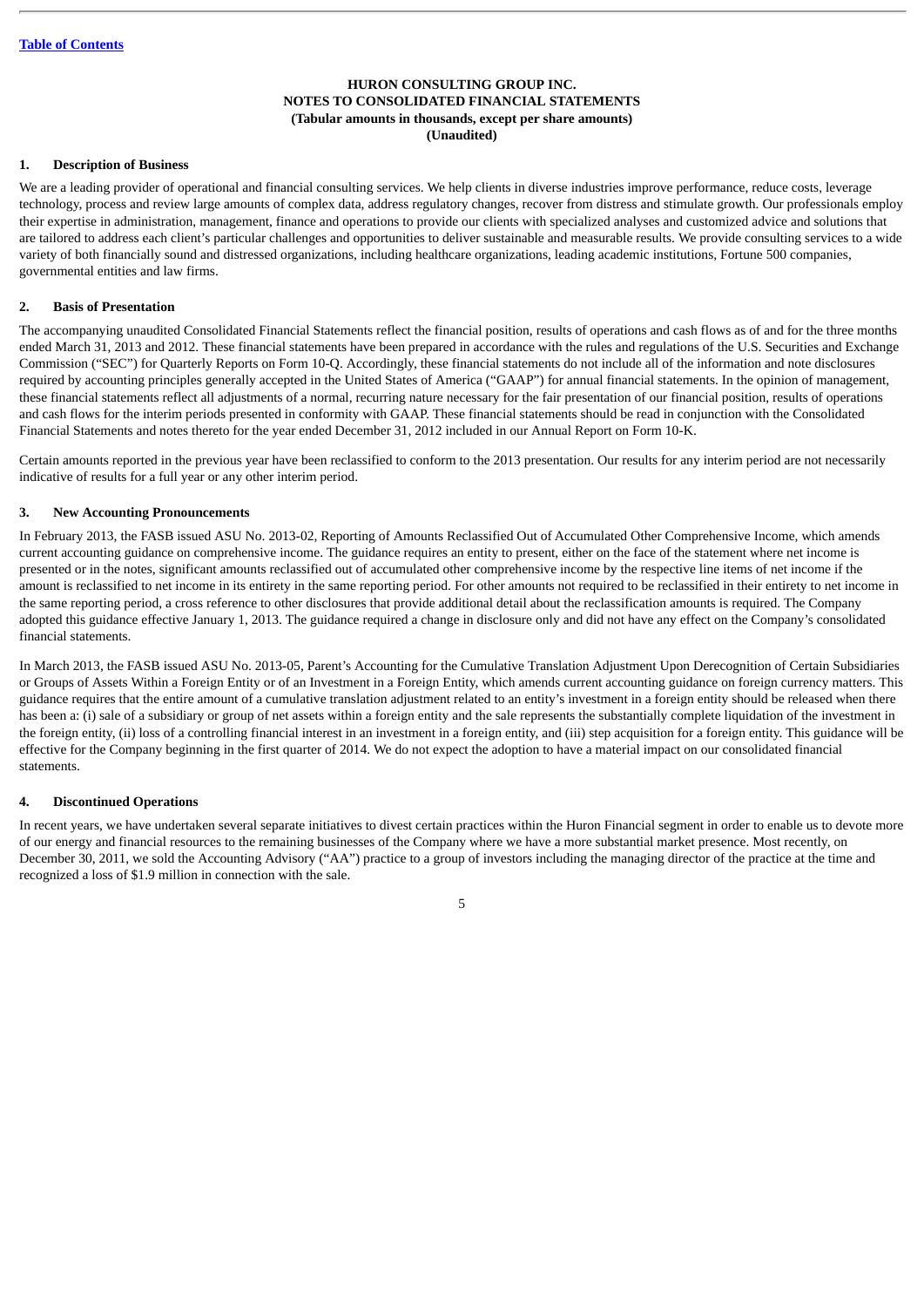The operating results of AA are reported as "discontinued operations." All other operations of the business are considered "continuing operations." Summarized operating results of discontinued operations are presented in the following table:

|                                                                      | <b>Three Months Ended</b><br>March 31. |      |      |       |
|----------------------------------------------------------------------|----------------------------------------|------|------|-------|
|                                                                      | 2013                                   |      | 2012 |       |
| Revenues                                                             |                                        | 33   |      | - 390 |
| (Loss) income from discontinued operations before income tax expense | \$                                     | (53) |      | 424   |
| Net (loss) income from discontinued operations                       |                                        | (32) |      | 269   |

There were no significant assets or liabilities related to discontinued operations in the Consolidated Balance Sheets as of March 31, 2013 or December 31, 2012.

#### **5. Goodwill and Intangible Assets**

The table below sets forth the changes in the carrying amount of goodwill by segment for the three months ended March 31, 2013.

|                                             | <b>Current Segments</b> |                       |                                                   |                    |            |  |  |
|---------------------------------------------|-------------------------|-----------------------|---------------------------------------------------|--------------------|------------|--|--|
| <b>Former Segments</b>                      | Huron<br>Healthcare     | <b>Huron</b><br>Legal | Huron<br>Education<br>and Life<br><b>Sciences</b> | Huron<br>Financial | Total      |  |  |
| <b>Health and Education Consulting</b>      | \$355,880               |                       | \$94,601                                          |                    | \$450,481  |  |  |
| Legal Consulting                            |                         | 52.947                |                                                   |                    | 52.947     |  |  |
| <b>Financial Consulting</b>                 |                         |                       |                                                   | 159,077            | 159,077    |  |  |
| Total new alignment as of December 31, 2012 | 355,880                 | 52,947                | 94,601                                            | 159,077            | 662,505    |  |  |
| Accumulated impairment                      |                         |                       |                                                   | (142, 983)         | (142, 983) |  |  |
| Goodwill, net as of December 31, 2012       | 355,880                 | 52,947                | 94,601                                            | 16,094             | 519,522    |  |  |
| Foreign currency translation                |                         | (606)                 |                                                   |                    | (606)      |  |  |
| Goodwill, net as of March 31, 2013          | \$355,880               | \$52,341              | \$94,601                                          | 16,094<br>S.       | \$518,916  |  |  |

During the first quarter of 2013, we changed our internal financial reporting structure. Under the new structure, our former Health and Education Consulting segment became two separate segments: Huron Healthcare and Huron Education and Life Sciences. In addition, certain immaterial practices which were historically part of our Health and Education Consulting segment were combined and disclosed in our All Other segment. The Legal Consulting segment is now referred to as Huron Legal and the Financial Consulting segment is now referred to as Huron Financial. The structure of the Legal Consulting and Financial Consulting segments did not change. As a result of these changes, we now have five reporting segments, which are the same as our operating segments and reporting units.

In accordance with ASC 350, "Intangibles – Goodwill and Other", we reassigned the goodwill balance of the Health and Education Consulting segment using the relative fair value approach based on an evaluation of expected future discounted cash flows. Based on this relative fair value analysis, we reassigned \$355.9 million of goodwill to Huron Healthcare and \$94.6 million of goodwill to Huron Education and Life Sciences.

In conjunction with the goodwill reassignment, we performed the first step of the goodwill impairment test for the goodwill balances within our Huron Healthcare and Huron Education and Life Sciences reporting units as of January 2, 2013. Based on the result of the first step of the goodwill impairment test, we determined that the fair values of our Huron Healthcare and Huron Education and Life Sciences reporting units exceeded their carrying values. Since the fair values of both reporting units exceeded their carrying values, the second step of the goodwill impairment test was not necessary.

In estimating the fair value of our Huron Healthcare and Huron Education and Life Sciences reporting units, we relied on a combination of the income approach and the market approach, utilizing the guideline company method, with a fifty-fifty weighting. For companies providing services similar to those provided by us, the income and market approaches will generally provide the most reliable indications of value because the value of such companies is dependent on their ability to generate earnings.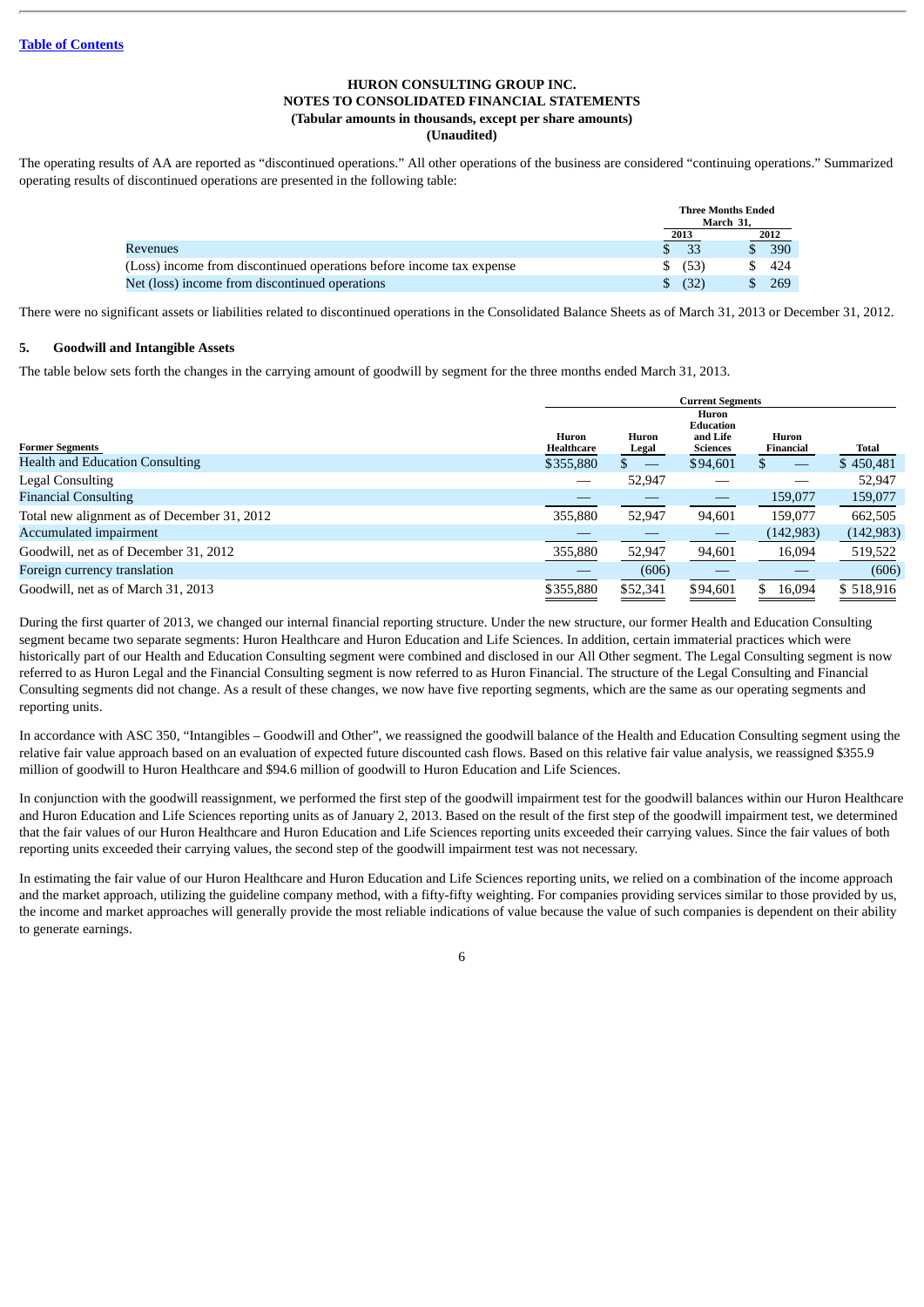In the income approach, we utilized a discounted cash flow analysis, which involved estimating the expected after-tax cash flows that will be generated by our reporting units and then discounting those cash flows to present value reflecting the relevant risks associated with the reporting units and the time value of money. This approach requires the use of significant estimates and assumptions, including long-term projections of future cash flows, market conditions, discount rates reflecting the risk inherent in future cash flows, revenue growth, perpetual growth rates and profitability, among others. In estimating future cash flows, we relied on an internally generated six-year forecast. For periods after the six-year forecast, we assumed a 3.5% long-term annual revenue growth rate. Our forecast is based on our historical experience, current backlog, expected market demand, and other industry information. Our discounted cash flow analysis assumed a 13% weighted average cost of capital ("WACC") discount rate for each reporting unit.

In the market approach, we utilized the guideline company method, which involved calculating valuation multiples based on operating data from guideline publicly traded companies. Multiples derived from guideline companies provide an indication of how much a knowledgeable investor in the marketplace would be willing to pay for a company. These multiples were then adjusted for factors similar to those used in a discounted cash flow analysis and applied to the operating data for our reporting units to arrive at an indication of value.

Determining the fair value of a reporting unit requires us to make significant judgments, estimates and assumptions. While we believe that the estimates and assumptions underlying our valuation methodology are reasonable, these estimates and assumptions could have a significant impact on whether or not an impairment charge is recognized and also the magnitude of any such charge. The results of an impairment analysis are as of a point in time. There is no assurance that the actual future earnings or cash flows of our reporting units will not differ significantly from our projections. We will monitor any changes to our assumptions and will evaluate goodwill as deemed warranted during future periods. Any significant decline in our operations could result in goodwill impairment charges.

Intangible assets as of March 31, 2013 and December 31, 2012 consisted of the following:

|                            |                                   | March 31, 2013              |                             | <b>December 31, 2012</b>    |  |                             |
|----------------------------|-----------------------------------|-----------------------------|-----------------------------|-----------------------------|--|-----------------------------|
|                            | <b>Useful</b><br>Life in<br>Years | Gross<br>Carrying<br>Amount | Accumulated<br>Amortization | Gross<br>Carrying<br>Amount |  | Accumulated<br>Amortization |
| Customer relationships     | 3 to 13                           | \$24,634                    | 11,219                      | \$24,738                    |  | 10,268                      |
| Non-competition agreements | 1 to 6                            | 4,684                       | 3,295                       | 4,684                       |  | 3,067                       |
| Trade names                | $1$ to $8$                        | 150                         | 20                          | 150                         |  | 8                           |
| Technology and software    | C                                 | 4.041                       | 1,953                       | 4,041                       |  | 1,751                       |
| Document reviewer database |                                   | 450                         | 135                         | 450                         |  | 90                          |
| Total                      |                                   | \$33,959                    | 16,622                      | \$34,063                    |  | 15,184                      |

Identifiable intangible assets with finite lives are amortized over their estimated useful lives. The majority of customer relationships are amortized on an accelerated basis to correspond to the cash flows expected to be derived from the relationships. All other customer relationships, non-competition agreements, trade names, technology and software, and the document reviewer database are amortized on a straight-line basis.

Intangible assets amortization expense was \$1.5 million and \$1.6 million for the three months ended March 31, 2013 and 2012, respectively. Estimated annual intangible assets amortization expense is \$5.8 million for 2013, \$4.5 million for 2014, \$3.1 million for 2015, \$1.8 million for 2016, \$1.2 million for 2017 and \$0.7 million for 2018. Actual future amortization expense could differ from these estimated amounts as a result of future acquisitions and other factors.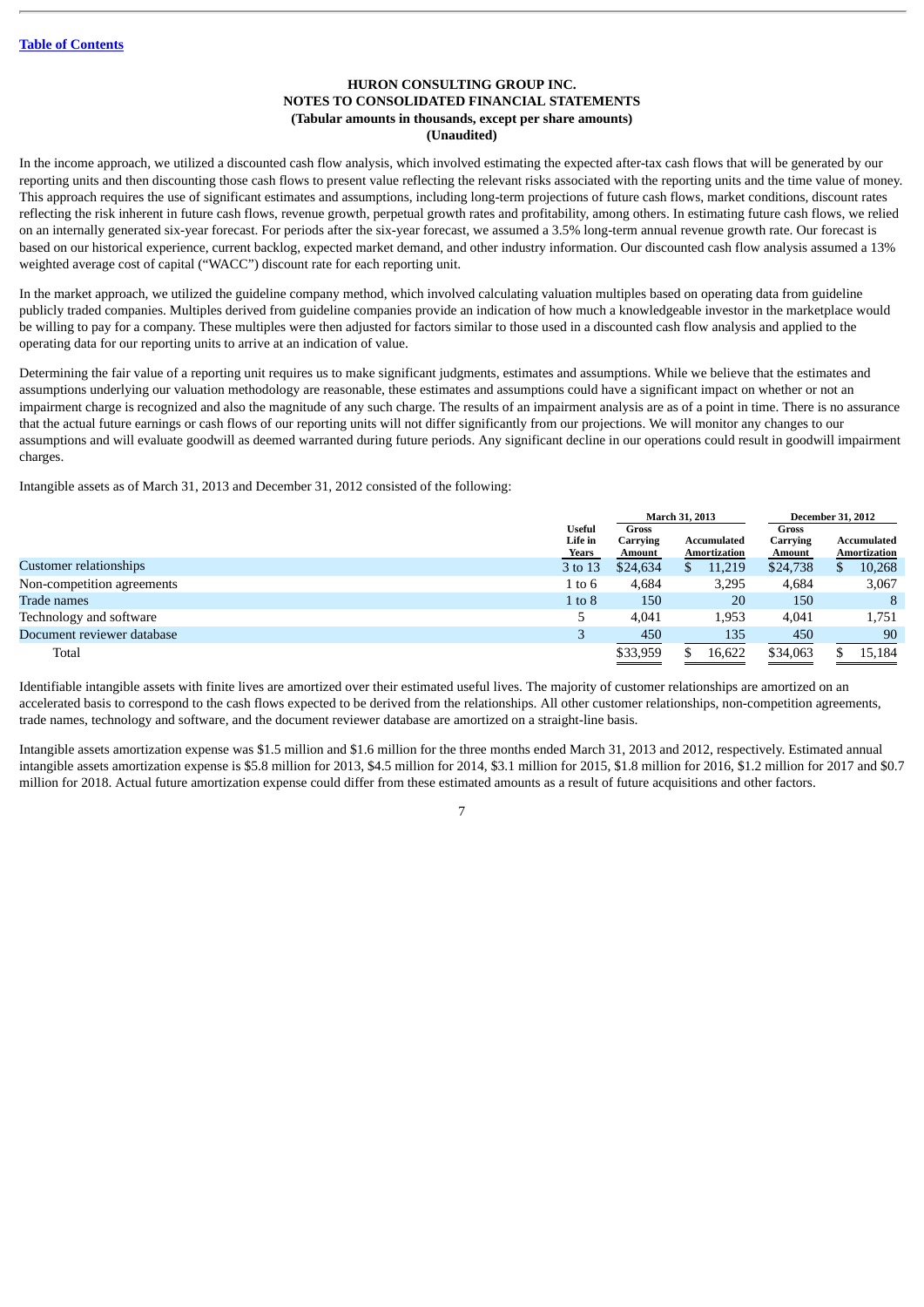### **6. Earnings Per Share**

Basic earnings per share excludes dilution and is computed by dividing net income by the weighted average number of common shares outstanding for the period, excluding unvested restricted common stock. Diluted earnings per share reflects the potential reduction in earnings per share that could occur if securities or other contracts to issue common stock were exercised or converted into common stock under the treasury stock method. Earnings per share under the basic and diluted computations are as follows:

|                                                        | Three Months Ended March 31, |        |  |        |
|--------------------------------------------------------|------------------------------|--------|--|--------|
|                                                        | 2013                         |        |  | 2012   |
| Net income from continuing operations                  |                              | 11.369 |  | 587    |
| (Loss) income from discontinued operations, net of tax |                              | (32)   |  | 269    |
| Net income                                             |                              | 11,337 |  | 856    |
| Weighted average common shares outstanding – basic     |                              | 22,139 |  | 21,775 |
| Weighted average common stock equivalents              |                              | 348    |  | 389    |
| Weighted average common shares outstanding - diluted   |                              | 22,487 |  | 22,164 |
| Net earnings per basic share:                          |                              |        |  |        |
| Net income from continuing operations                  | \$                           | 0.51   |  | 0.03   |
| Income from discontinued operations, net of tax        |                              |        |  | 0.01   |
| Net income                                             |                              | 0.51   |  | 0.04   |
| Net earnings per diluted share:                        |                              |        |  |        |
| Net income from continuing operations                  | \$                           | 0.51   |  | 0.03   |
| (Loss) income from discontinued operations, net of tax |                              | (0.01) |  | 0.01   |
| Net income                                             |                              | 0.50   |  | 0.04   |

The computation of diluted earnings per share excludes unvested restricted common stock, outstanding options and other common stock equivalents in periods where inclusion of such potential common stock instruments would be anti-dilutive. The weighted average common stock equivalents presented above do not include the effect of approximately 78,900 and 22,000 common stock equivalents for the three months ended March 31, 2013 and 2012, respectively, because their inclusion would be anti-dilutive.

#### **7. Borrowings**

During 2011, the Company and certain of the Company's subsidiaries as guarantors entered into an Amended and Restated Credit Agreement with various financial institutions, as amended by the first amendment to the credit agreement dated as of August 31, 2012 (collectively, the "2011 Credit Agreement"). The 2011 Credit Agreement replaced the previous Credit Agreement, dated as of June 7, 2006, and all subsequent amendments thereto, by and among the Company and the lenders therein.

The 2011 Credit Agreement consists of a senior secured credit facility in an aggregate principal amount of \$450.0 million comprised of a five-year revolving credit facility ("Revolver") under which the Company may borrow from time to time up to \$247.5 million and a \$202.5 million five-year term loan facility ("Term Loan") that was funded in a single advance on the closing date of the first amendment. The 2011 Credit Agreement provides for the option to increase the revolving credit facility in an aggregate amount of up to \$50 million subject to certain requirements as defined in the 2011 Credit Agreement. The proceeds of the senior secured credit facility were used to refinance existing indebtedness and will continue to be used for working capital, capital expenditures, and other corporate purposes.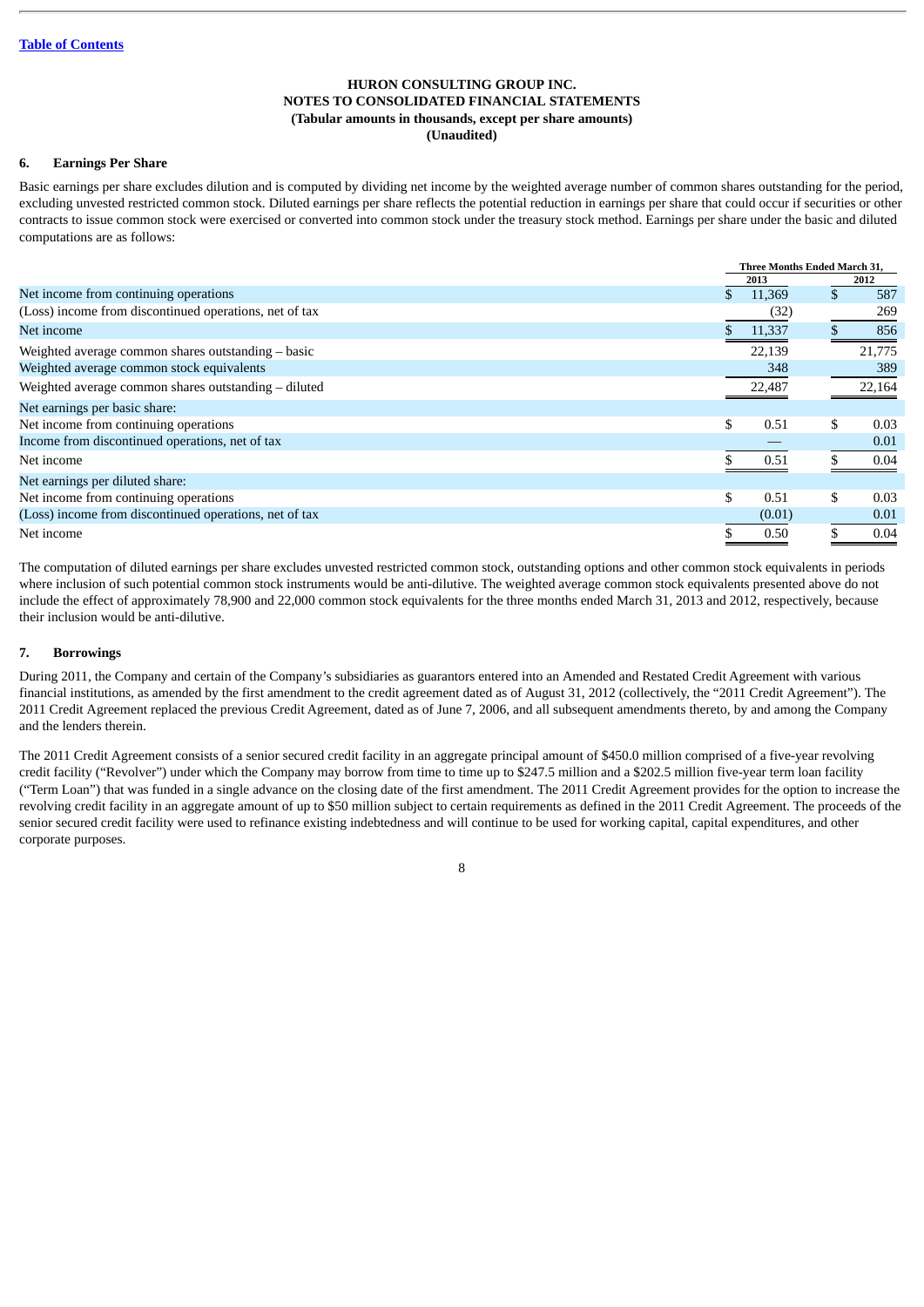The obligations under the 2011 Credit Agreement are secured pursuant to a Security Agreement with Bank of America as Administrative Agent. The Security Agreement grants Bank of America, N.A. for the ratable benefit of the lenders under the 2011 Credit Agreement, a first-priority lien, subject to permitted liens, on substantially all of the personal property assets of the Company and the subsidiary guarantors. The Revolver and Term Loan are also secured by a pledge of 100% of the voting stock or other equity interests in our domestic subsidiaries and 65% of the voting stock or other equity interests in our foreign subsidiaries.

Fees and interest on borrowings vary based on our total debt to earnings before interest, taxes, depreciation and amortization ("EBITDA") ratio as set forth in the 2011 Credit Agreement. Interest is based on a spread over the London Interbank Offered Rate ("LIBOR") or a spread over the base rate, as selected by the Company. The base rate is the greater of (a) the Federal Funds Rate plus 0.5%, (b) the Prime Rate and (c) except during a Eurodollar Unavailability Period, the Eurodollar Rate plus 1.0%.

The Term Loan, as amended, is subject to scheduled quarterly amortization payments equal to 4.9% of the original principal balance in 2012, which was paid as of December 31, 2012, 11.7% in 2013, 12.4% in 2014, 14.2% in 2015, 14.8% in 2016 and 42.0% in 2017, as set forth in the 2011 Credit Agreement. The maturity date for the Term Loan is August 31, 2017, at which time the outstanding principal balance and all accrued interest will be due and payable in full. All outstanding borrowings under the Revolver, as amended, will be due upon expiration of the 2011 Credit Agreement on August 31, 2017.

Under the 2011 Credit Agreement, dividends are restricted to an amount up to \$50 million plus 50% of cumulative consolidated net income from the closing date of the 2011 Credit Agreement plus 50% of the net cash proceeds from equity issuances. In addition, certain acquisitions and similar transactions need to be approved by the lenders.

The 2011 Credit Agreement contains quarterly financial covenants that require us to maintain a minimum fixed charge coverage ratio of 2.25 to 1.00 and a maximum leverage ratio that varies throughout the term and was 3.25 to 1.00 as of March 31, 2013, as those ratios are defined therein, as well as a minimum net worth greater than \$150 million. At March 31, 2013, we were in compliance with these financial covenants with a fixed charge coverage ratio of 3.81 to 1.00, a leverage ratio of 1.54 to 1.00, and net worth greater than \$150 million. At December 31, 2012, we were also in compliance with our financial debt covenants.

The borrowing capacity under the 2011 Credit Agreement is reduced by any outstanding letters of credit and payments under the Term Loan. At March 31, 2013, outstanding letters of credit totaled \$5.1 million and are primarily used as security deposits for our office facilities. As of March 31, 2013, the unused borrowing capacity under the 2011 Credit Agreement was \$227.4 million. Borrowings outstanding under this credit facility at March 31, 2013 totaled \$202.5 million. These borrowings carried a weighted average interest rate of 2.6%, including the effect of the interest rate swaps described below in Note 9 "Derivative Instruments and Hedging Activity." Borrowings outstanding at December 31, 2012 were \$192.5 million and carried a weighted average interest rate of 2.5%. Effective March 31, 2013, we have classified as current liabilities, the scheduled quarterly principal payments due under the Term Loan within twelve months of the balance sheet date, as we intend to make these payments with cash from operations rather than from availability under the Revolver.

### **8. Restructuring Charges**

We did not incur restructuring charge expense during the first quarter of 2013. As of March 31, 2013, our restructuring charge liability is \$1.0 million, and primarily consists of the present value of remaining lease payments, net of estimated sublease income, for our vacated office spaces in San Francisco and Washington, D.C. The restructuring charge liability is included as a component of Accrued expenses and Deferred compensation and other liabilities.

During the first quarter of 2012, we incurred a \$0.8 million pre-tax restructuring charge, primarily consisting of accelerated depreciation on leasehold improvements related to the anticipated relocation of one of our New York City office locations, which we relocated during the fourth quarter of 2012. We did not incur a lease charge related to the relocation of our New York City office space as income from our subtenant is expected to more than offset our remaining lease obligations through 2016, net of our deferred lease liability.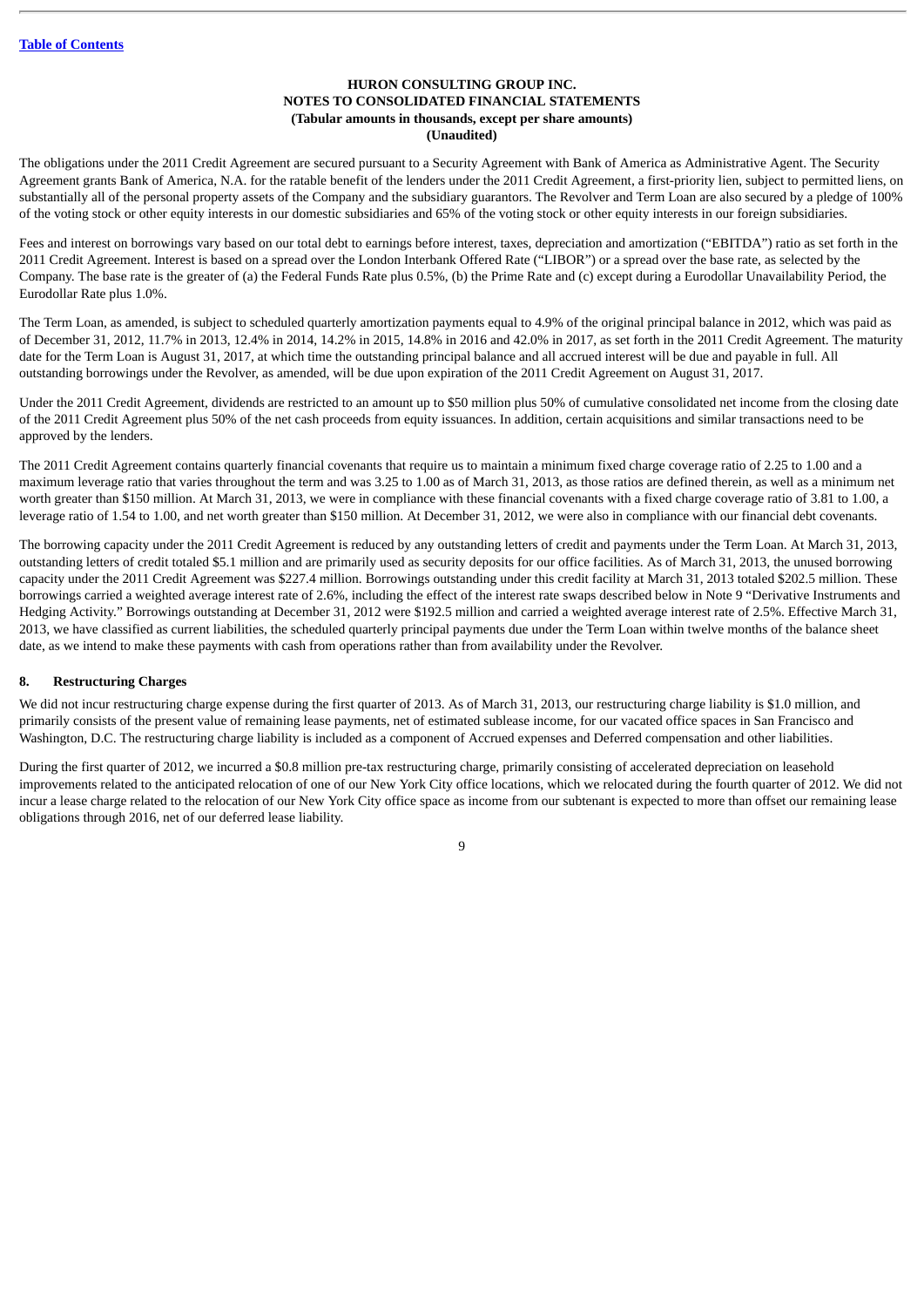#### **9. Derivative Instruments and Hedging Activity**

On March 20, 2009, we entered into an interest rate swap agreement for a notional amount of \$100.0 million effective on March 31, 2009 and ending on February 23, 2012. We entered into this derivative instrument to hedge against the risk of changes in future cash flows related to changes in interest rates on \$100.0 million of the total variable-rate borrowings outstanding described above in Note 7 "Borrowings." Under the terms of the interest rate swap agreement, we received from the counterparty interest on the \$100.0 million notional amount based on one-month LIBOR and we paid to the counterparty a fixed rate of 1.715%. This swap effectively converted \$100.0 million of our variable-rate borrowings to fixed-rate borrowings beginning on March 31, 2009 and through February 23, 2012.

On December 8, 2011, we entered into a forward amortizing interest rate swap agreement effective on February 29, 2012 and ending on April 14, 2016. We entered into this derivative instrument to continue hedging against the interest rate risks of our variable-rate borrowings described above. The swap had an initial notional amount of \$56.6 million and amortizes throughout the term. Under the terms of the interest rate swap agreement, we receive from the counterparty interest on the notional amount based on one-month LIBOR and we pay to the counterparty a fixed rate of 0.9875%.

On May 30, 2012, we entered into an additional forward amortizing interest rate swap agreement effective on May 31, 2012 and ending on April 14, 2016. We entered into this derivative instrument to further hedge against the interest rate risks of our variable-rate borrowings described above. The swap had an initial notional amount of \$37.0 million and amortizes throughout the term. Under the terms of the interest rate swap agreement, we receive from the counterparty interest on the notional amount based on one-month LIBOR and we pay to the counterparty a fixed rate of 0.70%.

FASB ASC Topic 815, "Derivatives and Hedging," requires companies to recognize all derivative instruments as either assets or liabilities at fair value on the balance sheet. In accordance with ASC Topic 815, we have designated these derivative instruments as cash flow hedges. As such, changes in the fair value of the derivative instruments are recorded as a component of other comprehensive income ("OCI") to the extent of effectiveness and reclassified into interest expense upon settlement. The ineffective portion of the change in fair value of the derivative instruments is recognized in interest expense. As of March 31, 2013, it was anticipated that \$0.3 million of the net losses, net of tax, currently recorded in OCI will be reclassified into earnings within the next 12 months. Our interest rate swap agreements were effective during the three months ended March 31, 2013.

The tables below set forth additional information relating to these interest rate swaps designated as cash flow hedging instruments as of March 31, 2013 and December 31, 2012.

|                                             | <b>Fair Value (Derivative Liability)</b> |   |              |  |
|---------------------------------------------|------------------------------------------|---|--------------|--|
|                                             | March 31,                                |   | December 31. |  |
| <b>Balance Sheet Location</b>               | 2013                                     |   | 2012         |  |
| Accrued expenses                            | 455                                      | w | 493          |  |
| Deferred compensation and other liabilities | 365                                      |   | 439          |  |

We do not use derivative instruments for trading or other speculative purposes, and we did not have any other derivative instruments or hedging activities as of March 31, 2013. Refer to Note 11 "Other Comprehensive (Loss) Income" for additional information on our derivative instruments.

On April 4, 2013, we entered into a one-year forward amortizing interest rate swap agreement effective on March 31, 2014 and ending on August 31, 2017. We entered into this derivative instrument to further hedge against the interest rate risks of our variable-rate borrowings described above. The swap has an initial notional amount of \$60.0 million and amortizes throughout the term. Under the terms of the interest rate swap agreement, we will receive from the counterparty interest on the notional amount based on one-month LIBOR and we will pay to the counterparty a fixed rate of 0.985%.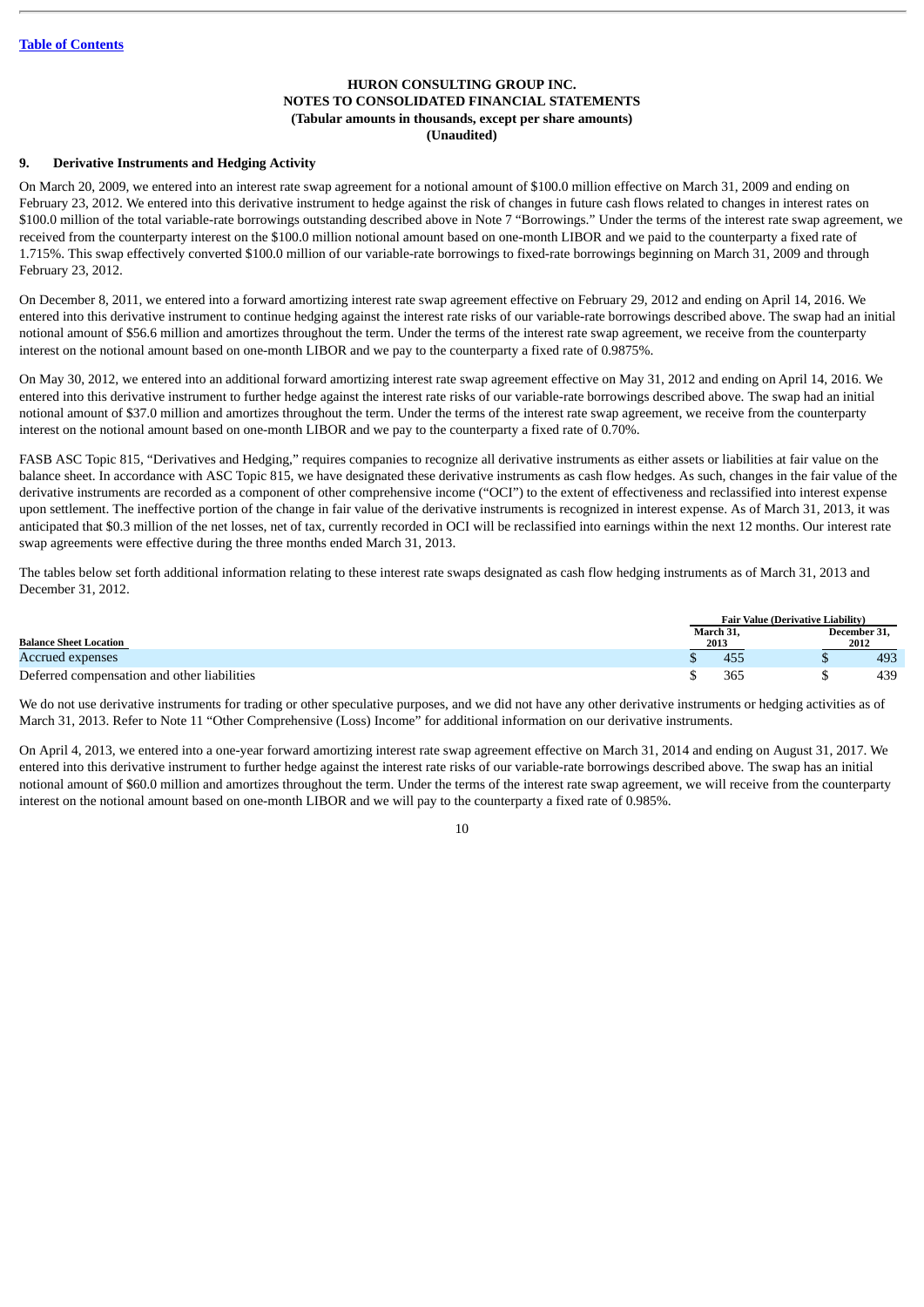### **10. Fair Value of Financial Instruments**

Certain of our assets and liabilities are measured at fair value. FASB ASC Topic 820, "Fair Value Measurements and Disclosures," defines fair value as the price that would be received to sell an asset or the price that would be paid to transfer a liability in an orderly transaction between market participants at the measurement date. ASC Topic 820 establishes a fair value hierarchy for inputs used in measuring fair value and requires companies to maximize the use of observable inputs and minimize the use of unobservable inputs. The fair value hierarchy consists of three levels based on the objectivity of the inputs as follows:

Level 1 Inputs Quoted prices in active markets for identical assets or liabilities that the reporting entity has the ability to access at the measurement date.

Level 2 Inputs Quoted prices in active markets for similar assets or liabilities; quoted prices for identical or similar assets or liabilities in markets that are not active; inputs other than quoted prices that are observable for the asset or liability; or inputs that are derived principally from or corroborated by observable market data by correlation or other means.

Level 3 Inputs Unobservable inputs for the asset or liability, and include situations in which there is little, if any, market activity for the asset or liability.

Cash and cash equivalents are stated at cost, which approximates fair market value. The carrying values for receivables from clients, unbilled services, accounts payable, deferred revenues and other accrued liabilities reasonably approximate fair market value due to the nature of the financial instrument and the short-term maturity of these items. The carrying values of our bank borrowings reported in the Consolidated Balance Sheets approximate fair value, using level 2 inputs, since they bear interest at variable rates based on market rates as set forth in the 2011 Credit Agreement. Refer to Note 7 "Borrowings."

The table below sets forth our fair value hierarchy for our financial assets and liabilities measured at fair value on a recurring basis as of March 31, 2013 and December 31, 2012.

|                               | <b>Quoted Prices</b><br>in Active<br><b>Markets</b> for<br><b>Identical Assets</b><br>(Level 1) |  | Significant<br>Other<br><b>Observable</b><br>Inputs<br>(Level 2) |     |                | Significant<br>Unobservable<br><b>Inputs</b><br>(Level 3) |    | Total    |
|-------------------------------|-------------------------------------------------------------------------------------------------|--|------------------------------------------------------------------|-----|----------------|-----------------------------------------------------------|----|----------|
| <b>March 31, 2013</b>         |                                                                                                 |  |                                                                  |     |                |                                                           |    |          |
| Asset:                        |                                                                                                 |  |                                                                  |     |                |                                                           |    |          |
| Promissory note               | $\mathbb{S}$                                                                                    |  | \$                                                               |     | $\mathfrak{S}$ | 2,974                                                     |    | \$2,974  |
| <b>Liabilities:</b>           |                                                                                                 |  |                                                                  |     |                |                                                           |    |          |
| Interest rate swaps           | \$                                                                                              |  | \$                                                               | 820 | $\mathbb{S}$   |                                                           | \$ | 820      |
| Deferred acquisition payments |                                                                                                 |  |                                                                  |     |                | 10,542                                                    |    | 10,542   |
| <b>Total liabilities</b>      |                                                                                                 |  |                                                                  | 820 | \$             | 10,542                                                    |    | \$11,362 |
| <b>December 31, 2012</b>      |                                                                                                 |  |                                                                  |     |                |                                                           |    |          |
| Asset:                        |                                                                                                 |  |                                                                  |     |                |                                                           |    |          |
| Promissory note               | \$                                                                                              |  | \$                                                               |     | \$             | 2,907                                                     |    | \$2,907  |
| <b>Liabilities:</b>           |                                                                                                 |  |                                                                  |     |                |                                                           |    |          |
| Interest rate swaps           | \$                                                                                              |  | \$                                                               | 932 | \$             |                                                           | \$ | 932      |
| Deferred acquisition payments |                                                                                                 |  |                                                                  |     |                | 10,525                                                    |    | 10,525   |
| <b>Total liabilities</b>      | \$                                                                                              |  |                                                                  | 932 | \$             | 10,525                                                    |    | \$11,457 |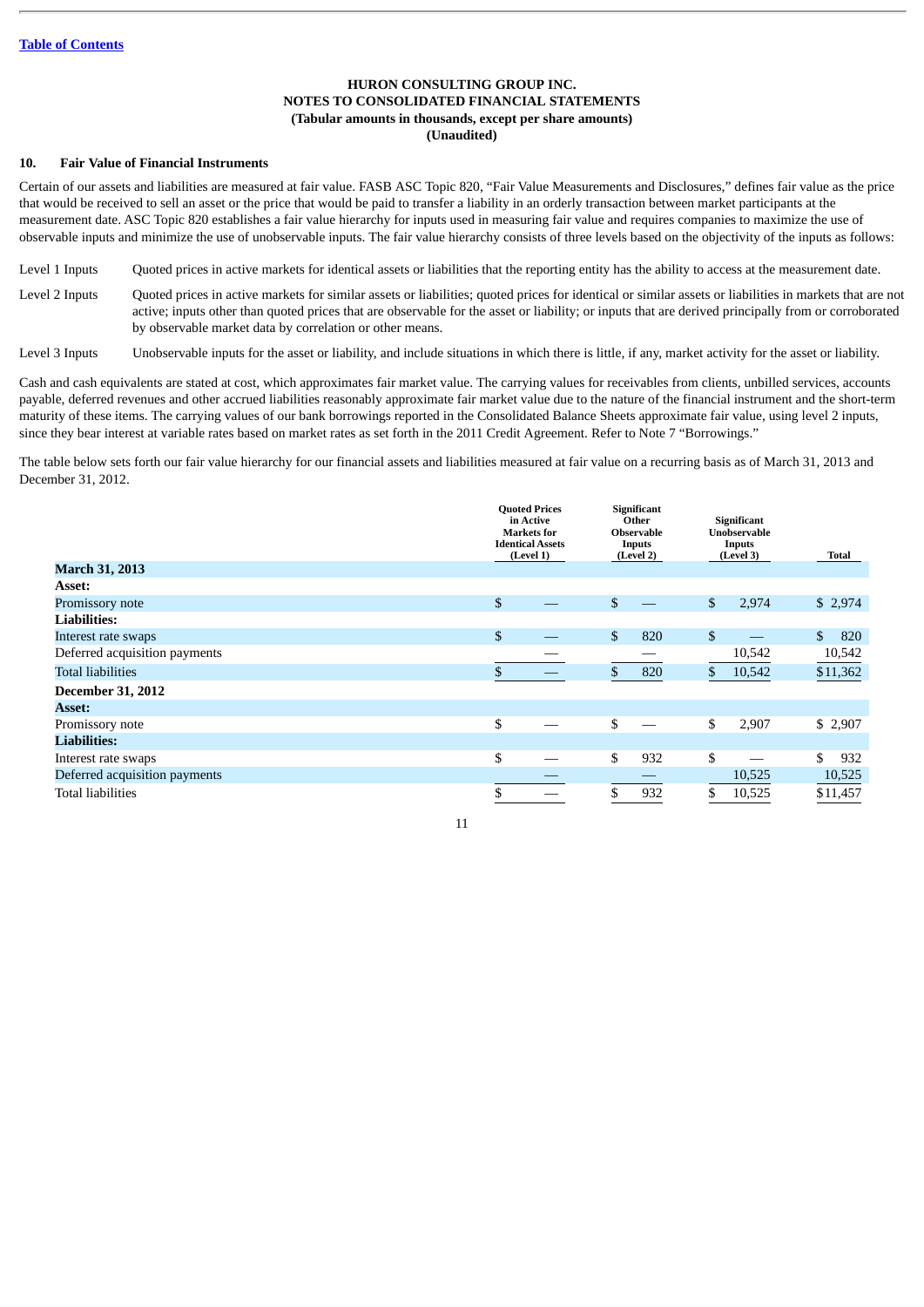As part of the consideration received for the sale of our AA practice on December 30, 2011, the Company received a \$3.5 million promissory note payable over four years. The note will be paid to the Company in quarterly installments of approximately \$0.2 million beginning in the second quarter of 2013 with a final payment of approximately \$1.1 million on the maturity date in December 2015. The fair value of the note is based on the net present value of the projected cash flows using a discount rate of 14%, which accounts for the risks associated with the note. The increase in the fair value of the note during the first three months of 2013 reflects the accretion of interest income in excess of interest payments received.

The fair value of the interest rate swaps was derived using estimates to settle the interest rate swap agreements, which are based on the net present value of expected future cash flows on each leg of the swaps utilizing market-based inputs and discount rates reflecting the risks involved.

Deferred acquisition payments are included in the total purchase consideration for certain business acquisitions the Company has completed, and represent fixed future payments owed to the sellers of those businesses. The fair value of the deferred acquisition payments is based on the payment terms, which range from 1 to 2 years, and the net present value of expected cash flows using a discount rate ranging from 4% to 8%. The increase in the fair value of the deferred acquisition payments during the first three months of 2013 reflects the accretion of interest expense in excess of interest payments made.

#### **11. Other Comprehensive (Loss) Income**

The table below sets forth the components of other comprehensive (loss) income, net of tax, for the three months ended March 31, 2013 and 2012.

|                                            | <b>Three Months Ended</b><br><b>March 31, 2013</b> |                                                |      |                               | <b>Three Months Ended</b><br>March 31, 2012 |                                  |       |
|--------------------------------------------|----------------------------------------------------|------------------------------------------------|------|-------------------------------|---------------------------------------------|----------------------------------|-------|
|                                            | <b>Before</b><br><b>Taxes</b>                      | Tax<br>(Expense)<br>Net of<br>Benefit<br>Taxes |      | <b>Before</b><br><b>Taxes</b> | <b>Tax</b><br>(Expense)<br>Benefit          | <b>Net</b><br>of<br><b>Taxes</b> |       |
| Other comprehensive (loss) income:         |                                                    |                                                |      |                               |                                             |                                  |       |
| Foreign currency translation adjustment    | \$(1,048)                                          |                                                | 51   | \$(997)                       | \$ 353                                      | S.<br>(114)                      | 239   |
| Unrealized gain on cash flow hedges:       |                                                    |                                                |      |                               |                                             |                                  |       |
| Change in fair value                       | (25)                                               |                                                | 11   | (14)                          | (173)                                       | 70                               | (103) |
| Reclassification adjustments into earnings | 137                                                |                                                | (55) | 82                            | 254                                         | (102)                            | 152   |
| Net unrealized gain                        | 112                                                |                                                | (44) | 68                            | 81                                          | (32                              | 49    |
| Other comprehensive (loss) income          | (936)                                              |                                                |      | (929)                         | \$434                                       | (146)                            | 288   |

Amounts reclassified from accumulated other comprehensive loss related to our cash flow hedges are recorded to Interest expense, net of interest income.

Accumulated other comprehensive loss, net of tax, includes the following components:

|                            | <b>Foreign Currency</b><br>Translation<br>Adjustments |         | <b>Net Unrealized</b><br>Gains/(Losses) on<br><b>Derivatives</b> |   | <b>Accumulated Other</b><br><b>Comprehensive Loss</b> |
|----------------------------|-------------------------------------------------------|---------|------------------------------------------------------------------|---|-------------------------------------------------------|
| Balance, December 31, 2012 |                                                       | (805)   | (554)                                                            | Ψ | (1,359)                                               |
| Current period change      |                                                       | (997)   | 68                                                               |   | (929)                                                 |
| Balance, March 31, 2013    |                                                       | (1,802) | (486)                                                            |   | (2, 288)                                              |

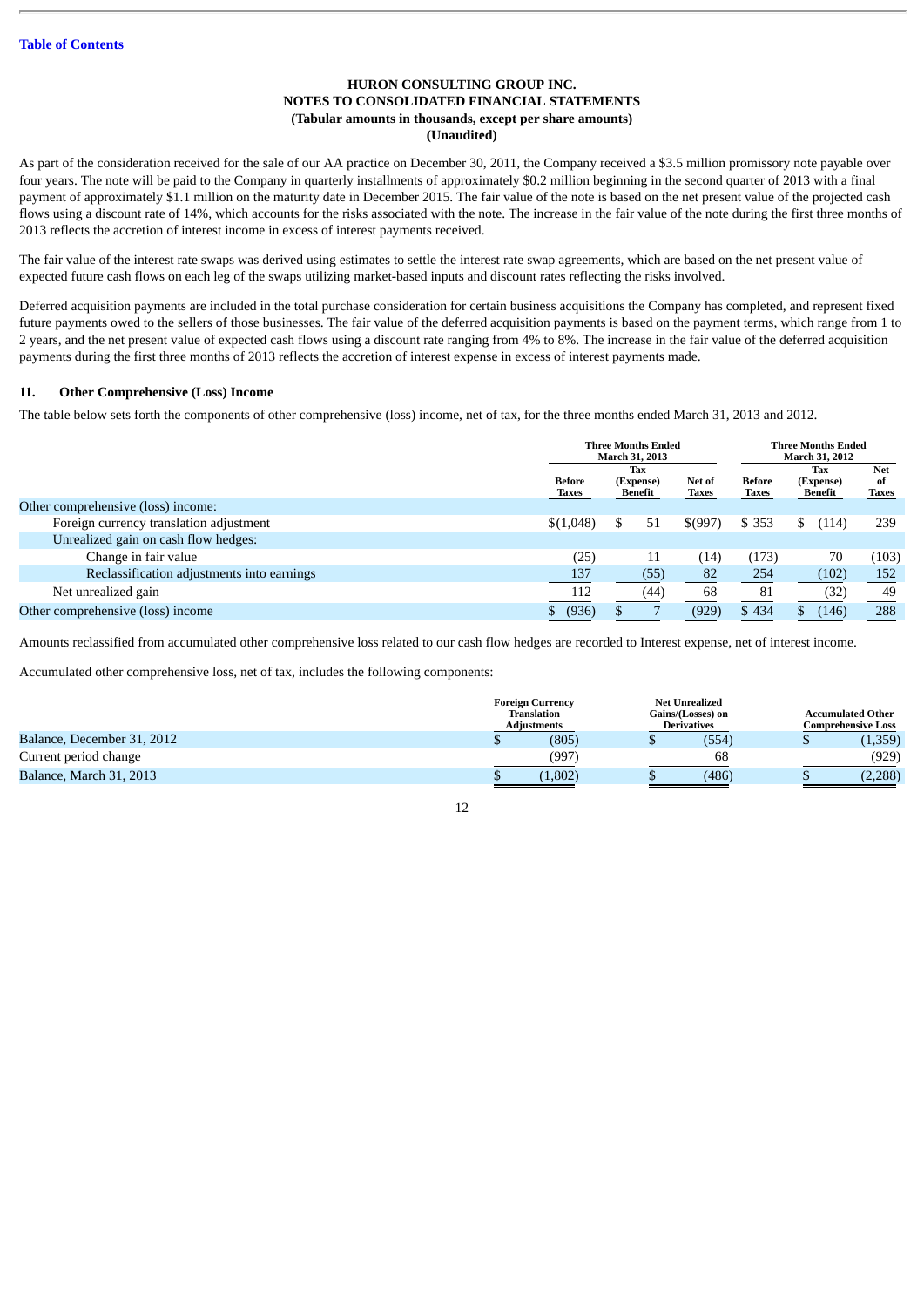#### **12. Income Taxes**

The Company's effective tax rates for the three months ended March 31, 2013 and 2012 were 41.7% and 72.1%, respectively. The effective tax rate in the first quarter of 2013 was slightly higher than the statutory rate, inclusive of state income taxes, due primarily to the impact of foreign losses with no tax benefit and certain non-deductible business expenses, partially offset by the impact of the retroactive reinstatement of the federal research and development tax credit, which was enacted during the quarter. The effective tax rate in the first quarter of 2012 was higher than the statutory rate, inclusive of state income taxes, due primarily to the impact of foreign losses with no tax benefit and certain non-deductible expenses. The foreign losses with no tax benefit and the non-deductible expenses had a larger impact on our effective tax rate in the first quarter of 2012 compared to 2013 due to the lower pretax income from continuing operations in the first quarter of 2012.

#### **13. Commitments, Contingencies and Guarantees**

#### **Litigation**

#### *Qui Tam Action*

On December 9, 2009, plaintiff, Associates Against Outlier Fraud, filed a first amended *qui tam* complaint against Huron Consulting Group Inc. and others under the federal and New York state False Claims Act ("FCA") in the United States District Court for the Southern District of New York. The federal and state FCA authorize private individuals (known as "relators") to sue on behalf of the government (known as "*qui tam*" actions) alleging that false or fraudulent claims were knowingly submitted to the government. Once a *qui tam* action is filed, the government may elect to intervene in the action. If the government declines to intervene, the relator may proceed with the action. Under the federal and state FCA, the government may recover treble damages and civil penalties (civil penalties of up to \$11,000 per violation under the federal FCA and \$12,000 per violation under the state FCA). On January 6, 2010, the United States declined to intervene in the lawsuit. After the Court granted Huron's motion to dismiss without prejudice, on September 29, 2010, the relator filed a second amended complaint alleging that Huron and others caused St. Vincent Catholic Medical Center to receive more than \$30 million in inflated outlier payments under the Medicare and Medicaid programs in violation of the federal and state FCA and seeking to recover an unspecified amount of civil penalties. On March 8, 2013, the Court granted Huron's motion for summary judgment and dismissed relator's second amended complaint in its entirety with prejudice. As a result, we reversed the charge of \$1.2 million relating to settlement discussions which we recorded in the second quarter of 2012, in accordance with FASB ASC Topic 450, "Contingencies." The relator filed an appeal on April 2, 2013. On April 8, 2013, Huron filed an appeal of an earlier denial of a motion to dismiss filed by Huron which argued that relator's action was barred because, under the FCA jurisdictional bar, the action was based on publicly disclosed information and relator cannot qualify as an original source. We continue to believe that the claims are without merit and intend to vigorously defend ourselves in this matter.

From time to time, we are involved in legal proceedings and litigation arising in the ordinary course of business. As of the date of this Quarterly Report on Form 10-Q, we are not a party to or threatened with any other litigation or legal proceeding that, in the current opinion of management, could have a material adverse effect on our financial position or results of operations. However, due to the risks and uncertainties inherent in legal proceedings, actual results could differ from current expected results.

#### **Guarantees and Indemnification**

Guarantees in the form of letters of credit totaling \$5.1 million were outstanding at both March 31, 2013 and December 31, 2012 to support certain office lease obligations as well as Middle East performance and bid bonds.

To the extent permitted by law, our bylaws and articles of incorporation require that we indemnify our officers and directors against judgments, fines and amounts paid in settlement, including attorneys' fees, incurred in connection with civil or criminal action or proceedings, as it relates to their services to us if such person acted in good faith. Although there is no limit on the amount of indemnification, we may have recourse against our insurance carrier for certain payments made.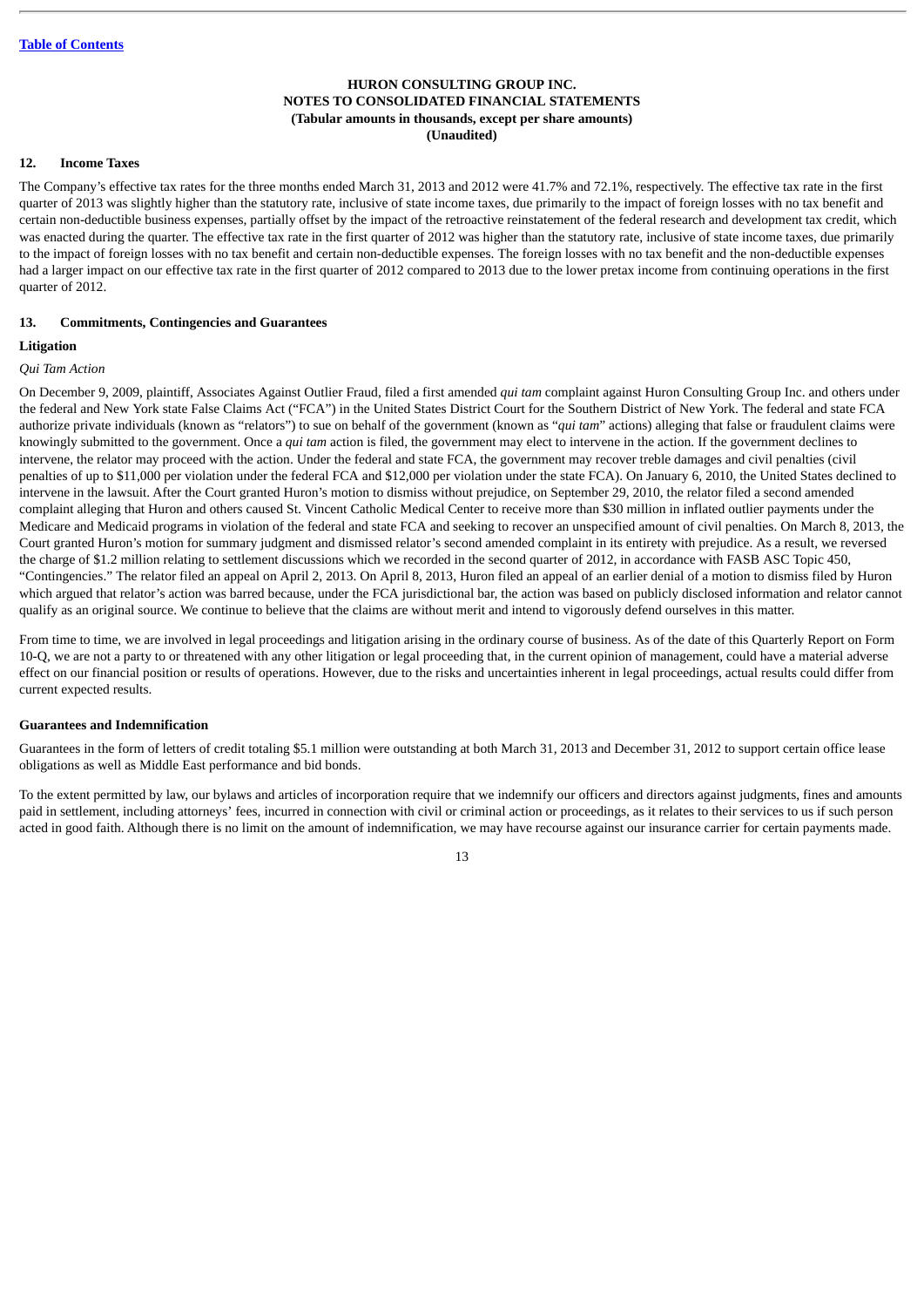### **14. Segment Information**

Segments are defined by FASB ASC Topic 280, "Segment Reporting," as components of a company in which separate financial information is available and is evaluated regularly by the chief operating decision maker, or decision-making group, in deciding how to allocate resources and in assessing performance. In the first quarter of 2013, the Company reorganized its internal financial reporting structure. Under the new structure, the Company began reporting information as five operating segments: Huron Healthcare; Huron Legal; Huron Education and Life Sciences; Huron Financial; and All Other. Our chief operating decision maker manages the business under these five operating segments.

Under this new internal financial reporting structure, the former Health and Education Consulting segment became two separate segments: Huron Healthcare and Huron Education and Life Sciences. These practices continue to share a significant number of academic medical center clients and will continue to closely collaborate in the market. The Legal Consulting segment is now referred to as Huron Legal and the Financial Consulting segment is now referred to as Huron Financial. The structure of the Legal Consulting and Financial Consulting segments did not change. In addition, certain immaterial practices which were historically part of our Health and Education Consulting segment were combined and disclosed in our All Other segment. While our consolidated results have not been impacted, we have restated our historical segment information for consistent presentation.

#### • **Huron Healthcare**

Our Huron Healthcare segment provides consulting services to national and regional integrated health systems, physician practices, community hospitals, managed care organizations, and academic medical centers. This segment provides consulting services related to hospital or healthcare organization performance improvement, revenue cycle improvement, clinical quality and care variation, labor productivity, non-labor cost management, information technology, patient flow improvement and physician practice management.

#### • **Huron Legal**

Our Huron Legal segment provides advisory and business services to assist law departments of major global corporations and law firms with their strategy, organizational design and development, operational efficiency, and cost effectiveness. These results-driven services help reduce the amounts they spend on legal services and enhance client service. Our expertise focuses on strategic and management consulting, cost management, and technology and information management including matter management, records management, digital evidence, document review and discovery services.

#### • **Huron Education and Life Sciences**

Our Huron Education and Life Science segment provides consulting services to universities, research institutions, healthcare organizations, academic medical centers, and pharmaceutical, medical device manufacturer and biotechnology companies. We develop and implement performance improvement, technology, and research enterprise solutions to help clients address challenges relating to financial management, strategy, operational and organizational effectiveness, research administration, and regulatory compliance.

### • **Huron Financial**

Our Huron Financial segment provides financial advisory, restructuring and turnaround, interim management, valuation, forensic and litigation, and operational improvement consulting services to companies in transition, boards of directors and investors and lenders. Our consultants provide senior level involvement and extensive industry experience to drive results. Our experienced leadership, management depth and flexible staffing model allow us to efficiently lead projects ranging from middle market to large company assignments. We draw on career experience gathered from operations, lending, investment banking, portfolio and asset management, public accounting, and management consulting to provide practical business solutions.

#### • **All Other**

Our All Other segment consists of any lines of business not managed by our other four operating segments. In 2013 and 2012, the All Other segment consisted of our foreign healthcare and strategic consulting operations based in the Middle East.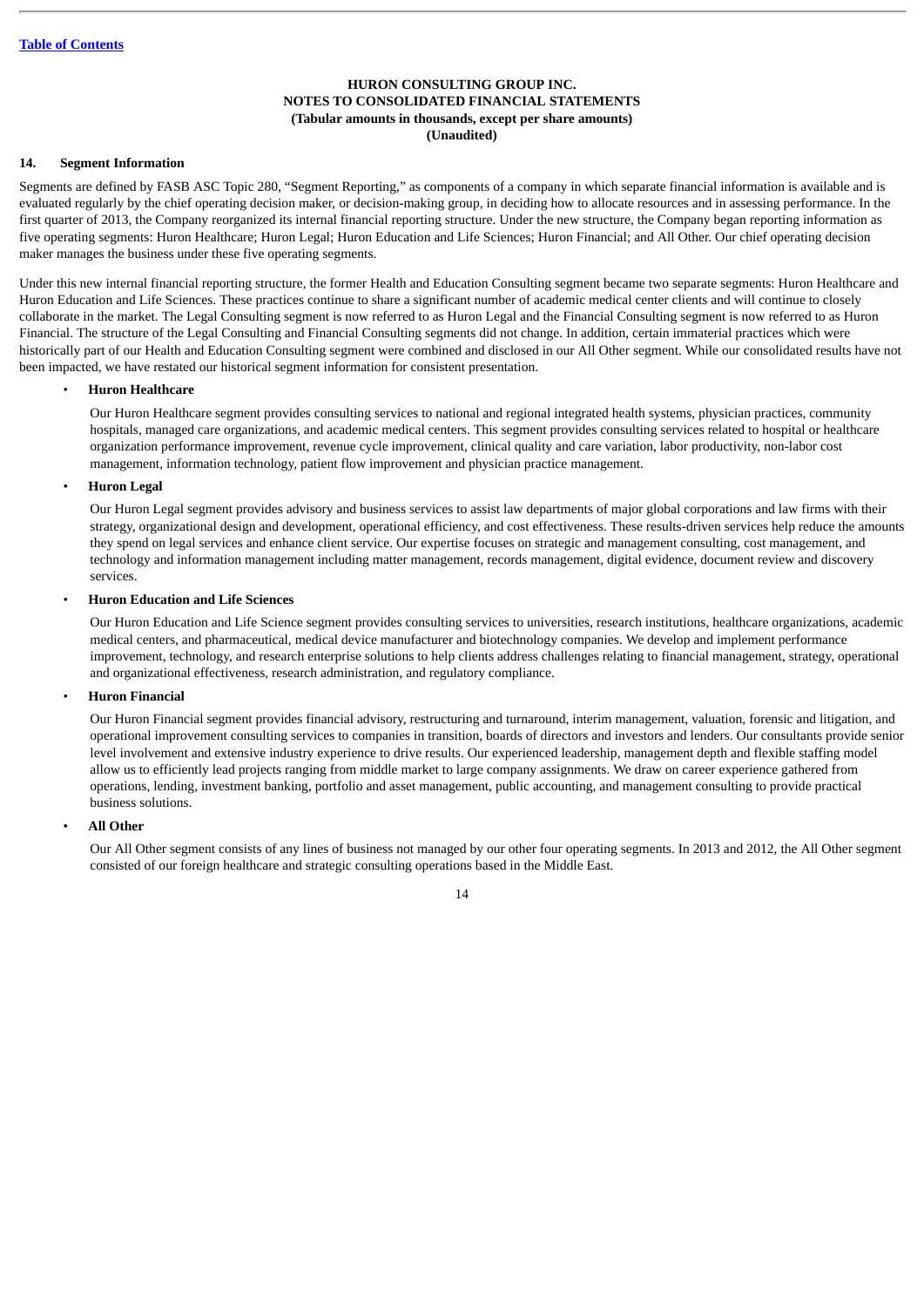Segment operating income consists of the revenues generated by a segment, less the direct costs of revenue and selling, general and administrative costs that are incurred directly by the segment. Unallocated corporate costs include costs related to administrative functions that are performed in a centralized manner that are not attributable to a particular segment. These administrative function costs include costs for corporate office support, certain office facility costs, costs relating to accounting and finance, human resources, legal, marketing, information technology and Company-wide business development functions, as well as costs related to overall corporate management.

The table below sets forth information about our operating segments for the three months ended March 31, 2013 and 2012, along with the items necessary to reconcile the segment information to the totals reported in the accompanying Consolidated Financial Statements.

|                                                             | <b>Three Months Ended</b><br>March 31, |           |  |
|-------------------------------------------------------------|----------------------------------------|-----------|--|
|                                                             | 2013                                   | 2012      |  |
| <b>Huron Healthcare:</b>                                    |                                        |           |  |
| Revenues                                                    | \$78,745                               | \$63,465  |  |
| Operating income                                            | \$31,161                               | \$15,838  |  |
| Segment operating income as a percent of segment revenues   | 39.6%                                  | 25.0%     |  |
| <b>Huron Legal:</b>                                         |                                        |           |  |
| Revenues                                                    | \$40,944                               | \$41,383  |  |
| Operating income                                            | \$2,938                                | \$9,511   |  |
| Segment operating income as a percent of segment revenues   | 7.2%                                   | 23.0%     |  |
| <b>Huron Education and Life Sciences:</b>                   |                                        |           |  |
| Revenues                                                    | \$35,726                               | \$27,676  |  |
| Operating income                                            | \$9,352<br>\$                          | 6,458     |  |
| Segment operating income as a percent of segment revenues   | 26.2%                                  | 23.3%     |  |
| <b>Huron Financial:</b>                                     |                                        |           |  |
| Revenues                                                    | \$<br>8,582<br>S.                      | 5,849     |  |
| Operating income                                            | \$<br>3,379<br>\$                      | 233       |  |
| Segment operating income as a percent of segment revenues   | 39.4%                                  | 4.0%      |  |
| <b>All Other:</b>                                           |                                        |           |  |
| Revenues                                                    | \$<br>\$<br>39                         | 264       |  |
| <b>Operating loss</b>                                       | \$<br>\$<br>(172)                      | (799)     |  |
| Segment operating loss as a percent of segment revenues     | N/M                                    | N/M       |  |
| <b>Total Company:</b>                                       |                                        |           |  |
| Revenues                                                    | \$164,036                              | \$138,637 |  |
| Reimbursable expenses                                       | 15,336                                 | 13,796    |  |
| Total revenues and reimbursable expenses                    | \$179,372                              | \$152,433 |  |
| <b>Statements of Earnings reconciliation:</b>               |                                        |           |  |
| Segment operating income                                    | \$46,658                               | \$ 31,241 |  |
| Charges not allocated at the segment level:                 |                                        |           |  |
| Other selling, general and administrative expenses          | 20,536                                 | 22,951    |  |
| Depreciation and amortization expense                       | 4,779                                  | 4,653     |  |
| Other expense, net                                          | 1,850                                  | 1,533     |  |
| Income from continuing operations before income tax expense | \$19,493<br>\$                         | 2,104     |  |

N/M - Not meaningful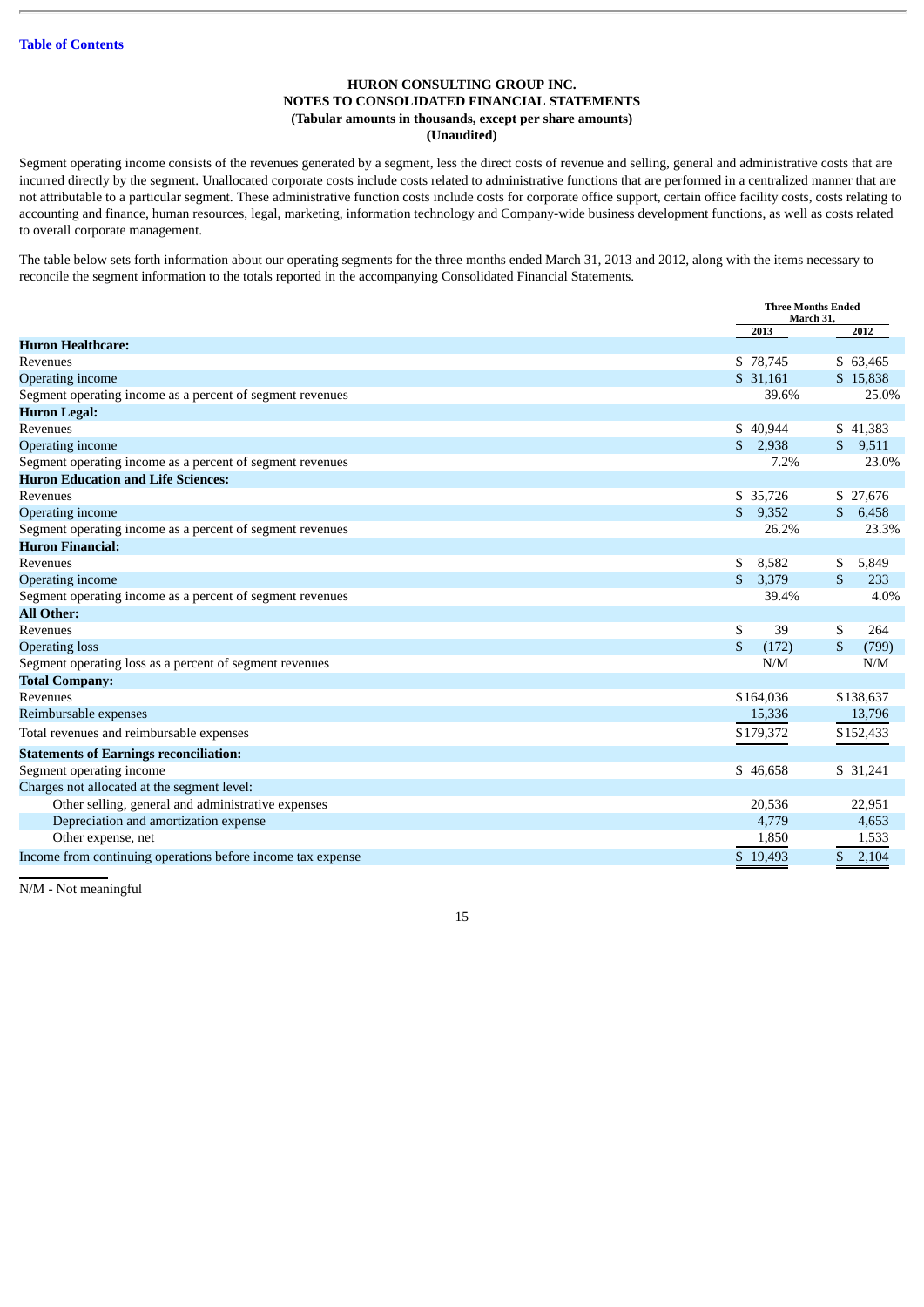|                                   | March 31,<br>2013 | December 31,<br>2012 |
|-----------------------------------|-------------------|----------------------|
| <b>Segment Assets:</b>            |                   |                      |
| Huron Healthcare                  | \$78,050          | 60,288<br>S          |
| Huron Legal                       | 44,973            | 51,594               |
| Huron Education and Life Sciences | 31,985            | 31,129               |
| Huron Financial                   | 5,394             | 1,462                |
| All Other                         | -41               | 50                   |
| Unallocated assets (1)            | 615,632           | 643,377              |
| Total assets                      | \$776,075         | 787,900<br>S.        |

(1) Goodwill and intangible assets are included in unallocated assets, as management does not evaluate these items at the segment level when assessing segment performance or allocating resources.

At both March 31, 2013 and December 31, 2012, no single client accounted for greater than 10% of our combined receivables and unbilled services balances. No single client generated greater than 10% of our consolidated revenues during the three months ended March 31, 2013 and 2012.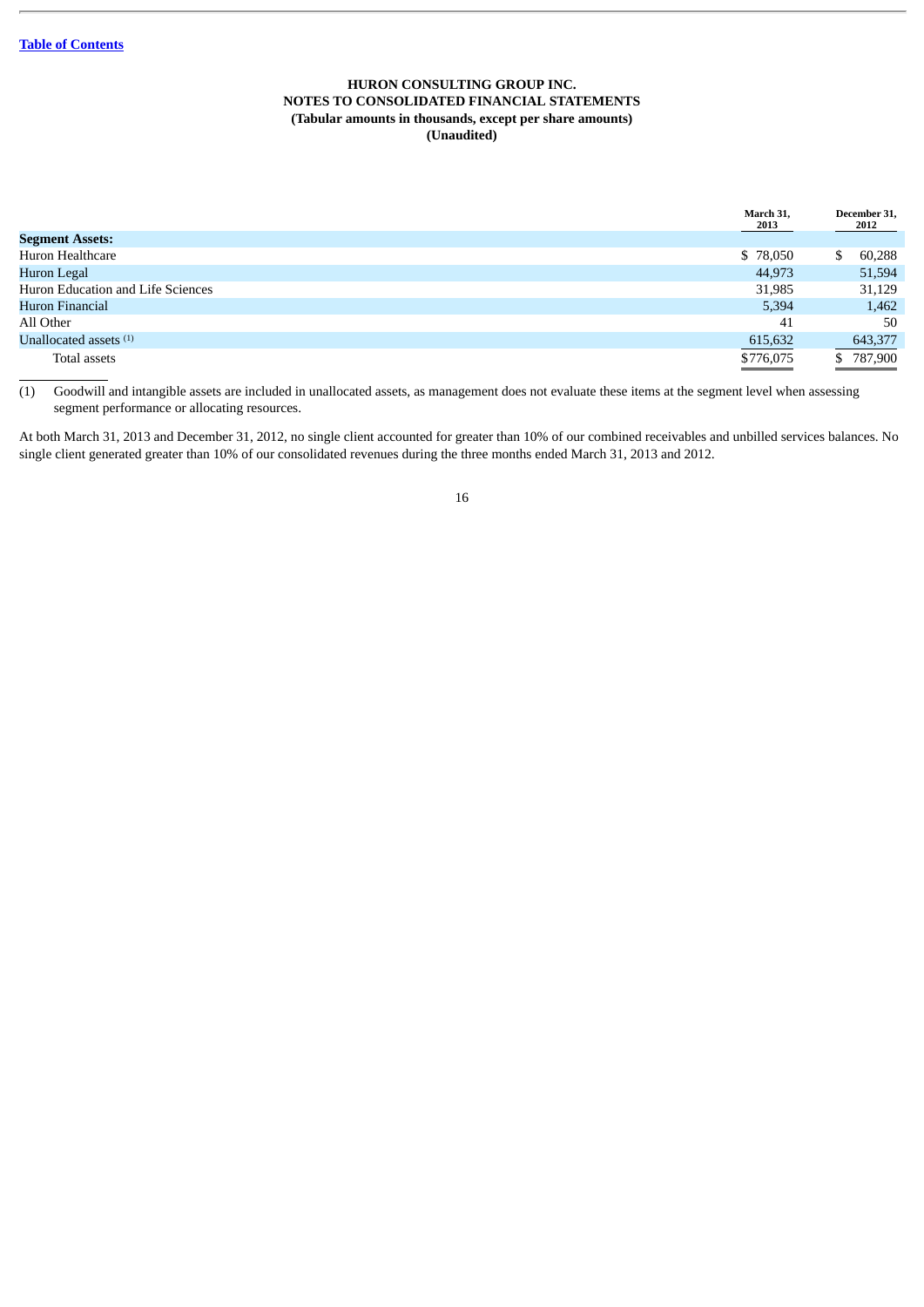#### <span id="page-18-0"></span>**ITEM 2. MANAGEMENT'S DISCUSSION AND ANALYSIS OF FINANCIAL CONDITION AND RESULTS OF OPERATIONS**

In this Quarterly Report on Form 10-Q, unless the context otherwise requires, the terms "Huron," "Company," "we," "us" and "our" refer to Huron Consulting Group Inc. and its subsidiaries.

Statements in this Quarterly Report on Form 10-Q, including the information incorporated by reference herein, that are not historical in nature, including those concerning the Company's current expectations about its future requirements and needs, are "forward-looking" statements as defined in Section 21E of the Securities Exchange Act of 1934, as amended (the "Exchange Act") and the Private Securities Litigation Reform Act of 1995. Forward-looking statements are identified by words such as "may," "should," "expects," "provides," "anticipates," "assumes," "can," "meets," "could," "intends," "might," "predicts," "seeks," "would," "believes," "estimates," "plans" or "continues." These forward-looking statements reflect our current expectation about our future requirements and needs, results, levels of activity, performance, or achievements, including, without limitation, current expectations with respect to, among other factors, utilization rates, billing rates, and the number of revenue-generating professionals; that we are able to expand our service offerings; that we successfully integrate the businesses we acquire; and that existing market conditions continue to trend upward. These statements involve known and unknown risks, uncertainties and other factors, including, among others, those described under "Item 1A. Risk Factors" in our Annual Report on Form 10-K for the year ended December 31, 2012 that may cause actual results, levels of activity, performance or achievements to be materially different from any anticipated results, levels of activity, performance or achievements expressed or implied by these forward-looking statements. We disclaim any obligation to update or revise any forward-looking statements as a result of new information or future events, or for any other reason.

#### **OVERVIEW**

#### **Our Business**

We are a leading provider of operational and financial consulting services. We help clients in diverse industries improve performance, reduce costs, leverage technology, process and review large amounts of complex data, address regulatory changes, recover from distress and stimulate growth. Our professionals employ their expertise in administration, management, finance and operations to provide our clients with specialized analyses and customized advice and solutions that are tailored to address each client's particular challenges and opportunities to deliver sustainable and measurable results. We provide consulting services to a wide variety of both financially sound and distressed organizations, including healthcare organizations, leading academic institutions, Fortune 500 companies, governmental entities and law firms. We have worked with more than 95 of the top 100 research universities, more than 400 corporate general counsel, and more than 385 hospitals and academic medical centers.

We provide our services through five operating segments: Huron Healthcare, Huron Legal, Huron Education and Life Sciences, Huron Financial and All Other.

#### • **Huron Healthcare**

Our Huron Healthcare segment provides consulting services to national and regional integrated health systems, physician practices, community hospitals, managed care organizations, and academic medical centers. This segment provides consulting services related to hospital or healthcare organization performance improvement, revenue cycle improvement, clinical quality and care variation, labor productivity, non-labor cost management, information technology, patient flow improvement and physician practice management.

#### • **Huron Legal**

Our Huron Legal segment provides advisory and business services to assist law departments of major global corporations and law firms with their strategy, organizational design and development, operational efficiency, and cost effectiveness. These results-driven services help reduce the amounts they spend on legal services and enhance client service. Our expertise focuses on strategic and management consulting, cost management, and technology and information management including matter management, records management, digital evidence, document review and discovery services.

#### **• Huron Education and Life Sciences**

Our Huron Education and Life Sciences segment provides consulting services to universities, research institutions, healthcare organizations, academic medical centers, and pharmaceutical, medical device manufacturer and biotechnology companies. We develop and implement performance improvement, technology, and research enterprise solutions to help clients address challenges relating to financial management, strategy, operational and organizational effectiveness, research administration, and regulatory compliance.

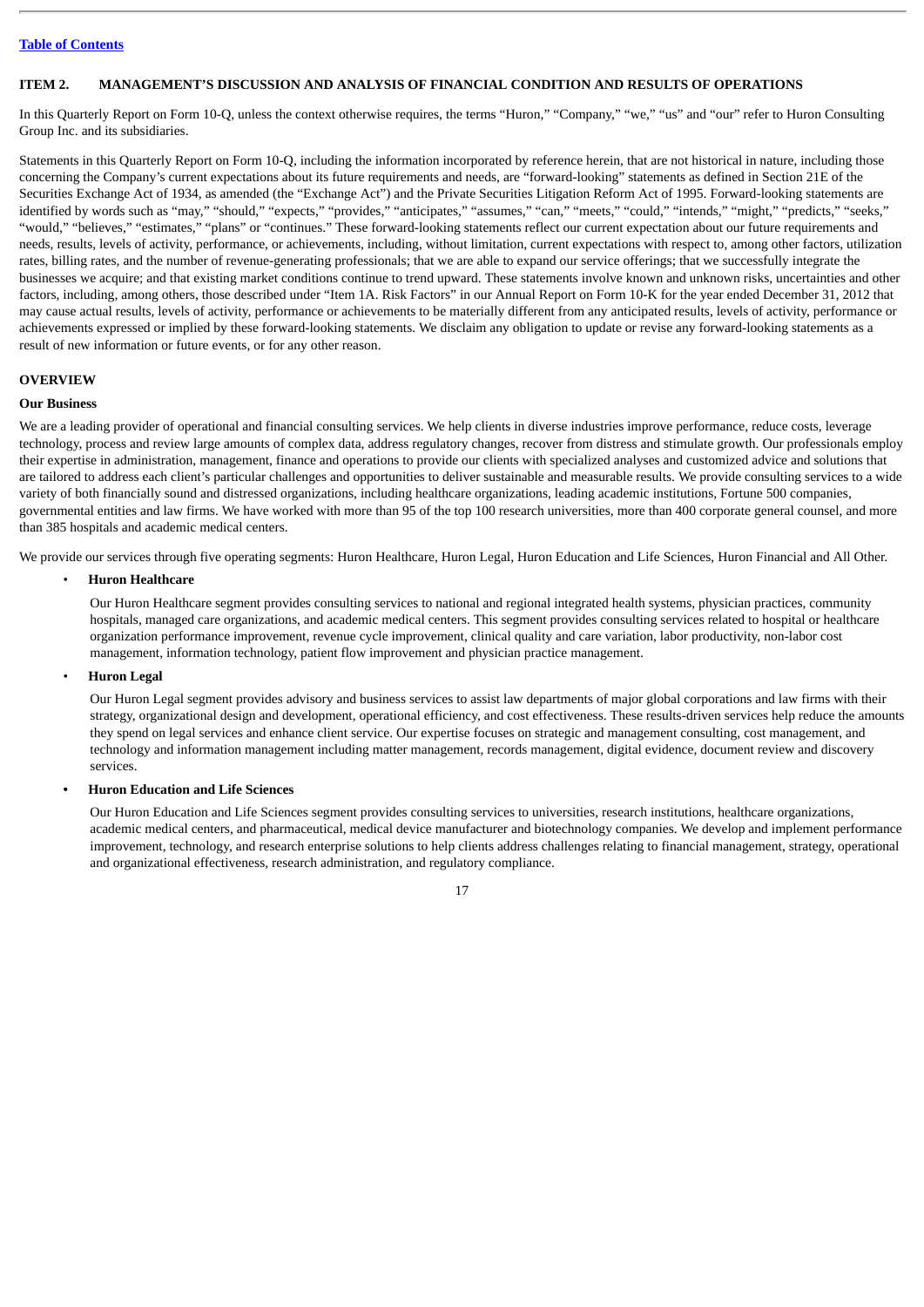#### • **Huron Financial**

Our Huron Financial segment provides financial advisory, restructuring and turnaround, interim management, valuation, forensic and litigation, and operational improvement consulting services to companies in transition, boards of directors and investors and lenders. Our consultants provide senior level involvement and extensive industry experience to drive results. Our experienced leadership, management depth and flexible staffing model allow us to efficiently lead projects ranging from middle market to large company assignments. We draw on career experience gathered from operations, lending, investment banking, portfolio and asset management, public accounting, and management consulting to provide practical business solutions.

#### • **All Other**

Our All Other segment consists of any lines of business not managed by our other four operating segments. In 2013 and 2012, the All Other segment consisted of our foreign healthcare and strategic consulting operations based in the Middle East.

#### **How We Generate Revenues**

A large portion of our revenues is generated by our full-time consultants who provide consulting services to our clients and are billable to our clients based on the number of hours worked. A smaller portion of our revenues is generated by our other professionals, also referred to as full-time equivalents, all of whom work variable schedules as needed by our clients. Other professionals include specialized finance and operational consultants and our document review and electronic data discovery groups, as well as full-time employees who provide software support and maintenance services to our clients. Our document review and electronic data discovery groups generate revenues primarily based on number of hours worked and units produced, such as pages reviewed or amount of data processed. We translate the hours that these other professionals work on client engagements into a full-time equivalent measure that we use to manage our business. We refer to our full-time consultants and other professionals collectively as revenue-generating professionals.

Revenues generated by our full-time consultants are primarily driven by the number of consultants we employ and their utilization rates, as well as the billing rates we charge our clients. Revenues generated by our other professionals, or full-time equivalents, are largely dependent on the number of consultants we employ, their hours worked and billing rates charged, as well as the number of pages reviewed and amount of data processed in the case of our document review and electronic data discovery groups, respectively.

We generate the majority of our revenues from providing professional services under four types of billing arrangements: time-and-expense, fixed-fee (including software license revenue), performance-based and support and maintenance for the software we deploy.

Time-and-expense billing arrangements require the client to pay based on either the number of hours worked, the number of pages reviewed, or the amount of data processed by our revenue-generating professionals at agreed upon rates. We recognize revenues under time-and-expense billing arrangements as the related services are rendered. Time-and-expense engagements represented 44.9% and 46.7% of our revenues in the three months ended March 31, 2013 and 2012, respectively.

In fixed-fee billing arrangements, we agree to a pre-established fee in exchange for a pre-determined set of professional services, which may include the deployment of our proprietary software. We set the fees based on our estimates of the costs and timing for completing the engagements. It is the client's expectation in these engagements that the pre-established fee will not be exceeded except in mutually agreed upon circumstances. We generally recognize revenues under fixed-fee billing arrangements using a proportionate performance approach, which is based on our estimates of work completed to-date versus the total services to be provided under the engagement.

We also generate revenues from licensing two types of proprietary software to clients. Licenses for our revenue cycle management software are sold only as a component of our consulting projects and the services we provide are essential to the functionality of the software. Therefore, revenues from the revenue cycle management software licenses are recognized over the term of the related consulting services contract in accordance with FASB ASC Topic 605-35. License revenue from our research administration and compliance software is recognized in accordance with FASB ASC Topic 985-605, generally in the month in which the software is delivered.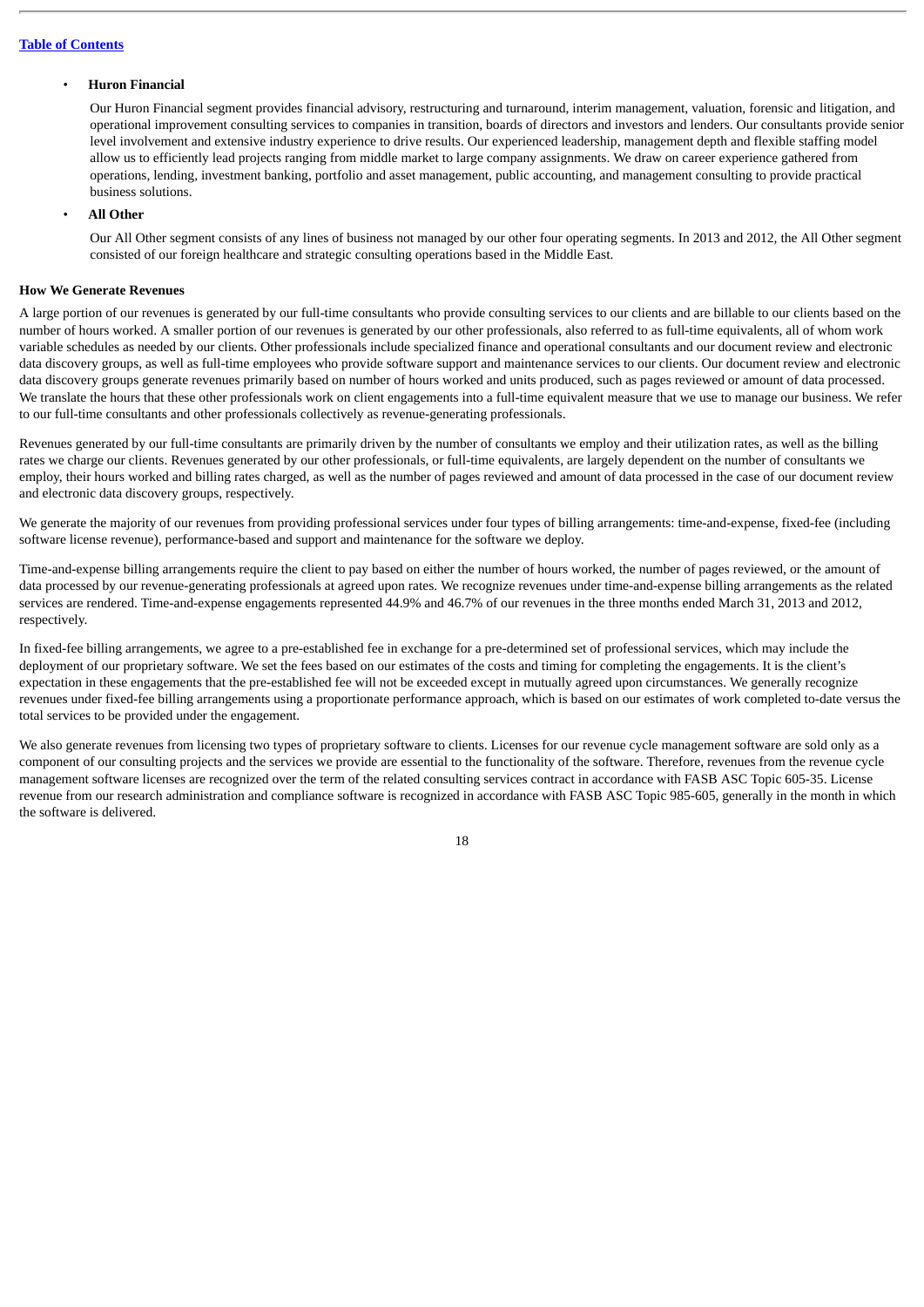For the three months ended March 31, 2013 and 2012, fixed-fee engagements (including software license revenue) represented approximately 40.3% and 38.5%, respectively, of our revenues.

In performance-based fee billing arrangements, fees are tied to the attainment of contractually defined objectives. We enter into performance-based engagements in essentially two forms. First, we generally earn fees that are directly related to the savings formally acknowledged by the client as a result of adopting our recommendations for improving operational and cost effectiveness in the areas we review. Second, we have performance-based engagements in which we earn a success fee when and if certain pre-defined outcomes occur. Often, performance-based fees supplement our time-and-expense or fixed-fee engagements. We do not recognize revenues under performance-based billing arrangements until all related performance criteria are met. Performance-based fee revenues represented 11.5% and 11.2% of our revenues in the three months ended March 31, 2013 and 2012, respectively. Performance-based fee engagements may cause significant variations in quarterly revenues and operating results depending on the timing of achievement of the performance-based criteria.

Clients that have purchased one of our software licenses can pay an annual fee for software support and maintenance. Annual support and maintenance fee revenue is recognized ratably over the support period, which is generally one year. These fees are billed in advance and included in deferred revenues until recognized. Support and maintenance revenues represented 3.3% and 3.6% of our revenues in the three months ended March 31, 2013 and 2012, respectively.

Our quarterly results are impacted principally by our full-time consultants' utilization rate, the billing rate we charge our clients, the number of our revenuegenerating professionals who are available to work and the amount of performance-based fees recognized, which often vary significantly between quarters. Our utilization rate can be negatively affected by increased hiring because there is generally a transition period for new professionals that results in a temporary drop in our utilization rate. Our utilization rate can also be affected by seasonal variations in the demand for our services from our clients. For example, during the third and fourth quarters of the year, vacations taken by our clients can result in the deferral of activity on existing and new engagements, which would negatively affect our utilization rate. The number of business work days is also affected by the number of vacation days taken by our consultants and holidays in each quarter. We typically have fewer business work days available in the fourth quarter of the year, which can impact revenues during that period.

Time-and-expense engagements do not provide us with a high degree of predictability as to performance in future periods. Unexpected changes in the demand for our services can result in significant variations in utilization and revenues and present a challenge to optimal hiring and staffing. Moreover, our clients typically retain us on an engagement-by-engagement basis, rather than under long-term recurring contracts. The volume of work performed for any particular client can vary widely from period to period.

#### **Business Strategy, Opportunities and Challenges**

Our primary strategy is to meet the needs of our clients by providing a balanced portfolio of service offerings and capabilities, so that we can adapt quickly and effectively to emerging opportunities in the marketplace. To achieve this, we have entered into select acquisitions of complementary businesses and continue to hire highly qualified professionals.

To expand our business, we will remain focused on growing our existing relationships and developing new relationships, execute our managing director compensation plan to attract and retain senior practitioners, continue to promote and provide an integrated approach to service delivery, broaden the scope of our existing services, and acquire complementary businesses. We will regularly evaluate the performance of our practices to ensure our investments meet these objectives. Furthermore, we intend to enhance our visibility in the marketplace by refining our overarching messaging and value propositions for the organization as well as each practice. We will continue to focus on reaching our client base through clear, concise, endorsed messages.

### **CRITICAL ACCOUNTING POLICIES**

Management's discussion and analysis of financial condition and results of operations are based upon our consolidated financial statements, which have been prepared in accordance with GAAP. We review our financial reporting and disclosure practices and accounting policies to ensure that our financial reporting and disclosures provide accurate information relative to the current economic and business environment. The preparation of financial statements in conformity with GAAP requires management to make assessments, estimates and assumptions that affect the reported amounts of assets and liabilities and disclosure of contingent assets and liabilities as of the date of the financial statements,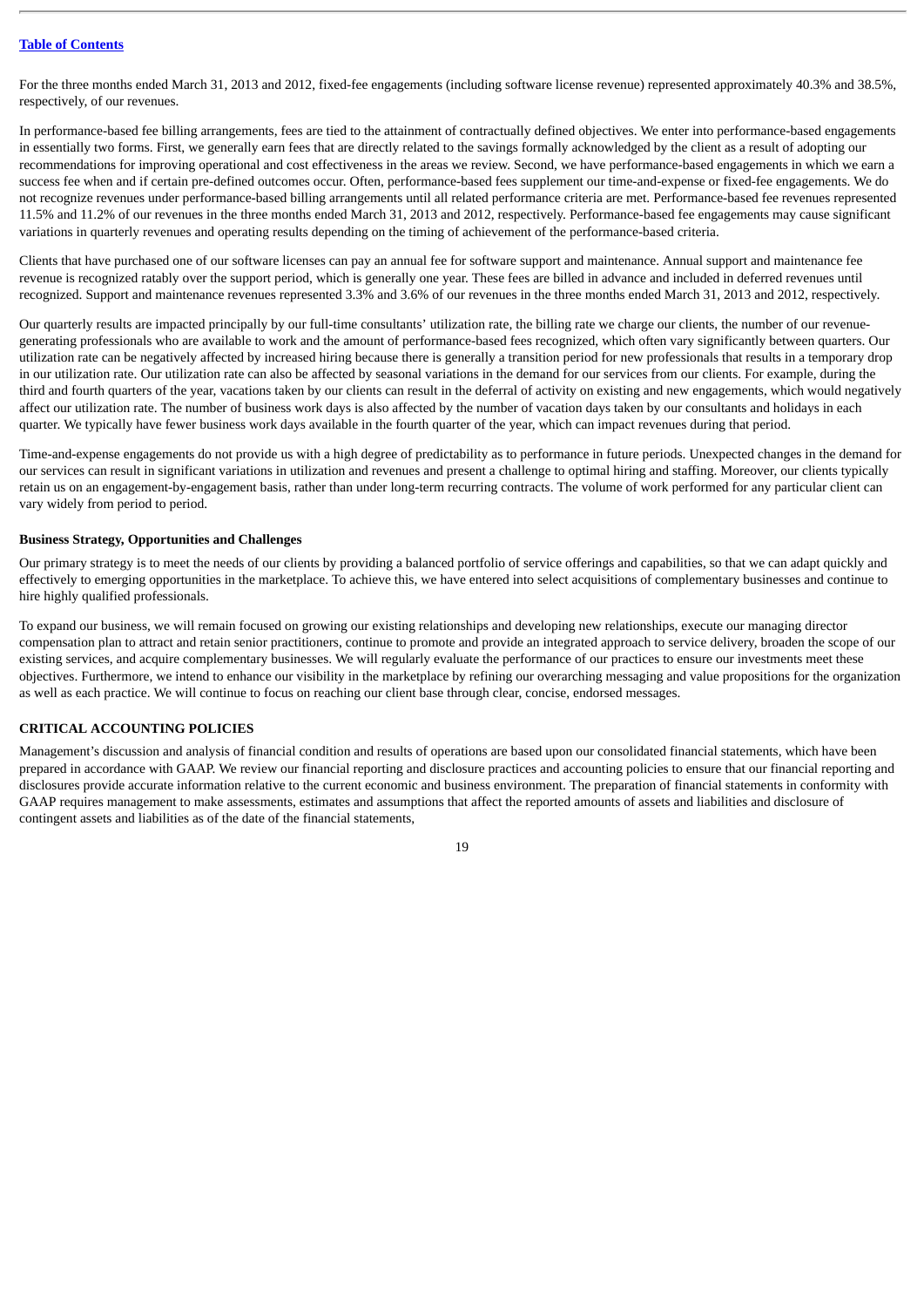as well as the reported amounts of revenues and expenses during the reporting period. Critical accounting policies are those policies that we believe present the most complex or subjective measurements and have the most potential to impact our financial position and operating results. While all decisions regarding accounting policies are important, we believe that there are four accounting policies that could be considered critical. These critical accounting policies relate to revenue recognition, allowances for doubtful accounts and unbilled services, carrying values of goodwill and other intangible assets, and valuation of net deferred tax assets. For a detailed discussion of these critical accounting policies, see "Item 7. Management's Discussion and Analysis of Financial Condition and Results of Operations – Critical Accounting Policies" in our Annual Report on Form 10-K for the year ended December 31, 2012. Below is an update to our critical accounting policy relating to the carrying values of goodwill and other intangible assets. There have been no material changes to our other critical accounting policies during the first three months of 2013.

#### **Carrying Values of Goodwill and Other Intangible Assets**

During the first quarter of 2013, we changed our internal financial reporting structure. Under the new structure, our former Health and Education Consulting segment became two separate segments: Huron Healthcare and Huron Education and Life Sciences. In addition, certain immaterial practices which were historically part of our Health and Education Consulting segment were combined and disclosed in our All Other segment. The Legal Consulting segment is now referred to as Huron Legal and the Financial Consulting segment is now referred to as Huron Financial. The structure of the Legal Consulting and Financial Consulting segments did not change. As a result of these changes, we now have five reporting segments, which are the same as our operating segments and reporting units.

In accordance with ASC 350, "Intangibles – Goodwill and Other", we reassigned the goodwill balance of the Health and Education Consulting segment using the relative fair value approach based on an evaluation of expected future discounted cash flows. Based on this relative fair value analysis, we reassigned \$355.9 million of goodwill to Huron Healthcare and \$94.6 million of goodwill to Huron Education and Life Sciences.

In conjunction with the goodwill reassignment, we performed the first step of the goodwill impairment test for the goodwill balances within our Huron Healthcare and Huron Education and Life Sciences reporting units as of January 2, 2013. Based on the result of the first step of the goodwill impairment test, we determined that the fair values of our Huron Healthcare and Huron Education and Life Sciences reporting units exceeded their carrying values. Since the fair values of both reporting units exceeded their carrying values, the second step of the goodwill impairment test was not necessary.

In estimating the fair value of our Huron Healthcare and Huron Education and Life Sciences reporting units, we relied on a combination of the income approach and the market approach, utilizing the guideline company method, with a fifty-fifty weighting. For companies providing services similar to those provided by us, the income and market approaches will generally provide the most reliable indications of value because the value of such companies is dependent on their ability to generate earnings.

In the income approach, we utilized a discounted cash flow analysis, which involved estimating the expected after-tax cash flows that will be generated by our reporting units and then discounting those cash flows to present value reflecting the relevant risks associated with the reporting units and the time value of money. This approach requires the use of significant estimates and assumptions, including long-term projections of future cash flows, market conditions, discount rates reflecting the risk inherent in future cash flows, revenue growth, perpetual growth rates and profitability, among others. In estimating future cash flows, we relied on an internally generated six-year forecast. For periods after the six-year forecast, we assumed a 3.5% long-term annual revenue growth rate. Our forecast is based on our historical experience, current backlog, expected market demand, and other industry information. Our discounted cash flow analysis assumed a 13% weighted average cost of capital ("WACC") discount rate for each reporting unit.

In the market approach, we utilized the guideline company method, which involved calculating valuation multiples based on operating data from guideline publicly traded companies. Multiples derived from guideline companies provide an indication of how much a knowledgeable investor in the marketplace would be willing to pay for a company. These multiples were then adjusted for factors similar to those used in a discounted cash flow analysis and applied to the operating data for our reporting units to arrive at an indication of value.

Determining the fair value of a reporting unit requires us to make significant judgments, estimates and assumptions. While we believe that the estimates and assumptions underlying our valuation methodology are reasonable, these estimates and assumptions could have a significant impact on whether or not an impairment charge is recognized and also the magnitude of any such charge. The results of an impairment analysis are as of a point in time. There is no assurance that the actual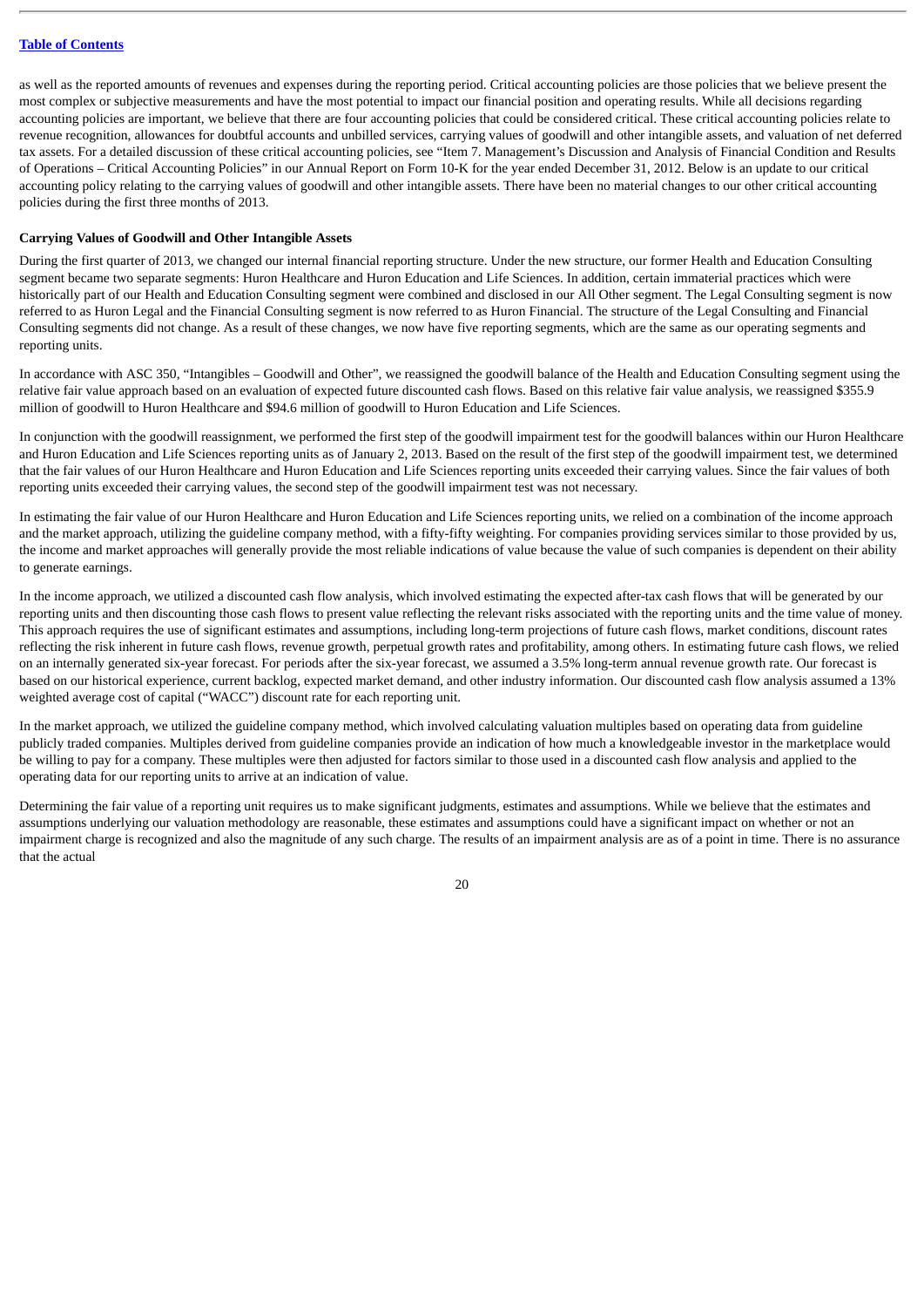future earnings or cash flows of our reporting units will not differ significantly from our projections. We will monitor any changes to our assumptions and will evaluate goodwill as deemed warranted during future periods. Any significant decline in our operations could result in goodwill impairment charges.

#### **RESULTS OF OPERATIONS**

The following table sets forth, for the periods indicated, selected segment and consolidated operating results and other operating data. Segment operating income consists of the revenues generated by a segment, less the direct costs of revenue and selling, general and administrative costs that are incurred directly by the segment. Unallocated costs include corporate costs related to administrative functions that are performed in a centralized manner that are not attributable to a particular segment. During the first quarter of 2013, we changed our internal financial reporting structure. Under the new structure, our former Health and Education Consulting segment became two separate segments: Huron Healthcare and Huron Education and Life Sciences. In addition, certain immaterial practices which were historically part of our Health and Education Consulting segment were combined and disclosed in our All Other segment. The Legal Consulting segment is now referred to as Huron Legal and the Financial Consulting segment is now referred to as Huron Financial. The structure of the Legal Consulting and Financial Consulting segments did not change. As a result of these changes, we now have five reporting segments, which are the same as our operating segments.

See Note 4 "Discontinued Operations" of this Quarterly Report on Form 10-Q for information related to our discontinued operations.

| ï<br>۰. |  |
|---------|--|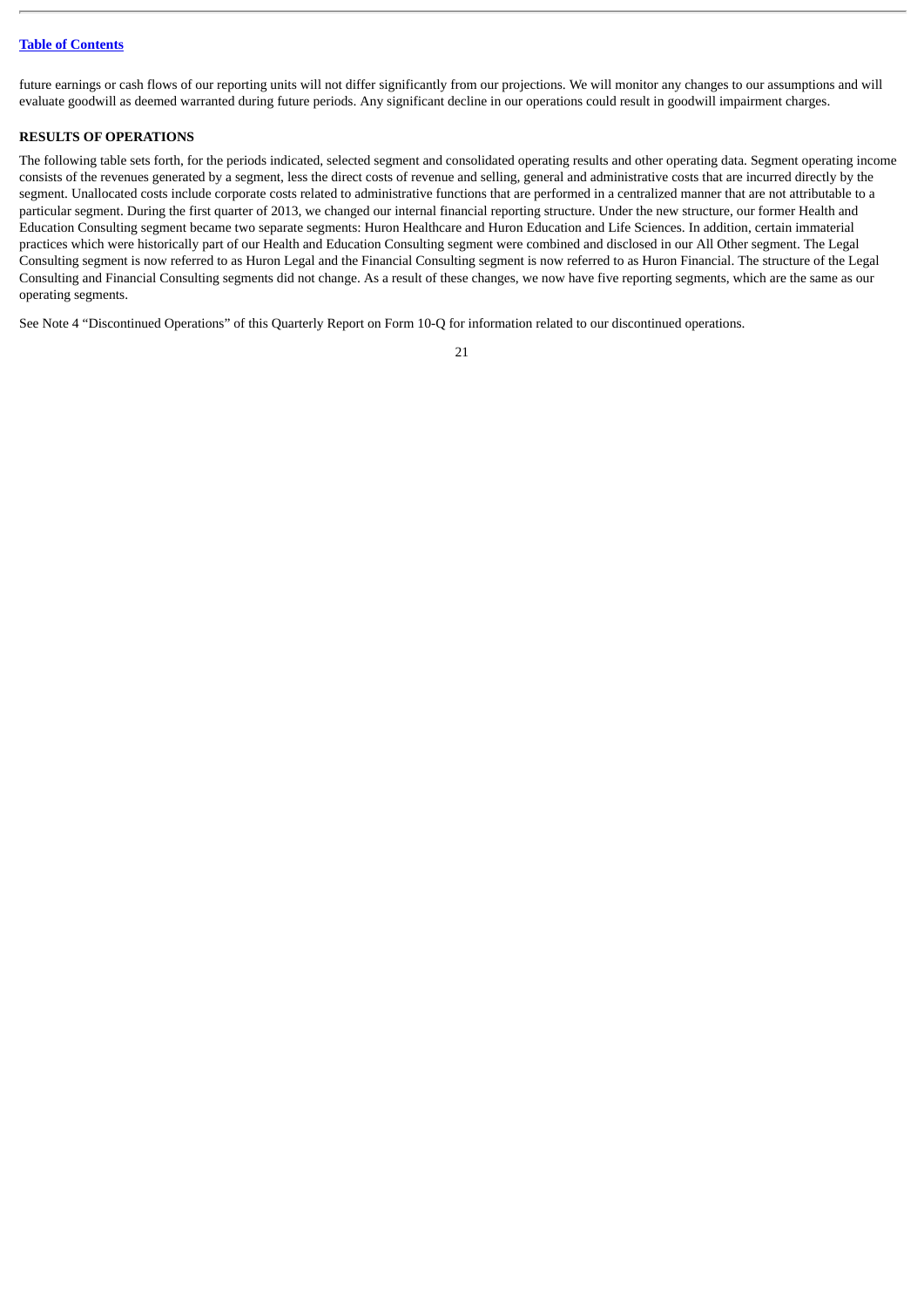|                                                                        |           | <b>Three Months Ended</b><br>March 31, |
|------------------------------------------------------------------------|-----------|----------------------------------------|
|                                                                        | 2013      | 2012                                   |
| <b>Segment and Consolidated Operating Results</b>                      |           |                                        |
| (in thousands):                                                        |           |                                        |
| Revenues and reimbursable expenses:                                    |           |                                        |
| Huron Healthcare                                                       | \$78,745  | \$ 63,465                              |
| Huron Legal                                                            | 40,944    | 41,383                                 |
| Huron Education and Life Sciences                                      | 35,726    | 27,676                                 |
| Huron Financial                                                        | 8,582     | 5,849                                  |
| All Other                                                              | 39        | 264                                    |
| Total revenues                                                         | 164,036   | 138,637                                |
| Total reimbursable expenses                                            | 15,336    | 13,796                                 |
| <b>Total revenues and reimbursable expenses</b>                        | \$179,372 | \$152,433                              |
| <b>Operating income (loss):</b>                                        |           |                                        |
| Huron Healthcare                                                       | \$31,161  | \$15,838                               |
| <b>Huron Legal</b>                                                     | 2,938     | 9,511                                  |
| Huron Education and Life Sciences                                      | 9,352     | 6,458                                  |
| <b>Huron Financial</b>                                                 | 3,379     | 233                                    |
| All Other                                                              | (172)     | (799)                                  |
| Total segment operating income                                         | 46,658    | 31,241                                 |
| Operating expenses not allocated to segments                           | 25,315    | 27,604                                 |
| <b>Total operating income</b>                                          | \$21,343  | \$<br>3,637                            |
| <b>Other Operating Data (excluding All Other):</b>                     |           |                                        |
| Number of full-time billable consultants (at period end) (1):          |           |                                        |
| Huron Healthcare (5)                                                   | 870       | 809                                    |
| <b>Huron Legal</b>                                                     | 151       | 118                                    |
| Huron Education and Life Sciences                                      | 436       | 328                                    |
| Huron Financial                                                        | 62        | 67                                     |
| Total <sup>(5)</sup>                                                   | 1,519     | 1,322                                  |
| Average number of full-time billable consultants (for the period) (1): |           |                                        |
| Huron Healthcare (5)                                                   | 863       | 788                                    |
| <b>Huron Legal</b>                                                     | 146       | 116                                    |
| Huron Education and Life Sciences                                      | 430       | 322                                    |
| Huron Financial                                                        | 62        | 68                                     |
| Total $(5)$                                                            | 1,501     | 1,294                                  |
| Full-time billable consultant utilization rate (2):                    |           |                                        |
| Huron Healthcare <sup>(5)</sup>                                        | 85.6%     | 83.2%                                  |
| <b>Huron Legal</b>                                                     | 52.0%     | 70.7%                                  |
| Huron Education and Life Sciences                                      | 70.0%     | 70.8%                                  |
| Huron Financial                                                        | 84.7%     | 59.6%                                  |
| Total $(5)$                                                            | 77.9%     | 77.8%                                  |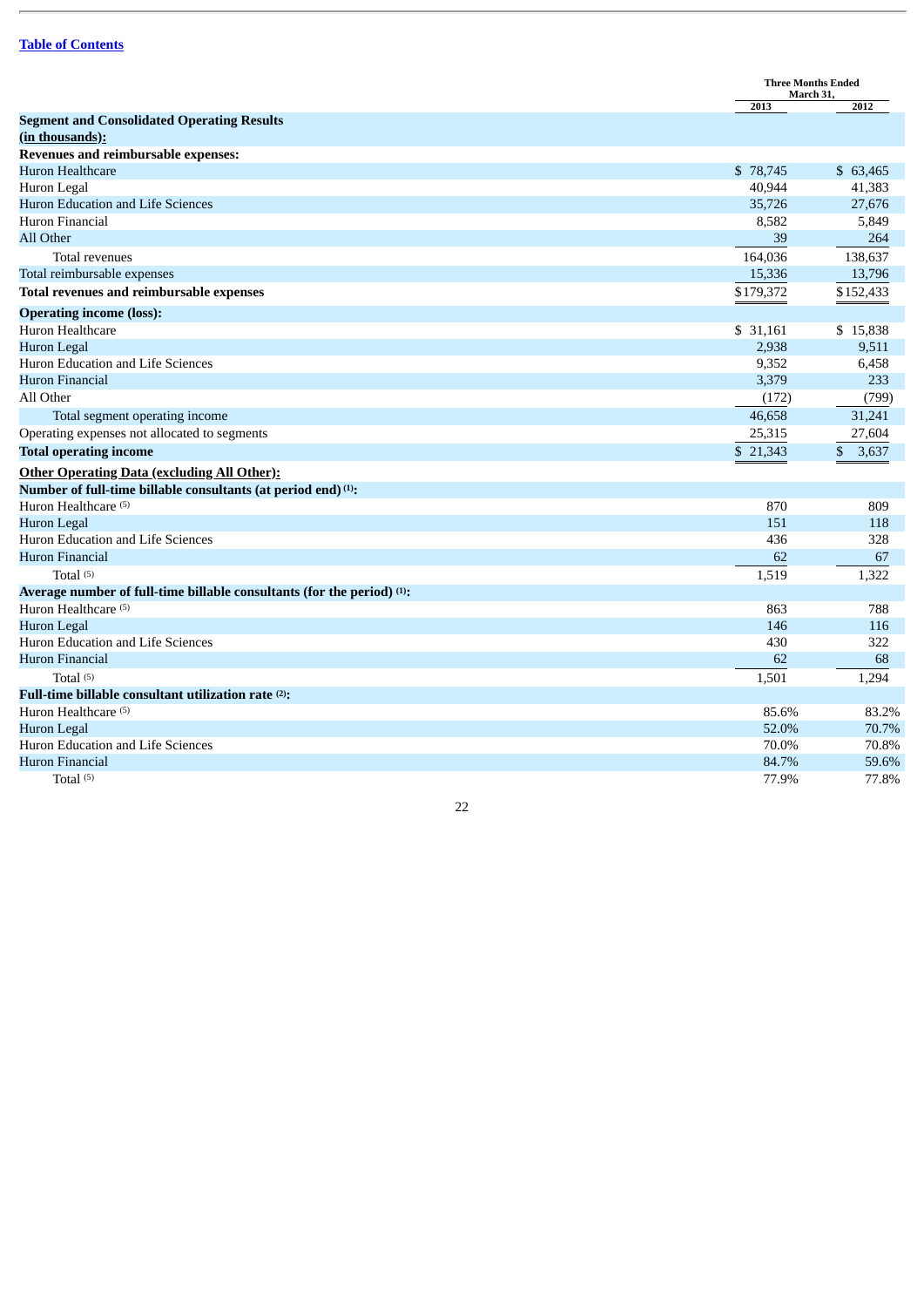|                                                                                                              |                | <b>Three Months</b><br>Ended March 31, |
|--------------------------------------------------------------------------------------------------------------|----------------|----------------------------------------|
|                                                                                                              | 2013           | 2012                                   |
| <b>Other Operating Data (Continued):</b><br>Full-time billable consultant average billing rate per hour (3): |                |                                        |
| Huron Healthcare <sup>(5)</sup>                                                                              | \$<br>205      | \$192                                  |
| Huron Legal                                                                                                  | 222<br>\$      | \$234                                  |
| Huron Education and Life Sciences                                                                            | \$<br>206      | \$212                                  |
| Huron Financial                                                                                              | 331<br>\$      | \$275                                  |
| Total $(5)$                                                                                                  | \$<br>212      | \$203                                  |
| Revenue per full-time billable consultant (in thousands):                                                    |                |                                        |
| Huron Healthcare <sup>(5)</sup>                                                                              | \$<br>85       | \$74                                   |
| Huron Legal                                                                                                  | \$<br>53       | \$80                                   |
| Huron Education and Life Sciences                                                                            | \$<br>70       | \$73                                   |
| Huron Financial                                                                                              | \$<br>135      | \$81                                   |
| Total $(5)$                                                                                                  | \$<br>79       | \$74                                   |
| Average number of full-time equivalents (for the period) (4):                                                |                |                                        |
| Huron Healthcare <sup>(5)</sup>                                                                              | 56             | 62                                     |
| Huron Legal                                                                                                  | 1,089          | 897                                    |
| Huron Education and Life Sciences                                                                            | 39             | 28                                     |
| Huron Financial                                                                                              | $\overline{2}$ | $\overline{2}$                         |
| Total $(5)$                                                                                                  | 1,186          | 989                                    |
| Revenue per full-time equivalents (in thousands):                                                            |                |                                        |
| Huron Healthcare (5)                                                                                         | \$<br>104      | \$88                                   |
| Huron Legal                                                                                                  | 31<br>\$       | \$36                                   |
| Huron Education and Life Sciences                                                                            | \$<br>151      | \$145                                  |
| Huron Financial                                                                                              | \$<br>149      | \$187                                  |
| Total $(5)$                                                                                                  | \$<br>38       | \$43                                   |
|                                                                                                              |                |                                        |

(1) Consists of our full-time professionals who provide consulting services and generate revenues based on the number of hours worked.

(2) Utilization rate for our full-time billable consultants is calculated by dividing the number of hours all our full-time billable consultants worked on client assignments during a period by the total available working hours for all of these consultants during the same period, assuming a forty-hour work week, less paid holidays and vacation days.

(3) Average billing rate per hour for our full-time billable consultants is calculated by dividing revenues for a period by the number of hours worked on client assignments during the same period.

(4) Consists of consultants who work variable schedules as needed by our clients, as well as other professionals who generate revenues primarily based on number of hours worked and units produced, such as pages reviewed and data processed. Also includes full-time employees who provide software support and maintenance services to our clients.

(5) Effective January 1, 2013, a group within the Huron Healthcare segment that provides post-implementation services that was previously classified as fulltime equivalents will be classified as full-time billable consultants due to the evolving nature of the services that they offer. Prior periods have been restated to reflect this change.

### **Non-GAAP Measures**

We also assess our results of operations using certain non-GAAP financial measures. These non-GAAP financial measures differ from GAAP because the non-GAAP financial measures we calculate to measure adjusted EBITDA, adjusted net income from continuing operations and adjusted diluted earnings per share exclude a number of items required by GAAP, each discussed below. These non-GAAP financial measures should be considered in addition to, and not as a substitute for or superior to, any measure of performance, cash flows or liquidity prepared in accordance with GAAP. Our non-GAAP financial measures may be defined differently from time to time and may be defined differently than similar terms used by other companies, and accordingly, care should be exercised in understanding how we define our non-GAAP financial measures.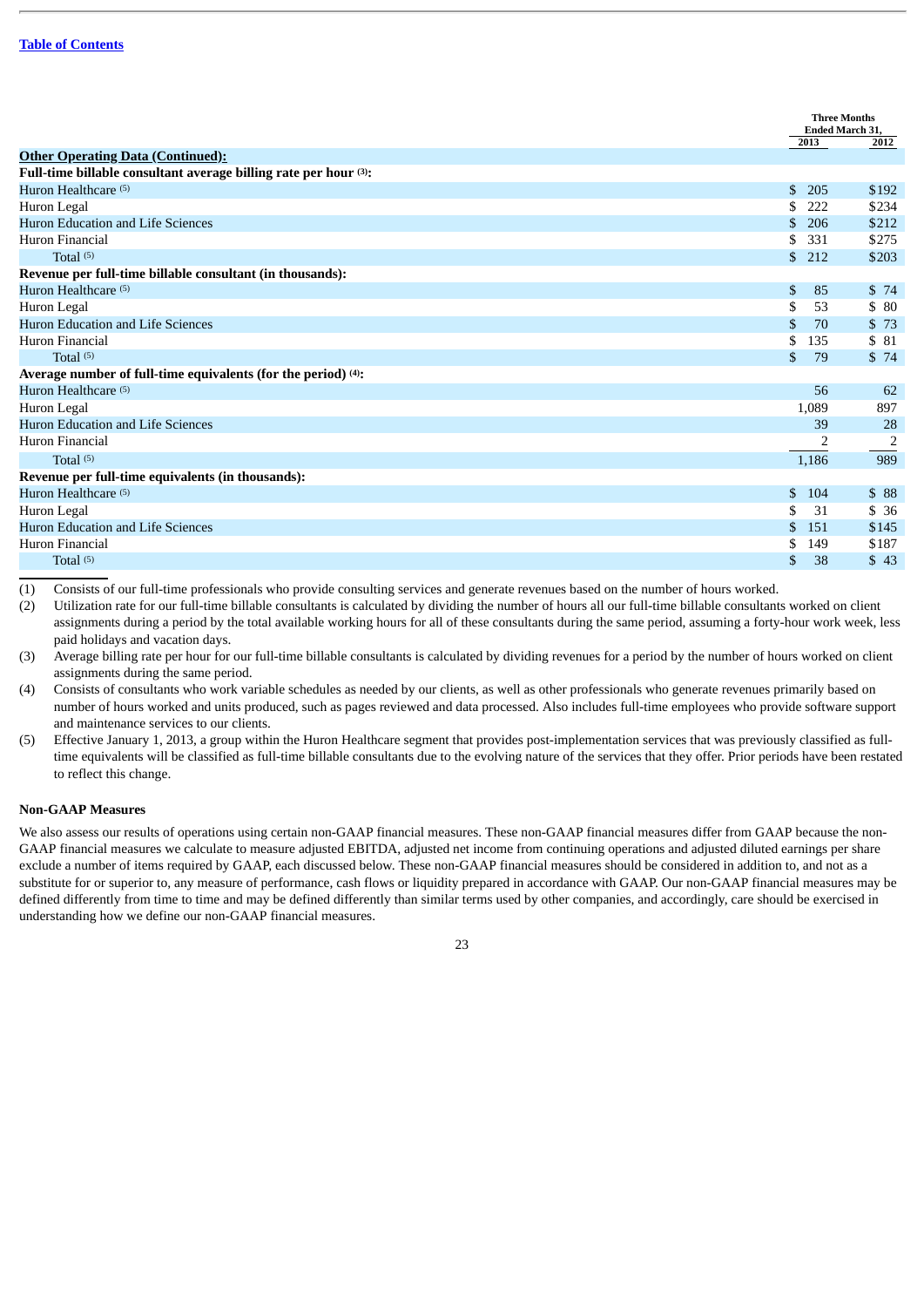Our management uses the non-GAAP financial measures to gain an understanding of our comparative operating performance, for example when comparing such results with previous periods or forecasts. These non-GAAP financial measures are used by management in their financial and operating decision making because management believes they reflect our ongoing business in a manner that allows for meaningful period-to-period comparisons. Management also uses these non-GAAP financial measures when publicly providing our business outlook, for internal management purposes, and as a basis for evaluating potential acquisitions and dispositions. We believe that these non-GAAP financial measures provide useful information to investors and others in understanding and evaluating Huron's current operating performance and future prospects in the same manner as management does and in comparing in a consistent manner Huron's current financial results with Huron's past financial results.

The reconciliations of these financial measures from GAAP to non-GAAP are as follows (in thousands):

|                                                                         |           | <b>Three Months Ended</b><br>March 31, |
|-------------------------------------------------------------------------|-----------|----------------------------------------|
|                                                                         | 2013      | 2012                                   |
| <b>Revenues</b>                                                         | \$164,036 | \$138,637                              |
| Net income from continuing operations                                   | \$11,369  | 587                                    |
| Add back:                                                               |           |                                        |
| Income tax expense                                                      | 8.124     | 1,517                                  |
| Interest and other expenses                                             | 1,850     | 1,533                                  |
| Depreciation and amortization                                           | 5,437     | 5,795                                  |
| Earnings before interest, taxes, depreciation and amortization (EBITDA) | 26,780    | 9,432                                  |
|                                                                         |           |                                        |

| Add back:                                   |          |          |
|---------------------------------------------|----------|----------|
| Restatement related expenses                |          | 1,505    |
| Restructuring charges                       |          | 830      |
| Litigation settlement gain                  | (1,150)  |          |
| <b>Adjusted EBITDA</b>                      | \$25,630 | \$11,767 |
| Adjusted EBITDA as a percentage of revenues | 15.6%    | 8.5%     |

|                                                                | <b>Three Months Ended</b><br>March 31, |         |
|----------------------------------------------------------------|----------------------------------------|---------|
|                                                                | 2013                                   | 2012    |
| Net income from continuing operations                          | \$11,369                               | 587     |
| Weighted average shares - diluted                              | 22,487                                 | 22,164  |
| Diluted earnings per share from continuing operations          | 0.51                                   | 0.03    |
| Add back:                                                      |                                        |         |
| Amortization of intangible assets                              | 1,456                                  | 1,619   |
| Restatement related expenses                                   |                                        | 1,505   |
| Restructuring charges                                          |                                        | 830     |
| Litigation settlement gain                                     | (1,150)                                |         |
| Tax effect                                                     | (122)                                  | (1,582) |
| Total adjustments, net of tax                                  | 184                                    | 2,372   |
| Adjusted net income from continuing operations                 | \$11,553                               | 2,959   |
| Adjusted diluted earnings per share from continuing operations | 0.51                                   | 0.13    |

These non-GAAP financial measures include adjustments for the following items:

*Restatement related expenses:* We have incurred significant expenses related to our 2009 financial statement restatement. We have excluded the effect of these restatement related expenses from our non-GAAP measures as a means to provide comparability with periods that were not impacted by the restatement related expenses.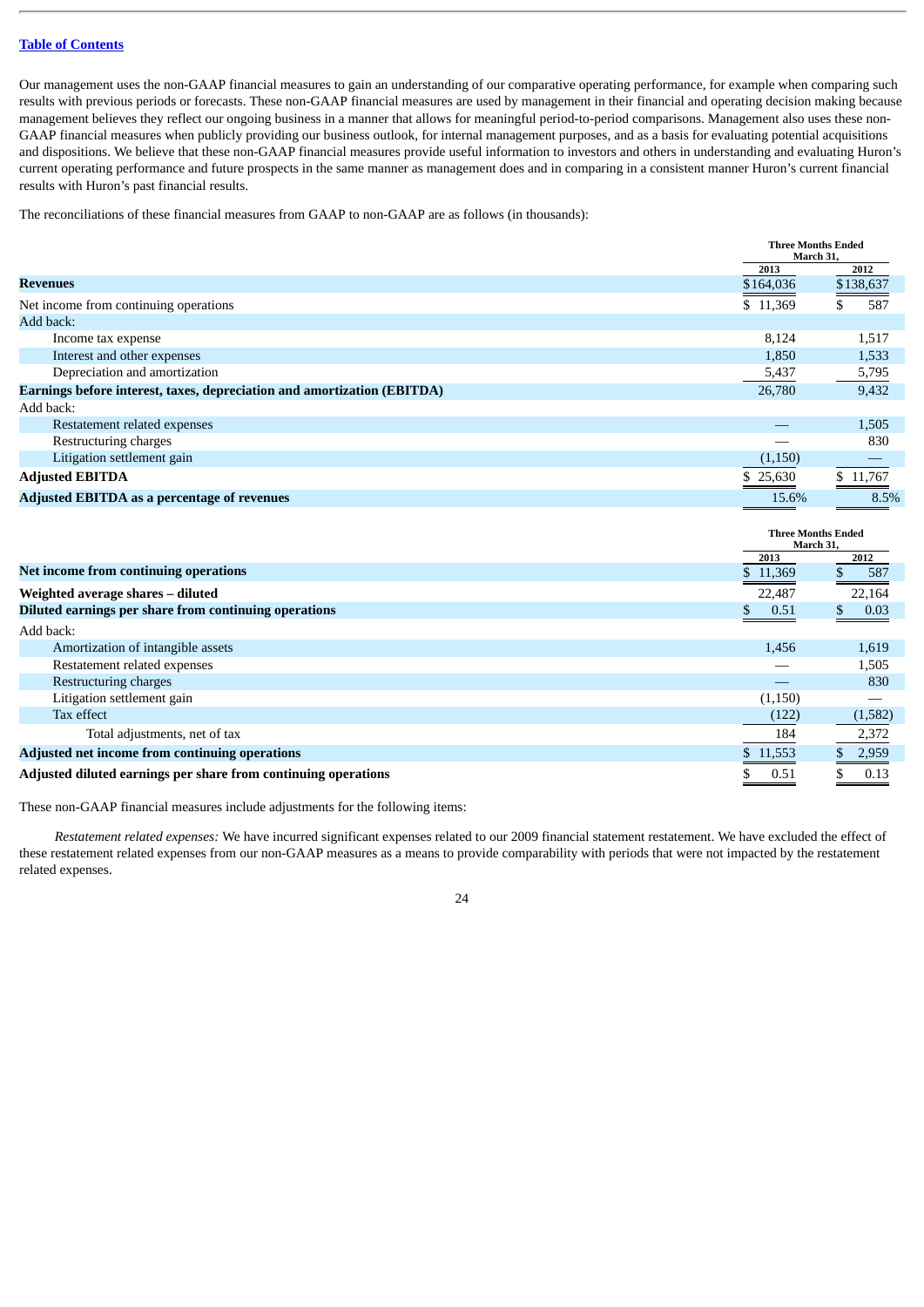*Restructuring charges:* We have incurred charges due to the restructuring of various parts of our business. These restructuring charges have primarily consisted of severance charges, costs associated with office space reductions including the accelerated depreciation of certain leasehold improvements, and the write-off of certain impaired intangible assets. We have excluded the effect of the restructuring charges from our non-GAAP measures as a means to provide comparability with periods that were not impacted by a restructuring charge. Additionally, the amount of each restructuring charge is significantly affected by the timing and size of the restructured business or component of a business.

*Litigation settlement gain:* We have excluded the effects of the litigation settlement gain because its exclusion permits comparability with periods that were not impacted by these charges.

*Amortization of intangible assets*: We have excluded the effect of amortization of intangible assets from the non-GAAP measures presented above. Amortization of intangibles is inconsistent in its amount and frequency and is significantly affected by the timing and size of our acquisitions.

*Tax effect:* The non-GAAP income tax adjustment reflects the incremental tax rate applicable to the non-GAAP adjustments.

*Income tax expense, Interest and other expenses, Depreciation and amortization:* We have excluded the effects of income tax expense, interest and other expenses, and depreciation and amortization in the calculation of EBITDA as these are customary exclusions as defined by the calculation of EBITDA to arrive at meaningful earnings from core operations excluding the effect of such items.

#### **Three Months Ended March 31, 2013 Compared to Three Months Ended March 31, 2012**

#### **Revenues**

Revenues increased \$25.4 million, or 18.3%, to \$164.0 million for the first quarter of 2013 from \$138.6 million for the first quarter of 2012.

The overall increase was attributable to a \$22.6 million increase in revenue from our full-time billable consultants and a \$2.8 million increase in revenue from our full-time equivalents. The increase in full-time billable consultant revenues was driven by increases in the average number of billable consultants, our average billing rate and our consultant utilization rate. The increase primarily reflected strengthened demand for our services in the Huron Healthcare, Huron Education and Life Sciences and Huron Financial segments, partially offset by a decrease in demand for our services in the Huron Legal segment. The increase in full-time equivalent revenue was primarily attributable to an increase in the average number of full-time equivalents, partially offset by a decrease in revenues per full-time equivalent. Revenue attributable to full-time equivalents primarily reflected increased use of contractors in the Huron Education and Life Sciences and Huron Healthcare segments and increased demand for our document review and discovery services in the Huron Legal segment.

#### **Total Direct Costs**

Our total direct costs increased \$8.9 million, or 9.1%, to \$106.8 million in the three months ended March 31, 2013 from \$97.9 million in the three months ended March 31, 2012. The increase was primarily related to a \$10.7 million increase in salaries, bonuses and related expenses for our revenue-generating professionals, partially offset by a \$1.0 million decrease in contractor expense, a \$0.5 million decrease in intangible asset amortization expense and a \$0.3 million decrease in technology expense. As a percentage of revenues, our total direct costs decreased to 65.1% during the first quarter of 2013 compared to 70.6% during the first quarter of 2012. This primarily reflected the decrease in contractor expense and revenue growth that outpaced the increase in salaries, bonuses and related expenses for our revenue-generating professionals during the first quarter of 2013.

Total direct costs for the three months ended March 31, 2013 included \$3.6 million of share-based compensation expense and \$0.7 million of amortization expense for intangible assets and software development costs, primarily representing customer-related assets and software acquired in business combinations. Total direct costs for the three months ended March 31, 2012 included \$3.8 million of share-based compensation expense and \$1.1 million of intangible asset amortization expense. The decrease in intangible asset amortization is primarily attributable to certain intangible assets that became fully amortized during the third quarter of 2012.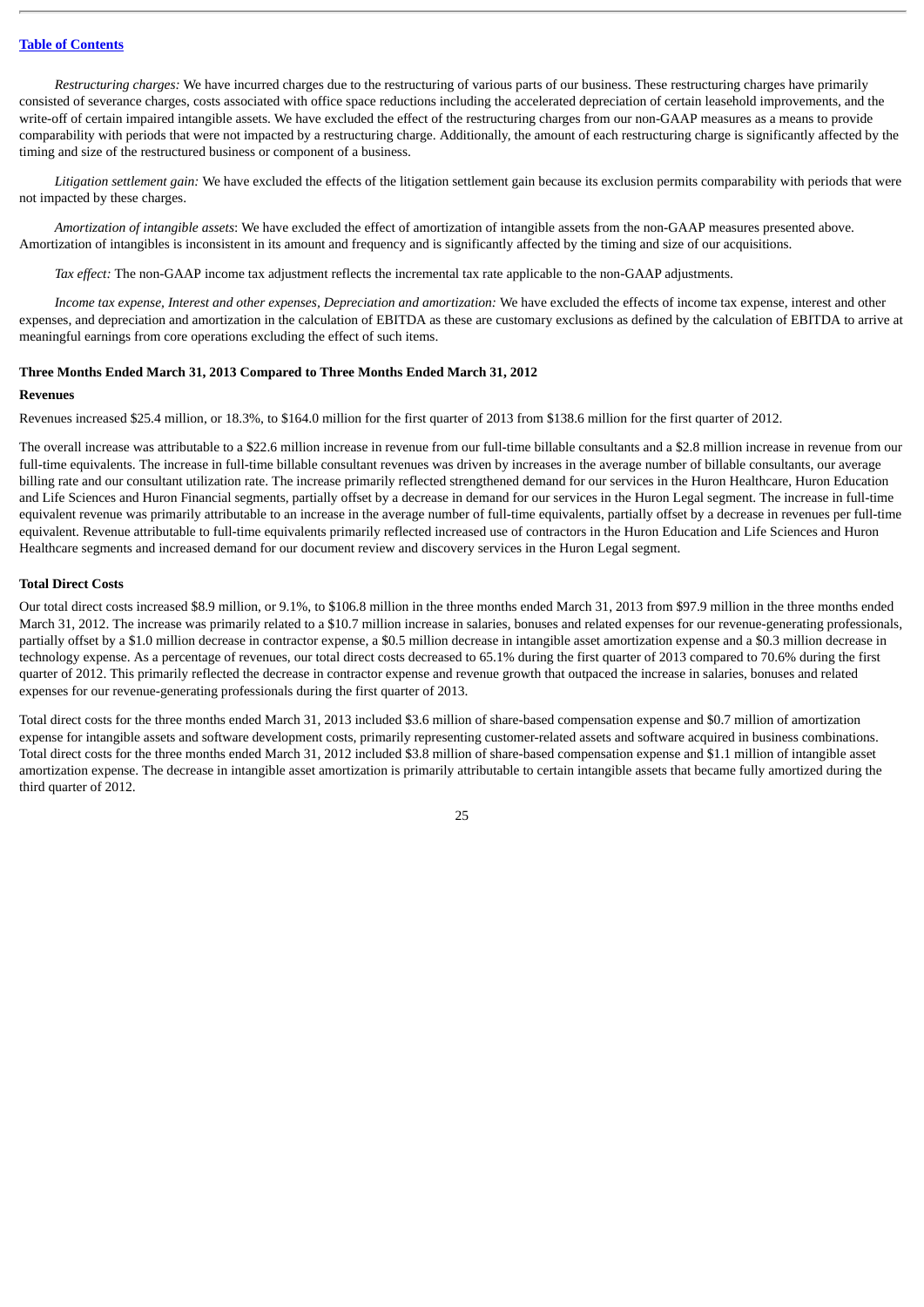#### **Operating Expenses**

Selling, general and administrative expenses increased \$2.2 million, or 7.3%, to \$32.3 million in the first quarter of 2013 from \$30.1 million in the first quarter of 2012. This increase was primarily related to a \$2.1 million increase in salaries, bonuses and related expenses for our support personnel. As a percentage of revenues, selling, general and administrative expenses decreased to 19.7% during the first quarter of 2013 compared to 21.7% during the first quarter of 2012. This decrease reflected flat non-personnel related costs while revenue increased during the first quarter of 2013.

We did not incur restructuring or restatement related expenses during the first three months of 2013. During the first three months of 2012 we incurred \$0.8 million of restructuring expense and \$1.5 million of restatement related expenses.

We recorded a \$1.2 million litigation settlement gain during the first quarter of 2013. During the second quarter of 2012, we conducted preliminary settlement discussions with the relator in the *qui tam* action discussed in "Legal Proceedings" and in Note 13 "Commitments, Contingencies and Guarantees", and as a result we recorded a charge of \$1.2 million, in accordance with FASB ASC Topic 450, "Contingencies." On March 8, 2013, the Court granted Huron's motion for summary judgment and dismissed relator's second amended complaint in its entirety with prejudice. As a result, we reversed the charge of \$1.2 million taken during 2012.

Depreciation and amortization expense increased by \$0.1 million to \$4.8 million in the three months ended March 31, 2013 from \$4.7 million in the three months ended March 31, 2012. Non-direct intangible asset amortization relates to non-competition agreements, trade names and certain customer relationships acquired in connection with our acquisitions.

#### **Operating Income**

Operating income increased \$17.7 million to \$21.3 million in the first quarter of 2013 from \$3.6 million in the first quarter of 2012. Operating margin, which is defined as operating income expressed as a percentage of revenues, increased to 13.0% in the three months ended March 31, 2013 compared to 2.6% in the three months ended March 31, 2012. This increase is primarily attributable to the decreases in contractor expense, technology expense, restatement related expenses and restructuring expense, as well as the decrease in salaries, bonuses and related expenses for our revenue-generating professionals and non-personnel related selling, general and administrative expenses as a percentage of revenues. The operating margin in the first quarter of 2013 was also positively impacted by the litigation settlement gain in the period.

#### **Other Expense, Net**

Other expense, net increased by \$0.4 million to \$1.9 million in the first quarter of 2013 from \$1.5 million in the first quarter of 2012. Interest expense was \$1.9 million in both 2013 and 2012. The increase in other income, net was the result of improved performance of the investments used to fund our deferred compensation liability.

#### **Income Tax Expense**

For the first quarter of 2013, we recognized income tax expense from continuing operations of \$8.1 million on income from continuing operations of \$19.5 million. For the first quarter of 2012, we recognized income tax expense from continuing operations of \$1.5 million on income from continuing operations of \$2.1 million. Our effective tax rate for the first quarter of 2013 was 41.7% compared with 72.1% in 2012. The effective tax rate in the first quarter of 2013 was slightly higher than the statutory rate, inclusive of state income taxes, due primarily to the impact of foreign losses with no tax benefit and certain non-deductible business expenses, partially offset by the impact of the retroactive reinstatement of the federal research and development tax credit, which was enacted during the quarter. The effective benefit rate in the first quarter of 2012 was higher than the statutory rate, inclusive of state income taxes, due primarily to the impact of foreign losses with no tax benefit and certain non-deductible business expenses. The foreign losses with no tax benefit and the non-deductible expenses had a larger impact on our effective tax rate in the first quarter of 2012 compared to 2013 due to the lower pretax income from continuing operations in the first quarter of 2012.

#### **Net Income from Continuing Operations**

Net income from continuing operations was \$11.4 million for the three months ended March 31, 2013 compared to net income from continuing operations of \$0.6 million for the same period last year. The increase in net income from continuing operations was primarily due to the increase in operating income, as discussed above, partially offset by the corresponding increase in income tax expense and the slight increase in other expense, net. As a result of the increase in net income from continuing operations, diluted earnings per share from continuing operations for the first quarter of 2013 was \$0.51 compared to diluted earnings per share from continuing operations of \$0.03 for the first quarter of 2012.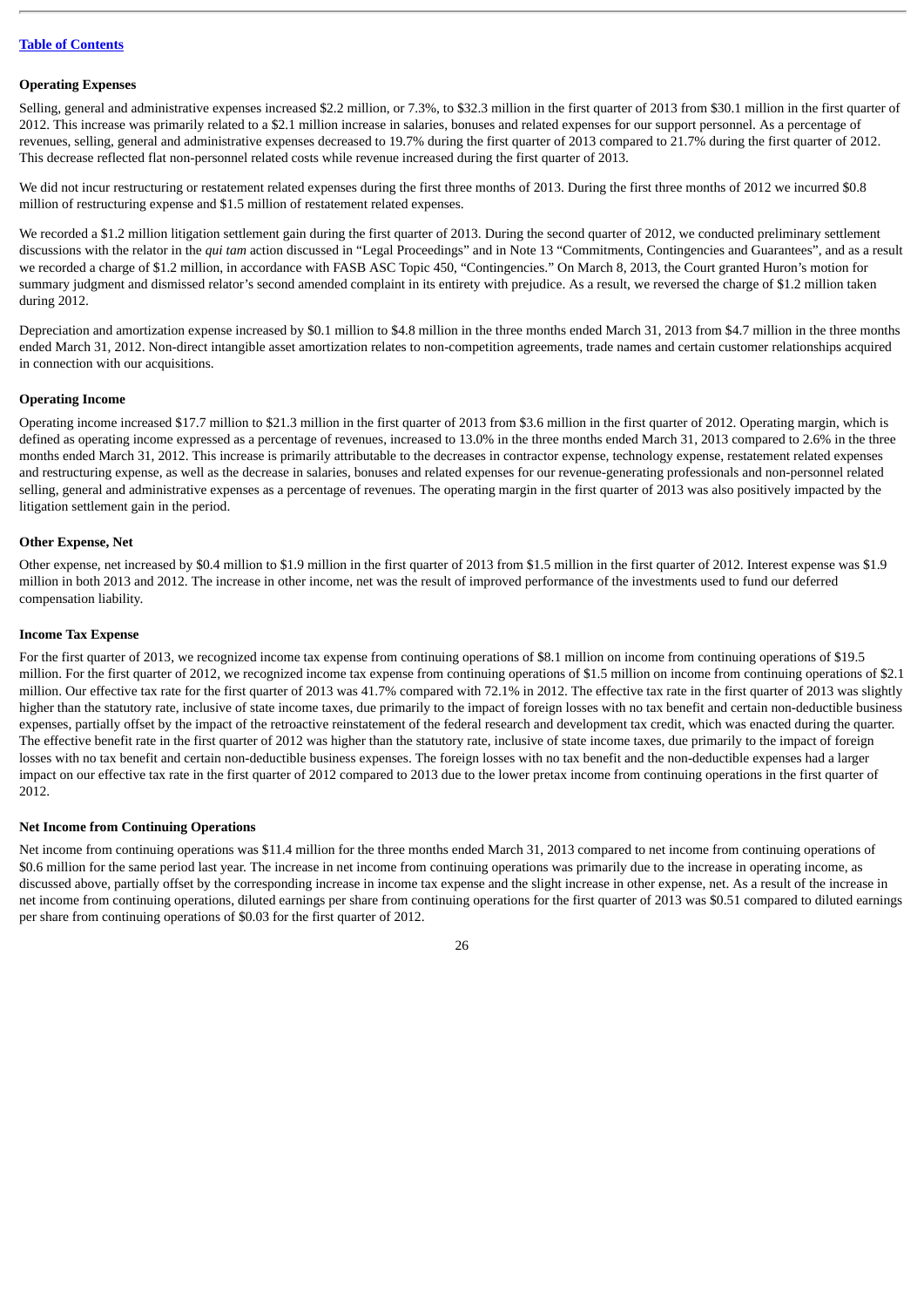#### **Discontinued Operations**

Net loss from discontinued operations was less than \$0.1 million in the first quarter of 2013, compared to net income from discontinued operations of \$0.3 million in the first quarter of 2012. See Note 4 "Discontinued Operations" of this Quarterly Report on Form 10-Q for further information about our discontinued operations.

#### **EBITDA and Adjusted EBITDA**

EBITDA increased \$17.4 million to \$26.8 million for the three months ended March 31, 2013 from \$9.4 million for the three months ended March 31, 2012. Adjusted EBITDA increased \$13.8 million to \$25.6 million in the first quarter of 2013 from \$11.8 million in the first quarter of 2012. The increases in both EBITDA and Adjusted EBITDA were primarily driven by the increases in segment operating income of our Huron Healthcare, Huron Education and Life Sciences and Huron Financial segments, partially offset by the decrease in segment operating income of our Huron Legal segment, as discussed below in Segment Results. The increase in EBITDA outpaced the increase in Adjusted EBITDA due to the decreases in restatement related expenses and restructuring expense, as well as the litigation settlement gain, all of which are excluded from the computation of Adjusted EBITDA.

#### **Adjusted Net Income from Continuing Operations**

Adjusted net income from continuing operations was \$11.6 million in the first quarter of 2013 compared to \$3.0 million in the first quarter of 2012. The increase was primarily attributable to the increase in net income from continuing operations, partially offset by the decreases in restatement related expenses and restructuring expense, as well as the litigation settlement gain, all of which are excluded from the computation of adjusted net income from continuing operations.

#### **Segment Results**

#### **Huron Healthcare**

#### **Revenues**

Huron Healthcare segment revenues increased \$15.2 million, or 24.1%, to \$78.7 million for the first quarter of 2013 from \$63.5 million for the first quarter of 2012. Revenues from time-and-expense engagements, fixed-fee engagements, performance-based arrangements and software support and maintenance arrangements represented 1.2%, 70.5%, 23.4% and 4.9% of this segment's revenues during the three months ended March 31, 2013, respectively, compared to 1.5%, 68.0%, 24.5% and 6.0%, respectively, for the comparable period in 2012.

Of the overall \$15.2 million increase in revenues, \$15.0 million was attributable to our full-time billable consultants. The increase in demand for our services reflected the increased pressures our clients face as the result of evolving business models, rising costs, and declining reimbursements from government and commercial payers. The increase in full-time billable consultant revenues reflected increases in the average number of full-time billable consultants, average billing rate and consultant utilization rate. Performance-based fee revenues were \$18.4 million during the first quarter of 2013 compared to \$15.5 million during the first quarter of 2012. Performance-based fee engagements may cause significant variations in quarterly revenues, operating results and average billing rates due to the timing of achievement of the performance-based criteria.

#### **Operating Income**

Huron Healthcare segment operating income increased \$15.4 million, or 96.7%, to \$31.2 million in the three months ended March 31, 2013 from \$15.8 million in the three months ended March 31, 2012. The Huron Healthcare segment operating margin, defined as segment operating income expressed as a percentage of segment revenues, increased to 39.6% for the first quarter of 2013 from 25.0% in the same period last year. The increase in this segment's operating margin was primarily attributable to a decrease in salaries, bonus and related expenses for our revenue-generating professionals as a percentage of revenues, and decreases in technology expense, intangible asset amortization expense, practice administration and meeting expenses and contractor expense.

#### **Huron Legal**

#### **Revenues**

Huron Legal segment revenues decreased \$0.5 million, or 1.1%, to \$40.9 million for the first quarter of 2013 from \$41.4 million for the first quarter of 2012. Revenues from time-and-expense engagements, fixed-fee engagements, and support and maintenance arrangements represented 94.4%, 5.4%, and 0.2%, respectively, of this segment's revenues during the three months ended March 31, 2013. Revenues from time-and-expense engagements and fixed-fee engagements represented 95.6% and 4.4%, respectively, of this segment's revenues for the comparable period in 2012.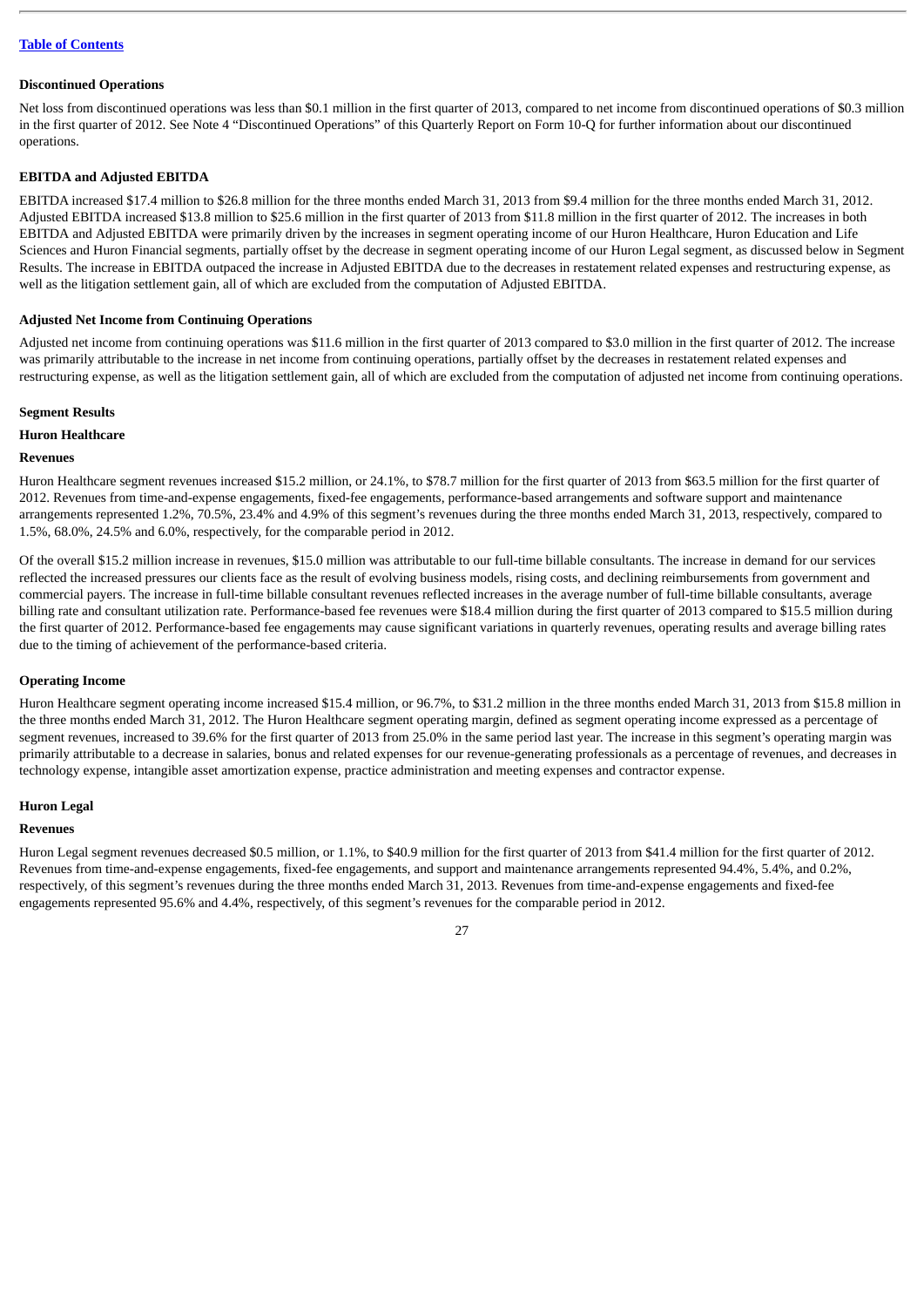Of the overall \$0.5 million decrease in revenues, \$1.5 million was attributable to a decrease in revenues generated by our full-time billable consultants, partially offset by a \$1.0 million increase in revenue generated by our full-time equivalents. The decrease in revenues reflected a decrease in demand for our advisory services, partially offset by a slight increase in demand for our document review and electronic data discovery services. The decrease in full-time billable consultant revenue reflected a lower consultant utilization rate and average billing rate, partially offset by an increase in the average number of full-time billable consultants. The increase in revenue attributable to our full-time equivalents was driven by an increase in the average number of full-time equivalents, partially offset by a decrease in the average revenue per full-time equivalent.

#### **Operating Income**

Huron Legal segment operating income decreased by \$6.6 million, or 69.1%, to \$2.9 million in the three months ended March 31, 2013 from \$9.5 million in the three months ended March 31, 2012. Segment operating margin decreased to 7.2% for the first quarter of 2013 from 23.0% in the same period last year. The decrease in this segment's operating margin was primarily attributable to increases in salaries, bonuses and related expenses for both our revenue-generating professionals and support personnel, technology expense, practice administration and meetings expenses, and promotion and sponsorship expenses, partially offset by a decrease in contractor expense as a percentage of revenues.

### **Huron Education and Life Sciences**

#### **Revenues**

Huron Education and Life Sciences segment revenues increased \$8.0 million, or 29.1%, to \$35.7 million for the first quarter of 2013 from \$27.7 million for the first quarter of 2012. Revenues from time-and-expense engagements, fixed-fee engagements and software support and maintenance arrangements represented 76.7%, 19.4% and 3.9% of this segment's revenues during the three months ended March 31, 2013, respectively, compared to 72.1%, 23.5% and 4.4%, respectively, for the comparable period in 2012.

Of the overall \$8.0 million increase in revenues, \$6.3 million was attributable to our full-time billable consultants and \$1.7 million was related to our full-time equivalents. The overall increase in demand for our services in the Huron Education and Life Sciences segment reflected the increased competitive pressures faced by our clients as the result of increased regulation, rising costs, and declining funding. The increase in revenues from our full-time billable consultants reflected an increase in the average number of full-time billable consultants, partially offset by decreases in average billing rate and consultant utilization rate. The increase in revenue attributable to our full-time equivalents was driven by an increase in the average number of full-time equivalents and the average revenue per full-time equivalent.

#### **Operating Income**

Huron Education and Life Sciences segment operating income increased \$2.9 million, or 44.8%, to \$9.4 million in the three months ended March 31, 2013 from \$6.5 million in the three months ended March 31, 2012. The Huron Education and Life Sciences segment operating margin, defined as segment operating income expressed as a percentage of segment revenues, increased to 26.2% for the first quarter of 2013 from 23.3% in the same period last year. The increase in this segment's operating margin was primarily attributable to decreases in salaries, bonus and related expenses for both our revenue-generating professionals and support personnel as a percentage of revenues, and decreases in promotion and sponsorship expenses and intangible asset amortization expense.

#### **Huron Financial**

#### **Revenues**

Huron Financial segment revenues increased \$2.8 million, or 46.7%, to \$8.6 million for the first quarter of 2013 from \$5.8 million for the first quarter of 2012. Revenues from time-and-expense engagements, fixed-fee engagements, and performance-based arrangements represented 77.4%, 16.8%, and 5.8%, respectively, of this segment's revenues during the first quarter of 2013. Revenues from time-and-expense engagements and fixed-fee engagements represented 72.4% and 27.6%, respectively, for the comparable period in 2012.

Of the overall \$2.8 million increase in revenues, \$2.9 million was attributable to an increase in revenues from our full-time billable consultants, partially offset by a \$0.1 million decrease in revenue generated by our full-time equivalents. The overall increase in revenues is attributable to an increase in demand for our Restructuring and Turnaround practice services.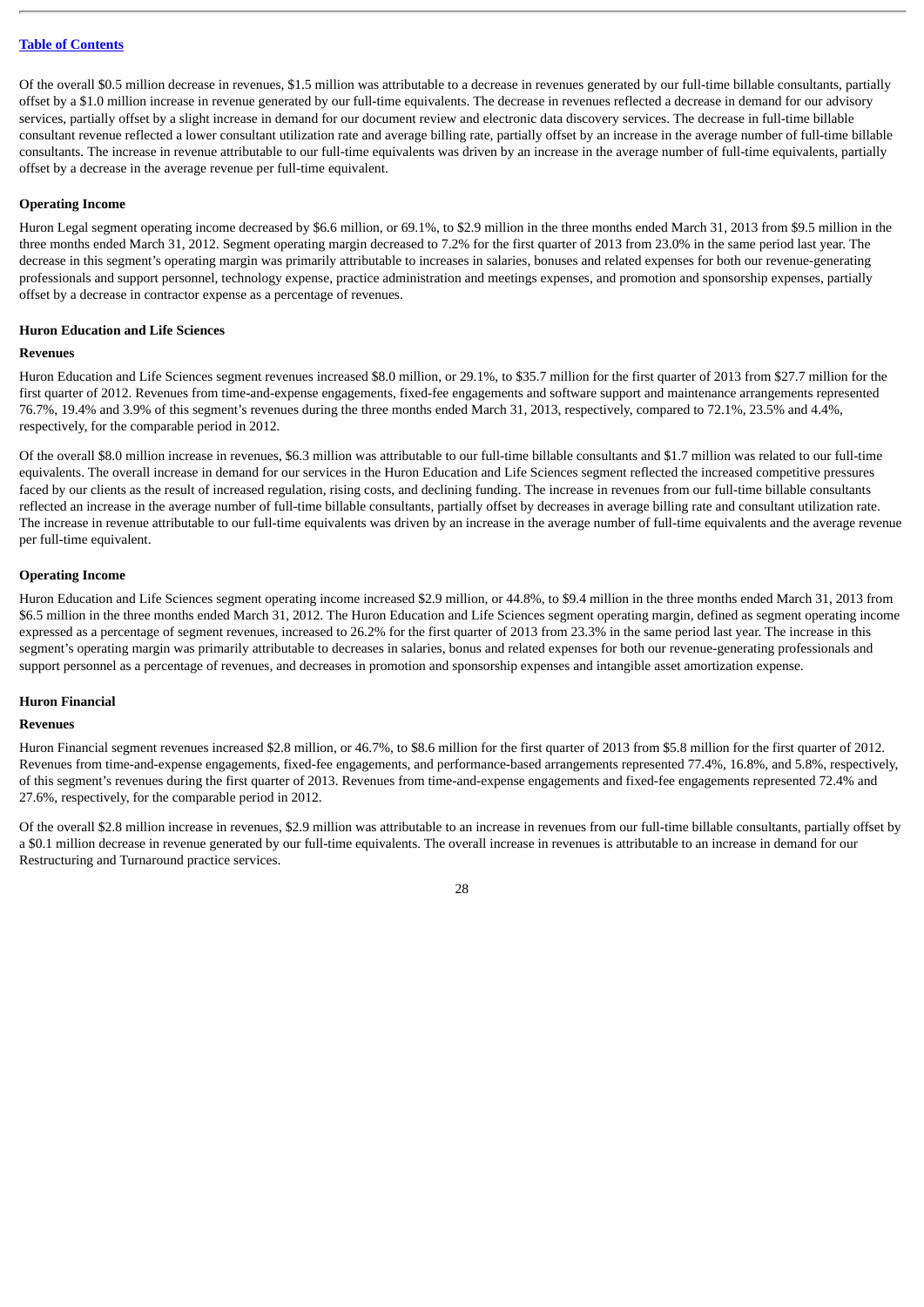The increase reflected higher consultant utilization rate and average billing rate, partially offset by a decrease in the average number of full-time billable consultants.

#### **Operating Income**

Huron Financial segment operating income increased by \$3.2 million to \$3.4 million in the three months ended March 31, 2013 compared to \$0.2 million in the three months ended March 31, 2012. Segment operating margin increased to 39.4% for the first quarter of 2013 from 4.0% in the same period last year. The increase in this segment's operating margin was primarily attributable to a decrease in salaries, bonus and related expenses for our revenue-generating professionals.

### **LIQUIDITY AND CAPITAL RESOURCES**

Cash and cash equivalents decreased \$19.4 million, from \$25.2 million at December 31, 2012 to \$5.7 million at March 31, 2013. Our primary sources of liquidity are cash flows from operations and debt capacity available under our credit facility.

|                                           |  | Three Months Ended March 31. |          |
|-------------------------------------------|--|------------------------------|----------|
| <b>Cash Flows (in thousands):</b>         |  | 2013                         | 2012     |
| Net cash used in operating activities     |  | (24.826)                     | (12,551) |
| Net cash used in investing activities     |  | (4.775)                      | (36,926) |
| Net cash provided by financing activities |  | 10.265                       | 47.930   |

Cash used in operating activities totaled \$24.8 million for the three months ended March 31, 2013 and \$12.6 million for the same period last year. Our operating assets and liabilities consist primarily of receivables from billed and unbilled services, accounts payable and accrued expenses, and accrued payroll and related benefits. The volume of services rendered and the related billings and timing of collections on those billings, as well as payments of our accounts payable and salaries, bonuses and benefits to employees affect these account balances. The increase in cash used in operations in the first three months of 2013 compared to the first three months of 2012 was primarily attributable to decreased collections of receivables and unbilled services from clients and increased tax payments, partially offset by higher net income and lower bonus payments during the first quarter of 2013 when compared with the first quarter of 2012.

Cash used in investing activities was \$4.8 million for the three months ended March 31, 2013 and \$36.9 million for the same period last year. The use of cash during the first three months of 2012 included payments for businesses acquired in prior periods totaling \$31.3 million. These payments for acquired businesses were primarily comprised of additional purchase consideration earned by the selling shareholders of businesses that we acquired based on the achievement of financial performance targets as specified in the related purchase agreements. As of December 31, 2012, we had no further obligations under these arrangements. The use of cash in the first three months of 2013 and 2012 included purchases of property and equipment of \$3.6 million and \$5.3 million, respectively. We estimate that the cash utilized for capital expenditures in 2013 will be approximately \$25.0 million, primarily consisting of information technology related equipment and leasehold improvements to support continued growth of our document review and processing services, as well as information technology related equipment to support our corporate infrastructure.

During 2011, the Company and certain of the Company's subsidiaries as guarantors entered into an Amended and Restated Credit Agreement with various financial institutions, as amended by the first amendment to the credit agreement dated as of August 31, 2012 (collectively, the "2011 Credit Agreement"). The 2011 Credit Agreement replaced the previous Credit Agreement, dated as of June 7, 2006, and all subsequent amendments thereto, by and among the Company and the lenders therein.

The 2011 Credit Agreement consists of a senior secured credit facility in an aggregate principal amount of \$450.0 million comprised of a five-year revolving credit facility ("Revolver") under which the Company may borrow from time to time up to \$247.5 million and a \$202.5 million five-year term loan facility ("Term Loan") that was funded in a single advance on the closing date of the first amendment. The 2011 Credit Agreement provides for the option to increase the revolving credit facility in an aggregate amount of up to \$50 million subject to certain requirements as defined in the 2011 Credit Agreement. The proceeds of the senior secured credit facility were used to refinance existing indebtedness and will continue to be used for working capital, capital expenditures, and other corporate purposes.

The obligations under the 2011 Credit Agreement are secured pursuant to a Security Agreement with Bank of America as Administrative Agent. The Security Agreement grants Bank of America, N.A. for the ratable benefit of the lenders under the 2011 Credit Agreement, a first-priority lien, subject to permitted liens, on substantially all of the personal property assets of the Company and the subsidiary guarantors. The Revolver and Term Loan are also secured by a pledge of 100% of the voting stock or other equity interests in our domestic subsidiaries and 65% of the voting stock or other equity interests in our foreign subsidiaries.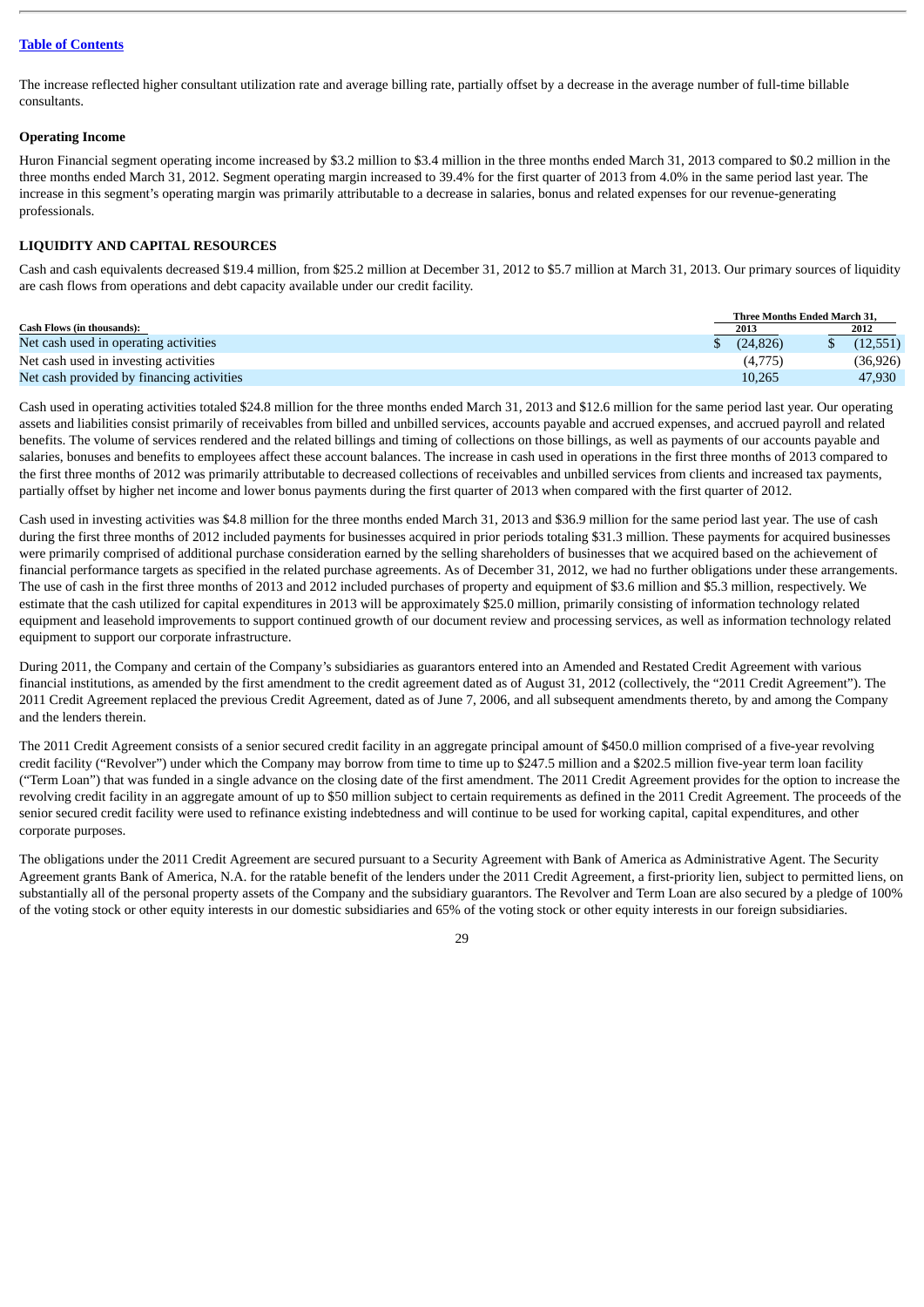Fees and interest on borrowings vary based on our total debt to earnings before interest, taxes, depreciation and amortization ("EBITDA") ratio as set forth in the 2011 Credit Agreement. Interest is based on a spread over the London Interbank Offered Rate ("LIBOR") or a spread over the base rate, as selected by the Company. The base rate is the greater of (a) the Federal Funds Rate plus 0.5%, (b) the Prime Rate and (c) except during a Eurodollar Unavailability Period, the Eurodollar Rate plus 1.0%.

The Term Loan, as amended, is subject to scheduled quarterly amortization payments equal to 4.9% of the original principal balance in 2012, which was paid as of December 31, 2012, 11.7% in 2013, 12.4% in 2014, 14.2% in 2015, 14.8% in 2016 and 42.0% in 2017, as set forth in the 2011 Credit Agreement. The maturity date for the Term Loan is August 31, 2017, at which time the outstanding principal balance and all accrued interest will be due and payable in full. All outstanding borrowings under the Revolver, as amended, will be due upon expiration of the 2011 Credit Agreement on August 31, 2017.

Under the 2011 Credit Agreement, dividends are restricted to an amount up to \$50 million plus 50% of cumulative consolidated net income from the closing date of the 2011 Credit Agreement plus 50% of the net cash proceeds from equity issuances. In addition, certain acquisitions and similar transactions need to be approved by the lenders.

The 2011 Credit Agreement contains quarterly financial covenants that require us to maintain a minimum fixed charge coverage ratio of 2.25 to 1.00 and a maximum leverage ratio that varies throughout the term and was 3.25 to 1.00 as of March 31, 2013, as those ratios are defined therein, as well as a minimum net worth greater than \$150 million. At March 31, 2013, we were in compliance with these financial covenants with a fixed charge coverage ratio of 3.81 to 1.00, a leverage ratio of 1.54 to 1.00, and net worth greater than \$150 million. At December 31, 2012, we were also in compliance with our financial covenants.

The borrowing capacity under the 2011 Credit Agreement is reduced by any outstanding letters of credit and payments under the Term Loan. At March 31, 2013, outstanding letters of credit totaled \$5.1 million and are primarily used as security deposits for our office facilities. As of March 31, 2013, the unused borrowing capacity under the 2011 Credit Agreement was \$227.4 million. Borrowings outstanding under this credit facility at March 31, 2013 totaled \$202.5 million. These borrowings carried a weighted average interest rate of 2.6%, including the effect of the interest rate swaps described in Note 9 "Derivative Instruments and Hedging Activity." During the first three months of 2013, the average daily outstanding balance under our credit facility was \$195.4 million. Borrowings outstanding at December 31, 2012 were \$192.5 million and carried a weighted average interest rate of 2.5%. Effective March 31, 2013, we have classified as current liabilities, the scheduled quarterly principal payments due under the Term Loan within twelve months of the balance sheet date, as we intend to make these payments with cash from operations rather than from availability under the Revolver.

See "Risk Factors" in our Annual Report on Form 10-K for the year ended December 31, 2012 for a discussion of certain risks and uncertainties related to the 2011 Credit Agreement.

#### **Future Needs**

Our primary financing need has been to fund our growth. Our growth strategy is to expand our service offerings, which may require investments in new hires, acquisitions of complementary businesses, possible expansion into other geographic areas, and related capital expenditures. We also have cash needs to service our credit facility and repay our Term Loan. We believe our internally generated liquidity, together with the borrowing capacity available under our revolving credit facility and access to external capital resources will be adequate to fund our long-term growth and capital needs arising from cash commitments and debt service obligations. Our ability to secure short-term and long-term financing in the future will depend on several factors, including our future profitability, the quality of our accounts receivable and unbilled services, our relative levels of debt and equity, and the overall condition of the credit markets.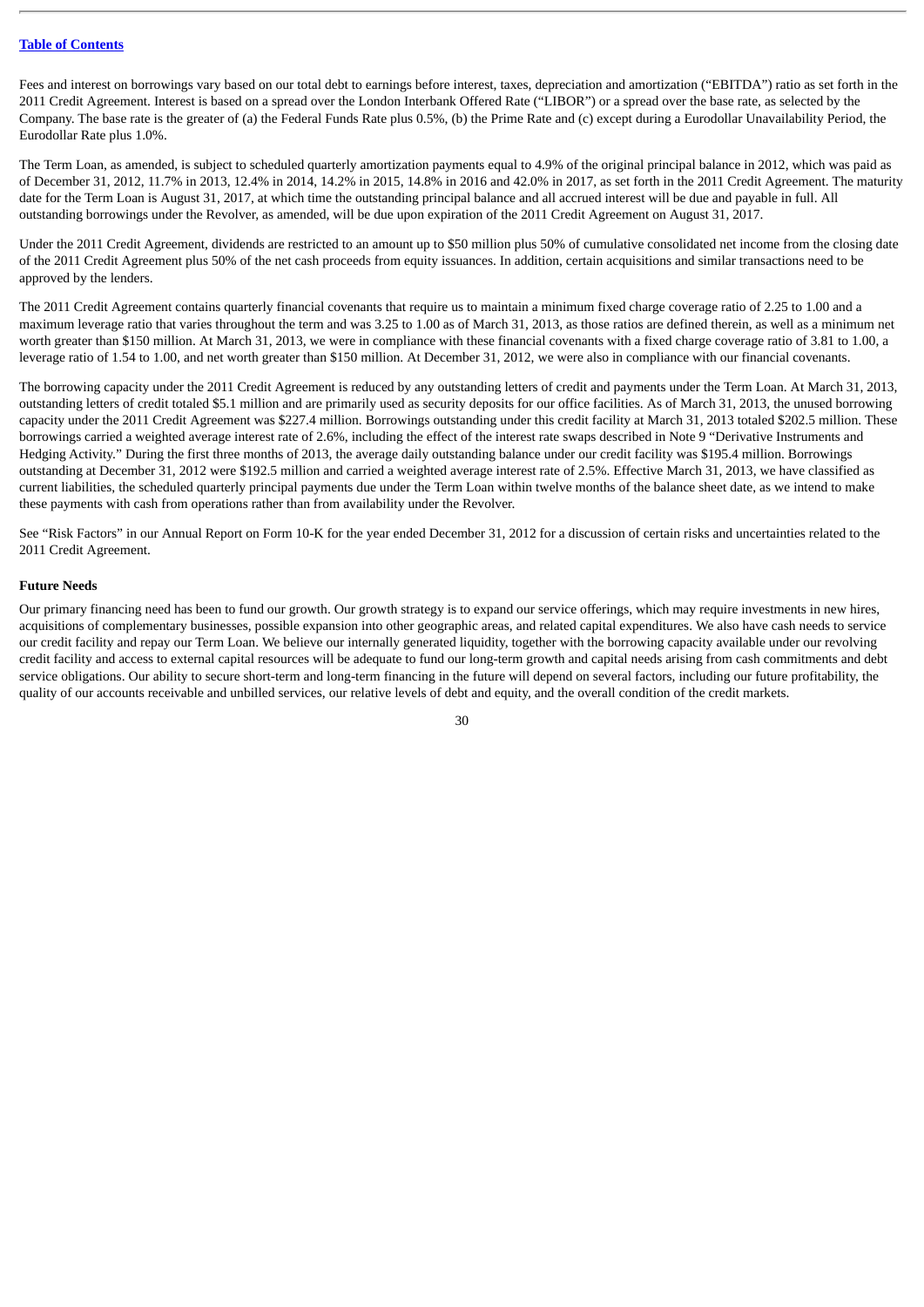### **CONTRACTUAL OBLIGATIONS**

For a summary of our commitments to make future payments under contractual obligations, see "Item 7. Management's Discussion and Analysis of Financial Condition and Results of Operations – Contractual Obligations" in our Annual Report on Form 10-K for the year ended December 31, 2012. There have been no significant changes in our contractual obligations since December 31, 2012 except as described below:

• During the first three months of 2013, our long-term borrowings increased from \$192.5 million as of December 31, 2012 to \$202.5 million as of March 31, 2013.

#### **OFF-BALANCE SHEET ARRANGEMENTS**

We have not entered into any off-balance sheet arrangements.

### **NEW ACCOUNTING PRONOUNCEMENTS**

In February 2013, the FASB issued ASU No. 2013-02, Reporting of Amounts Reclassified Out of Accumulated Other Comprehensive Income, which amends current accounting guidance on comprehensive income. The guidance requires an entity to present, either on the face of the statement where net income is presented or in the notes, significant amounts reclassified out of accumulated other comprehensive income by the respective line items of net income if the amount is reclassified to net income in its entirety in the same reporting period. For other amounts not required to be reclassified in their entirety to net income in the same reporting period, a cross reference to other disclosures that provide additional detail about the reclassification amounts is required. The Company adopted this guidance effective January 1, 2013. The guidance required a change in disclosure only and did not have any effect on the Company's consolidated financial statements.

In March 2013, the FASB issued ASU No. 2013-05, Parent's Accounting for the Cumulative Translation Adjustment Upon Derecognition of Certain Subsidiaries or Groups of Assets Within a Foreign Entity or of an Investment in a Foreign Entity, which amends current accounting guidance on foreign currency matters. This guidance requires that the entire amount of a cumulative translation adjustment related to an entity's investment in a foreign entity should be released when there has been a: (i) sale of a subsidiary or group of net assets within a foreign entity and the sale represents the substantially complete liquidation of the investment in the foreign entity, (ii) loss of a controlling financial interest in an investment in a foreign entity, and (iii) step acquisition for a foreign entity. This guidance will be effective for the Company beginning in the first quarter of 2014. We do not expect the adoption to have a material impact on our consolidated financial statements.

### <span id="page-32-0"></span>**ITEM 3. QUANTITATIVE AND QUALITATIVE DISCLOSURES ABOUT MARKET RISK**

We are exposed to market risks primarily from changes in interest rates and changes in the market value of our investments.

Our exposure to changes in interest rates is limited to borrowings under our bank credit facility, which has variable interest rates tied to the LIBOR, Federal Funds Rate, Prime Rate, or Eurodollar Rate. At March 31, 2013, we had borrowings outstanding totaling \$202.5 million that carried a weighted average interest rate of 2.6% including the effect of the interest rate swaps described below. A hypothetical 100 basis point change in this interest rate would have a \$1.2 million effect on our pretax income including the effect of the interest rate swaps described below.

On December 8, 2011, we entered into a forward amortizing interest rate swap agreement effective on February 29, 2012 and ending on April 14, 2016. We entered into this derivative instrument to hedge against the interest rate risks of our variable-rate borrowings described above. The swap had an initial notional amount of \$56.6 million and amortizes throughout the term. Under the terms of the interest rate swap agreement, we receive from the counterparty interest on the notional amount based on one-month LIBOR and we pay to the counterparty a fixed rate of 0.9875%.

On May 30, 2012, we entered into an additional forward amortizing interest rate swap agreement effective on May 31, 2012 and ending on April 14, 2016. We entered into this derivative instrument to further hedge against the interest rate risks of our variable-rate borrowings described above. The swap had an initial notional amount of \$37.0 million and amortizes throughout the term. Under the terms of the interest rate swap agreement, we receive from the counterparty interest on the notional amount based on one-month LIBOR and we pay to the counterparty a fixed rate of 0.70%.

Including the impact of the above swap agreements, the effective interest rate on \$82.5 million of our debt, which equals the notional amount of the swap agreements at March 31, 2013, was 2.9%.

We have not entered into any other interest rate swaps, caps or collars or other hedging instruments as of March 31, 2013.

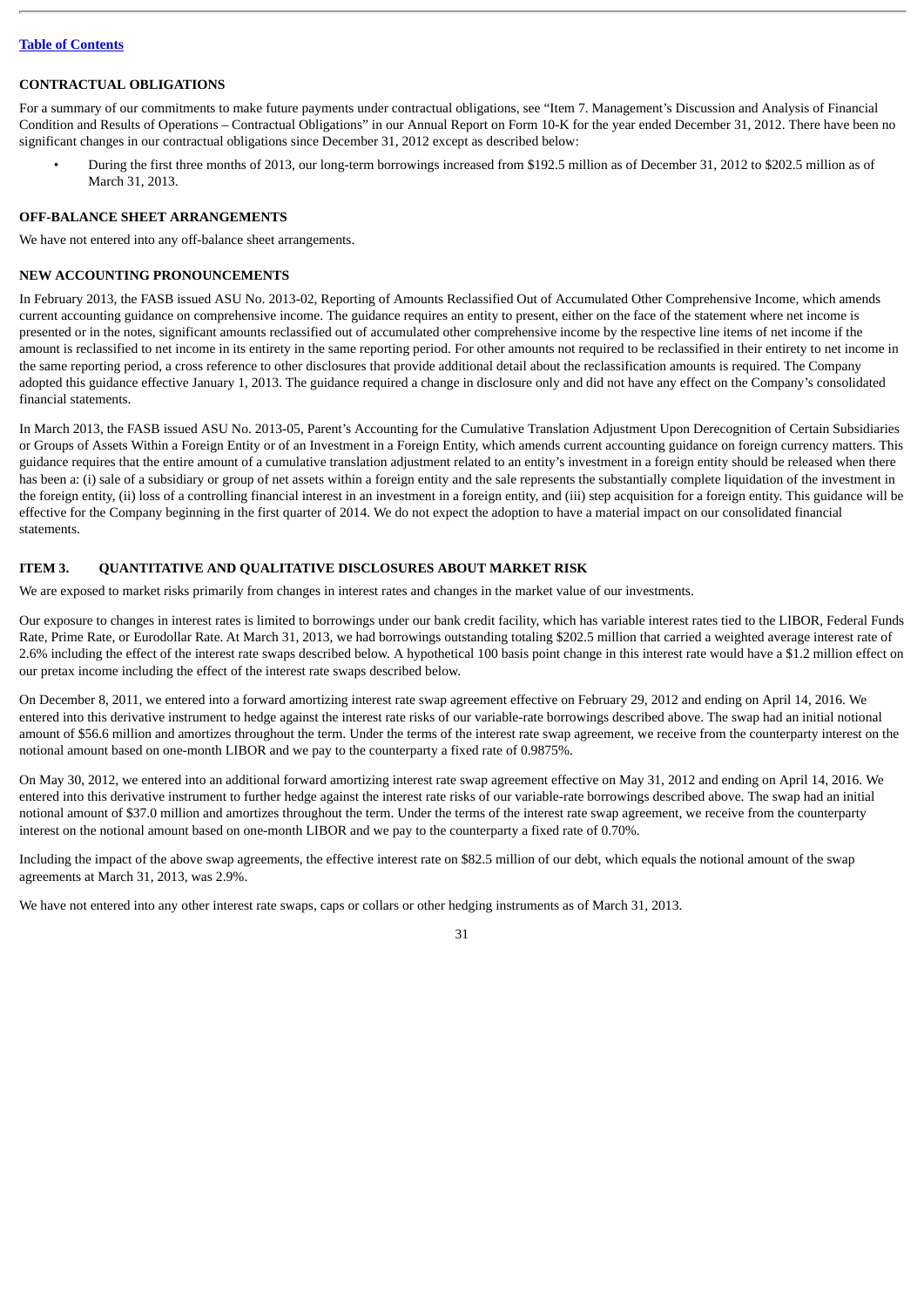On April 4, 2013, we entered into a one-year forward amortizing interest rate swap agreement effective on March 31, 2014 and ending on August 31, 2017. We entered into this derivative instrument to further hedge against the interest rate risks of our variable-rate borrowings described above. The swap has an initial notional amount of \$60.0 million and amortizes throughout the term. Under the terms of the interest rate swap agreement, we will receive from the counterparty interest on the notional amount based on one-month LIBOR and we will pay to the counterparty a fixed rate of 0.985%.

From time to time, we invest excess cash in marketable securities. These investments principally consist of overnight sweep accounts. Due to the short maturity of our investments, we have concluded that we do not have material market risk exposure.

### <span id="page-33-0"></span>**ITEM 4. CONTROLS AND PROCEDURES**

#### *Evaluation of Disclosure Controls and Procedures*

Our management, with the participation of the Company's Chief Executive Officer and Chief Financial Officer, has evaluated the effectiveness of our disclosure controls and procedures (as such term is defined in Rules 13a-15(e) and 15d-15(e) under the Securities Exchange Act of 1934, as amended (the "Exchange Act")) as of March 31, 2013. Based on this evaluation, our Chief Executive Officer and Chief Financial Officer have concluded that, as of March 31, 2013, our disclosure controls and procedures were effective in recording, processing, summarizing and reporting, on a timely basis, information required to be disclosed by us in the reports we file or submit under the Exchange Act and such information is accumulated and communicated to management as appropriate to allow timely decisions regarding required disclosure.

#### *Changes in Control over Financial Reporting*

There has been no change in our internal control over financial reporting (as such term is defined in Rules 13a-15(f) and 15d-15(f) under the "Exchange Act") that occurred during the three months ended March 31, 2013 that has materially affected, or is reasonably likely to materially affect, our internal control over financial reporting.

### <span id="page-33-1"></span>**PART II—OTHER INFORMATION**

### <span id="page-33-2"></span>**ITEM 1. LEGAL PROCEEDINGS**

#### *Qui Tam Action*

On December 9, 2009, plaintiff, Associates Against Outlier Fraud, filed a first amended *qui tam* complaint against Huron Consulting Group Inc. and others under the federal and New York state False Claims Act ("FCA") in the United States District Court for the Southern District of New York. The federal and state FCA authorize private individuals (known as "relators") to sue on behalf of the government (known as "*qui tam*" actions) alleging that false or fraudulent claims were knowingly submitted to the government. Once a *qui tam* action is filed, the government may elect to intervene in the action. If the government declines to intervene, the relator may proceed with the action. Under the federal and state FCA, the government may recover treble damages and civil penalties (civil penalties of up to \$11,000 per violation under the federal FCA and \$12,000 per violation under the state FCA). On January 6, 2010, the United States declined to intervene in the lawsuit. After the Court granted Huron's motion to dismiss without prejudice, on September 29, 2010, the relator filed a second amended complaint alleging that Huron and others caused St. Vincent Catholic Medical Center to receive more than \$30 million in inflated outlier payments under the Medicare and Medicaid programs in violation of the federal and state FCA and seeking to recover an unspecified amount of civil penalties. On March 8, 2013, the Court granted Huron's motion for summary judgment and dismissed relator's second amended complaint in its entirety with prejudice. As a result, we reversed the charge of \$1.2 million relating to settlement discussions which we recorded in the second quarter of 2012, in accordance with FASB ASC Topic 450, "Contingencies." The relator filed an appeal on April 2, 2013. On April 8, 2013, Huron filed an appeal of an earlier denial of a motion to dismiss filed by Huron which argued that relator's action was barred because, under the FCA jurisdictional bar, the action was based on publicly disclosed information and relator cannot qualify as an original source. We continue to believe that the claims are without merit and intend to vigorously defend ourselves in this matter.

From time to time, we are involved in legal proceedings and litigation arising in the ordinary course of business. As of the date of this Quarterly Report on Form 10-Q, we are not a party to or threatened with any other litigation or legal proceeding that, in the current opinion of management, could have a material adverse effect on our financial position or results of operations. However, due to the risks and uncertainties inherent in legal proceedings, actual results could differ from current expected results.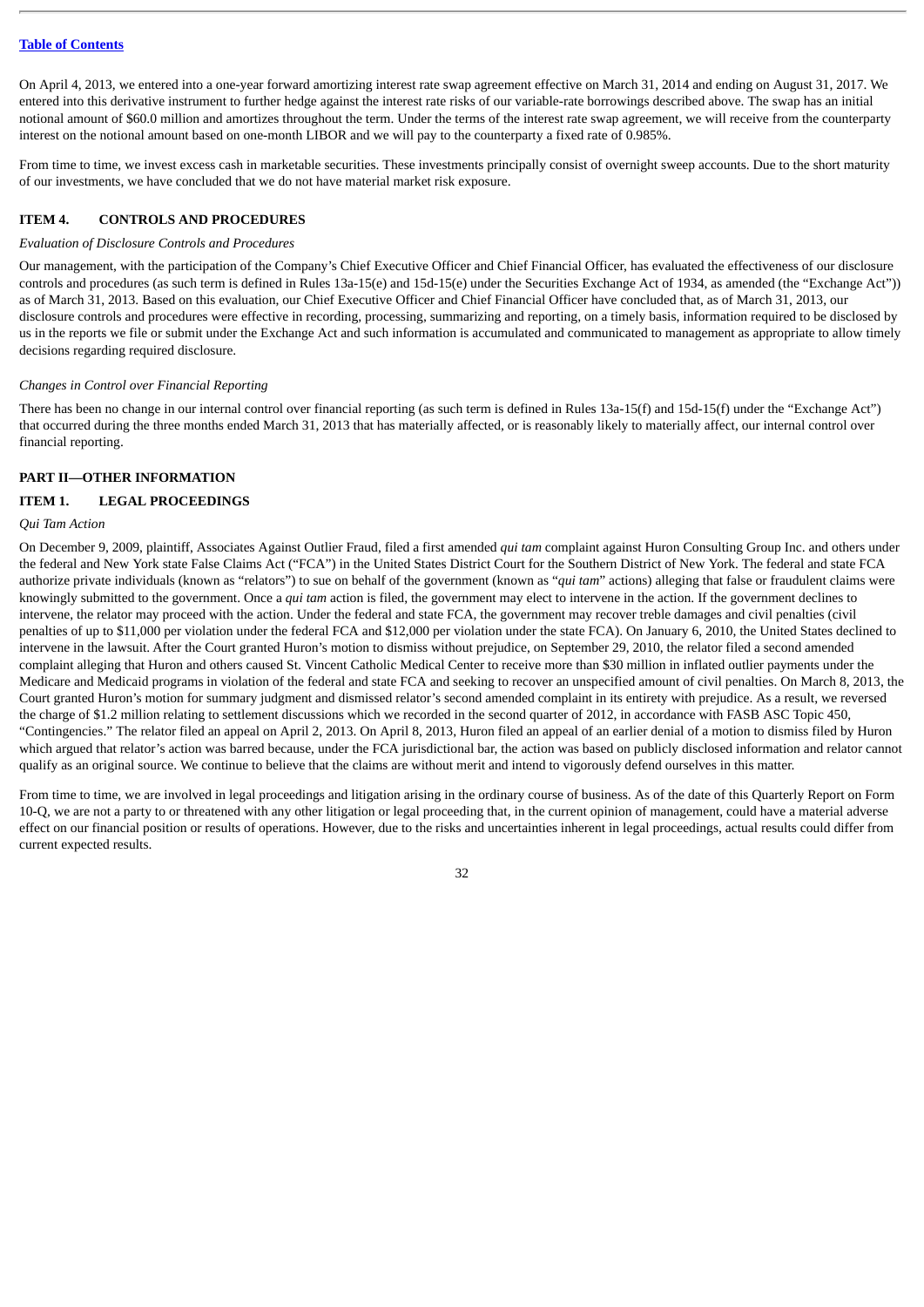### <span id="page-34-0"></span>**ITEM 1A. RISK FACTORS**

See "Risk Factors" in our 2012 Annual Report on Form 10-K for a complete description of the material risks we face.

### <span id="page-34-1"></span>**ITEM 2. UNREGISTERED SALES OF EQUITY SECURITIES AND USE OF PROCEEDS**

Our 2012 Omnibus Incentive Plan and our 2004 Omnibus Stock Plan, which was replaced by the 2012 Omnibus Incentive Plan, permit the netting of common stock upon vesting of restricted stock awards to satisfy individual tax withholding requirements. During the quarter ended March 31, 2013, we re-acquired 16,283 shares of common stock with a weighted average fair market value of \$34.69 as a result of such tax withholdings as presented in the table below. We do not have any publicly announced share repurchase plans or programs.

| <b>Period</b> | <b>Total Number of</b><br><b>Shares Withheld to</b><br><b>Satisfy Employee</b><br><b>Tax Withholding</b><br>Requirements |   | Weighted<br><b>Average Fair</b><br><b>Market Value</b><br>Per Share<br>Withheld | <b>Total Number of</b><br><b>Shares Purchased</b><br>as Part of Publicly<br><b>Announced Plans</b><br>or Programs | Maximum<br><b>Number of Shares</b><br>that May Yet Be<br><b>Purchased Under</b><br>the Plans or<br>Programs |
|---------------|--------------------------------------------------------------------------------------------------------------------------|---|---------------------------------------------------------------------------------|-------------------------------------------------------------------------------------------------------------------|-------------------------------------------------------------------------------------------------------------|
| January 2013  | 11.319                                                                                                                   | D | 33.29                                                                           | N/A                                                                                                               | N/A                                                                                                         |
| February 2013 | 1.214                                                                                                                    | S | 35.45                                                                           | N/A                                                                                                               | N/A                                                                                                         |
| March 2013    | 3,750                                                                                                                    |   | 38.67                                                                           | N/A                                                                                                               | N/A                                                                                                         |
| Total         | 16,283                                                                                                                   |   | 34.69                                                                           | N/A                                                                                                               | N/A                                                                                                         |

N/A – Not applicable.

### <span id="page-34-2"></span>**ITEM 3. DEFAULTS UPON SENIOR SECURITIES**

None.

#### <span id="page-34-3"></span>**ITEM 4. MINE SAFETY DISCLOSURES**

Not applicable.

### <span id="page-34-4"></span>**ITEM 5. OTHER INFORMATION**

None.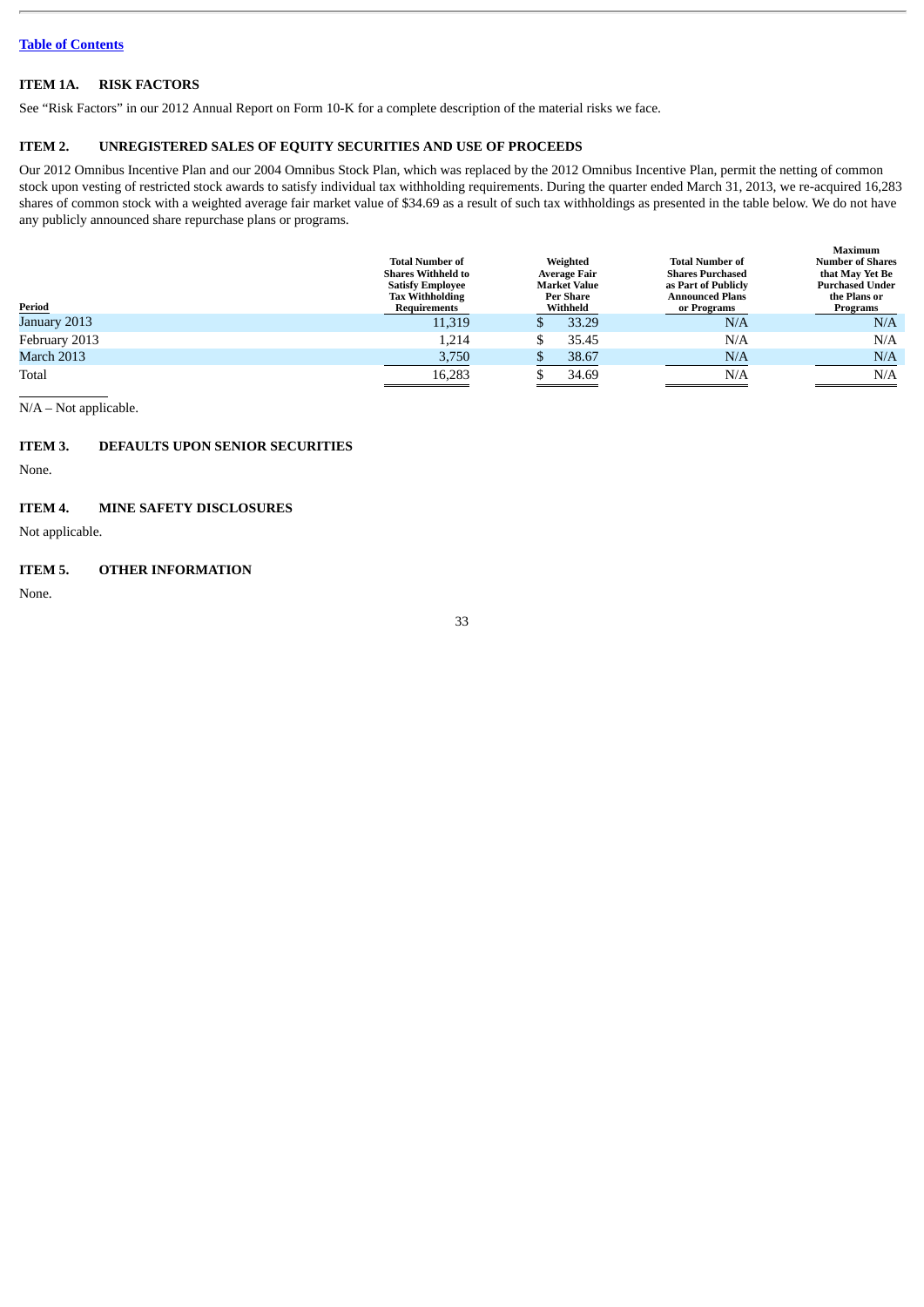### <span id="page-35-0"></span>**ITEM 6. EXHIBITS**

(a) The following exhibits are filed as part of this Quarterly Report on Form 10-Q.

| Exhibit<br><b>Number</b> | <b>Exhibit Description</b>                                                                                                                                      | Filed<br>here-<br>with | <b>Incorporated by Reference</b> |                  |         |                       |
|--------------------------|-----------------------------------------------------------------------------------------------------------------------------------------------------------------|------------------------|----------------------------------|------------------|---------|-----------------------|
|                          |                                                                                                                                                                 |                        | Form                             | Period<br>Ending | Exhibit | <b>Filing</b><br>Date |
| 31.1                     | Certification of the Chief Executive Officer, pursuant to Rule $13a-14(a)/15d-14(a)$ , as adopted<br>pursuant to Section 302 of the Sarbanes-Oxley Act of 2002. | X                      |                                  |                  |         |                       |
| 31.2                     | Certification of the Chief Financial Officer, pursuant to Rule 13a-14(a)/15d-14(a), as adopted<br>pursuant to Section 302 of the Sarbanes-Oxley Act of 2002.    | X                      |                                  |                  |         |                       |
| 32.1                     | Certification of the Chief Executive Officer, pursuant to 18 U.S.C. Section 1350, as adopted<br>pursuant to Section 906 of the Sarbanes-Oxley Act of 2002.      | X                      |                                  |                  |         |                       |
| 32.2                     | Certification of the Chief Financial Officer, pursuant to 18 U.S.C. Section 1350, as adopted<br>pursuant to Section 906 of the Sarbanes-Oxley Act of 2002.      | X                      |                                  |                  |         |                       |
| 101.INS                  | <b>XBRL Instance Document</b>                                                                                                                                   | X                      |                                  |                  |         |                       |
| 101.SCH                  | XBRL Taxonomy Extension Schema Document                                                                                                                         | X                      |                                  |                  |         |                       |
| 101.CAL                  | XBRL Taxonomy Extension Calculation Linkbase Document                                                                                                           | X                      |                                  |                  |         |                       |
| 101.LAB                  | XBRL Taxonomy Extension Label Linkbase Document                                                                                                                 | X                      |                                  |                  |         |                       |
| 101.PRE                  | XBRL Taxonomy Extension Presentation Linkbase Document                                                                                                          | X                      |                                  |                  |         |                       |
| 101.DEF                  | XBRL Taxonomy Extension Definition Linkbase Document                                                                                                            | X                      |                                  |                  |         |                       |
|                          | 34                                                                                                                                                              |                        |                                  |                  |         |                       |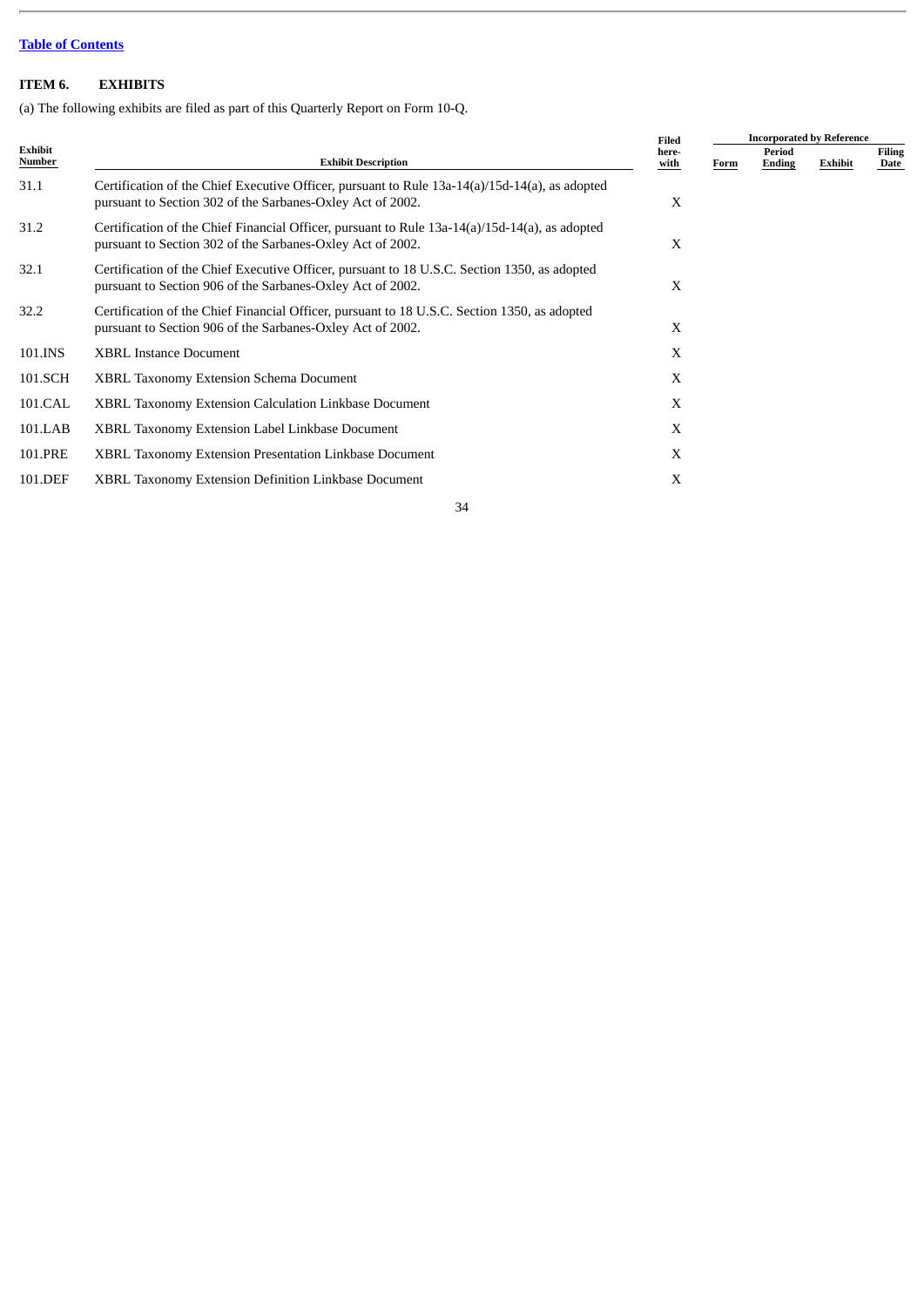### **SIGNATURE**

<span id="page-36-0"></span>Pursuant to the requirements of the Securities Exchange Act of 1934, the registrant has duly caused this report to be signed on its behalf by the undersigned thereunto duly authorized.

Huron Consulting Group Inc.

(Registrant)

Date: April 26, 2013 /s/ C. Mark Hussey

C. Mark Hussey

Executive Vice President, Chief Financial Officer and Treasurer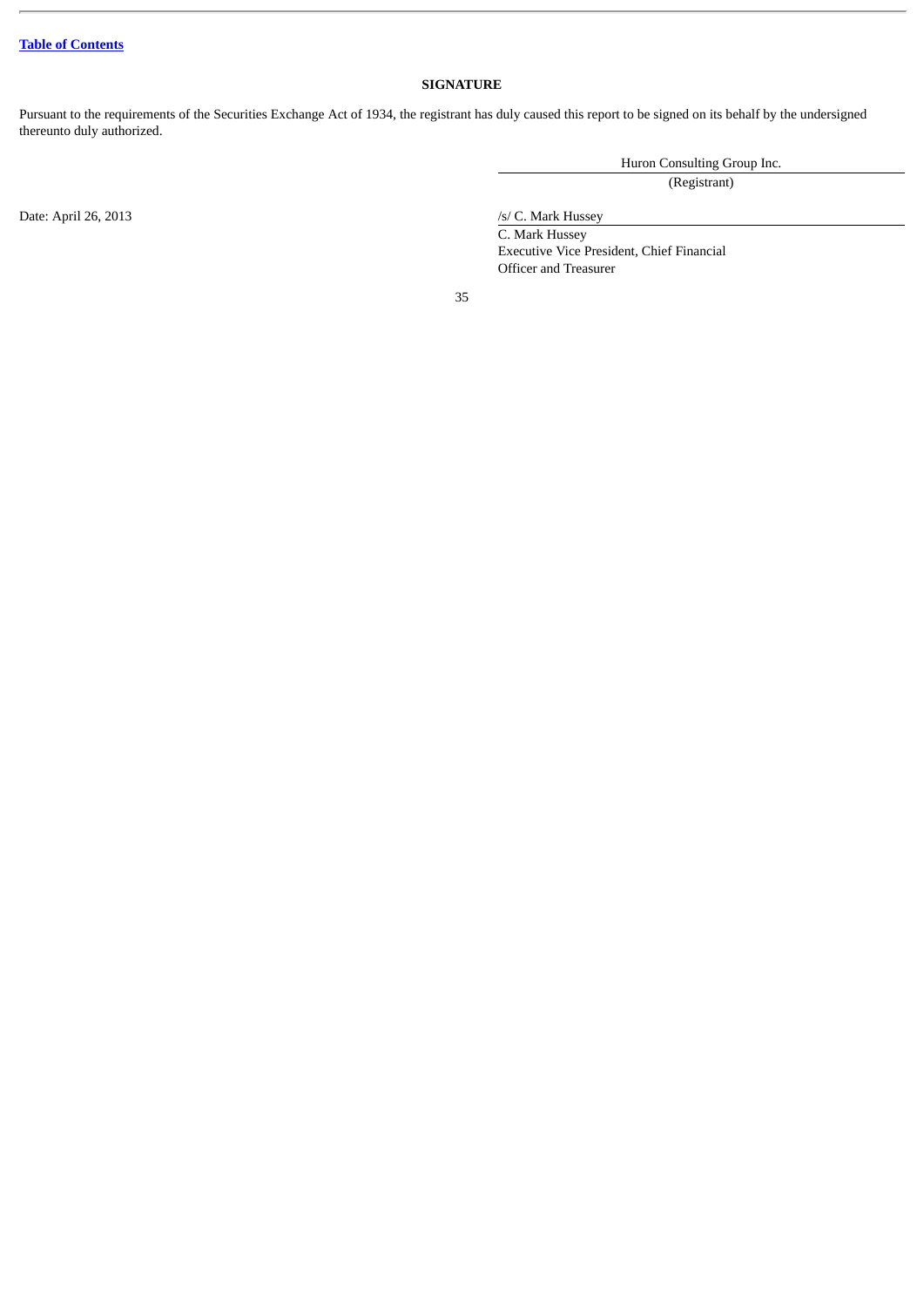### **CERTIFICATION OF THE CHIEF EXECUTIVE OFFICER, PURSUANT TO RULE 13a-14(a)/15d-14(a), AS ADOPTED PURSUANT TO SECTION 302 OF THE SARBANES-OXLEY ACT OF 2002**

I, James H. Roth, certify that:

- 1. I have reviewed this Quarterly Report on Form 10-Q of Huron Consulting Group Inc.;
- 2. Based on my knowledge, this report does not contain any untrue statement of a material fact or omit to state a material fact necessary to make the statements made, in light of the circumstances under which such statements were made, not misleading with respect to the period covered by this report;
- 3. Based on my knowledge, the financial statements, and other financial information included in this report, fairly present in all material respects the financial condition, results of operations and cash flows of the registrant as of, and for, the periods presented in this report;
- 4. The registrant's other certifying officer and I are responsible for establishing and maintaining disclosure controls and procedures (as defined in Exchange Act Rules 13a-15(e) and 15d-15(e)) and internal control over financial reporting (as defined in Exchange Act Rules 13a-15(f) and 15d-15(f)) for the registrant and have:
	- a) Designed such disclosure controls and procedures, or caused such disclosure controls and procedures to be designed under our supervision, to ensure that material information relating to the registrant, including its consolidated subsidiaries, is made known to us by others within those entities, particularly during the period in which this report is being prepared;
	- b) Designed such internal control over financial reporting, or caused such internal control over financial reporting to be designed under our supervision, to provide reasonable assurance regarding the reliability of financial reporting and the preparation of financial statements for external purposes in accordance with generally accepted accounting principles;
	- c) Evaluated the effectiveness of the registrant's disclosure controls and procedures and presented in this report our conclusions about the effectiveness of the disclosure controls and procedures, as of the end of the period covered by this report based on such evaluation; and
	- d) Disclosed in this report any change in the registrant's internal control over financial reporting that occurred during the registrant's most recent fiscal quarter (the registrant's fourth fiscal quarter in the case of an annual report) that has materially affected, or is reasonably likely to materially affect, the registrant's internal control over financial reporting; and
- 5. The registrant's other certifying officer and I have disclosed, based on our most recent evaluation of internal control over financial reporting, to the registrant's auditors and the audit committee of the registrant's board of directors (or persons performing the equivalent functions):
	- a) All significant deficiencies and material weaknesses in the design or operation of internal control over financial reporting which are reasonably likely to adversely affect the registrant's ability to record, process, summarize and report financial information; and
	- b) Any fraud, whether or not material, that involves management or other employees who have a significant role in the registrant's internal control over financial reporting.

Date: April 26, 2013 By: /s/ James H. Roth

James H. Roth President and Chief Executive Officer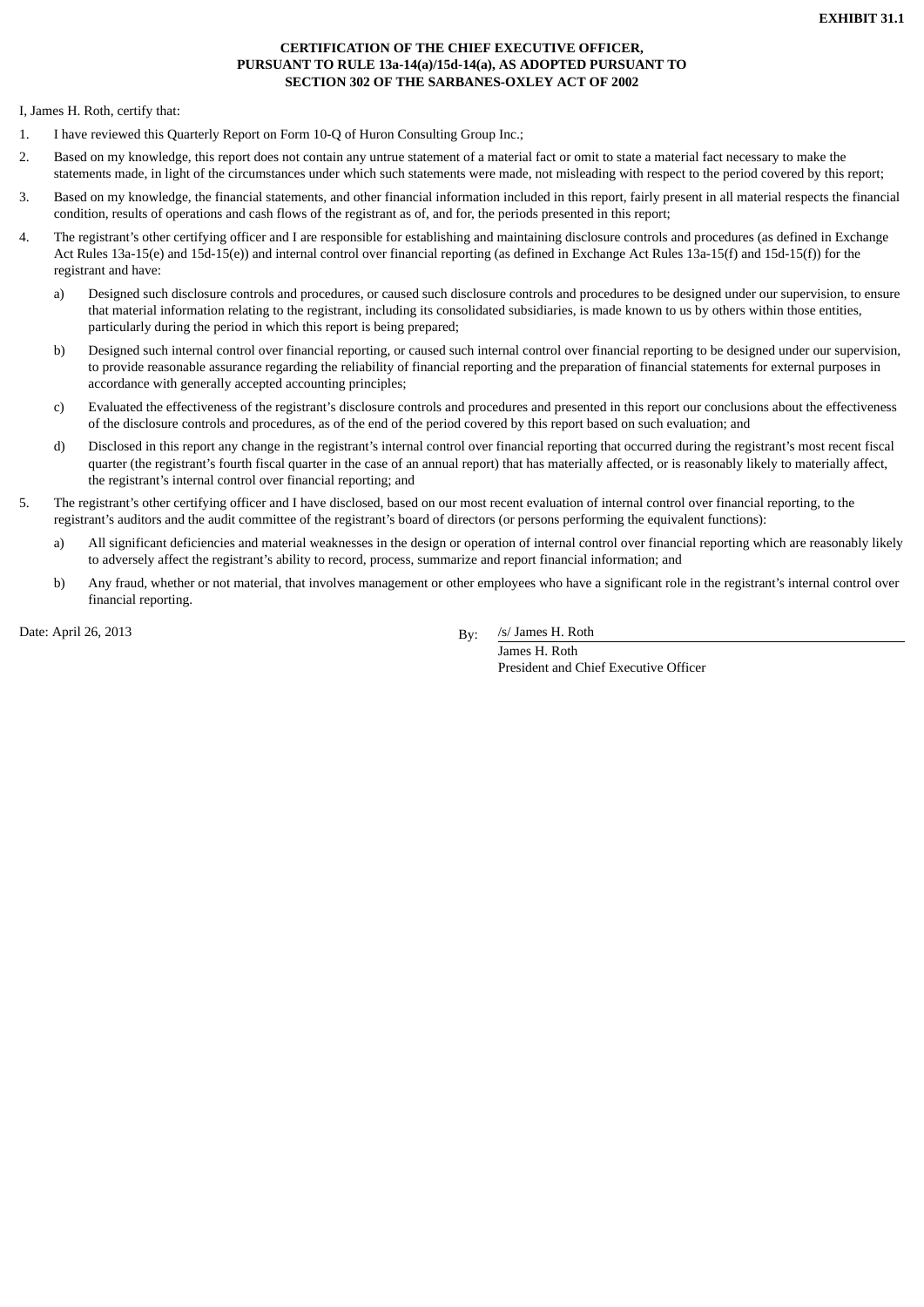### **CERTIFICATION OF THE CHIEF FINANCIAL OFFICER, PURSUANT TO RULE 13a-14(a)/15d-14(a), AS ADOPTED PURSUANT TO SECTION 302 OF THE SARBANES-OXLEY ACT OF 2002**

I, C. Mark Hussey, certify that:

- 1. I have reviewed this Quarterly Report on Form 10-Q of Huron Consulting Group Inc.;
- 2. Based on my knowledge, this report does not contain any untrue statement of a material fact or omit to state a material fact necessary to make the statements made, in light of the circumstances under which such statements were made, not misleading with respect to the period covered by this report;
- 3. Based on my knowledge, the financial statements, and other financial information included in this report, fairly present in all material respects the financial condition, results of operations and cash flows of the registrant as of, and for, the periods presented in this report;
- 4. The registrant's other certifying officer and I are responsible for establishing and maintaining disclosure controls and procedures (as defined in Exchange Act Rules 13a-15(e) and 15d-15(e)) and internal control over financial reporting (as defined in Exchange Act Rules 13a-15(f) and 15d-15(f)) for the registrant and have:
	- a) Designed such disclosure controls and procedures, or caused such disclosure controls and procedures to be designed under our supervision, to ensure that material information relating to the registrant, including its consolidated subsidiaries, is made known to us by others within those entities, particularly during the period in which this report is being prepared;
	- b) Designed such internal control over financial reporting, or caused such internal control over financial reporting to be designed under our supervision, to provide reasonable assurance regarding the reliability of financial reporting and the preparation of financial statements for external purposes in accordance with generally accepted accounting principles;
	- c) Evaluated the effectiveness of the registrant's disclosure controls and procedures and presented in this report our conclusions about the effectiveness of the disclosure controls and procedures, as of the end of the period covered by this report based on such evaluation; and
	- d) Disclosed in this report any change in the registrant's internal control over financial reporting that occurred during the registrant's most recent fiscal quarter (the registrant's fourth fiscal quarter in the case of an annual report) that has materially affected, or is reasonably likely to materially affect, the registrant's internal control over financial reporting; and
- 5. The registrant's other certifying officer and I have disclosed, based on our most recent evaluation of internal control over financial reporting, to the registrant's auditors and the audit committee of the registrant's board of directors (or persons performing the equivalent functions):
	- a) All significant deficiencies and material weaknesses in the design or operation of internal control over financial reporting which are reasonably likely to adversely affect the registrant's ability to record, process, summarize and report financial information; and
	- b) Any fraud, whether or not material, that involves management or other employees who have a significant role in the registrant's internal control over financial reporting.

Date: April 26, 2013 By: /s/ C. Mark Hussey

C. Mark Hussey Executive Vice President, Chief Financial Officer and Treasurer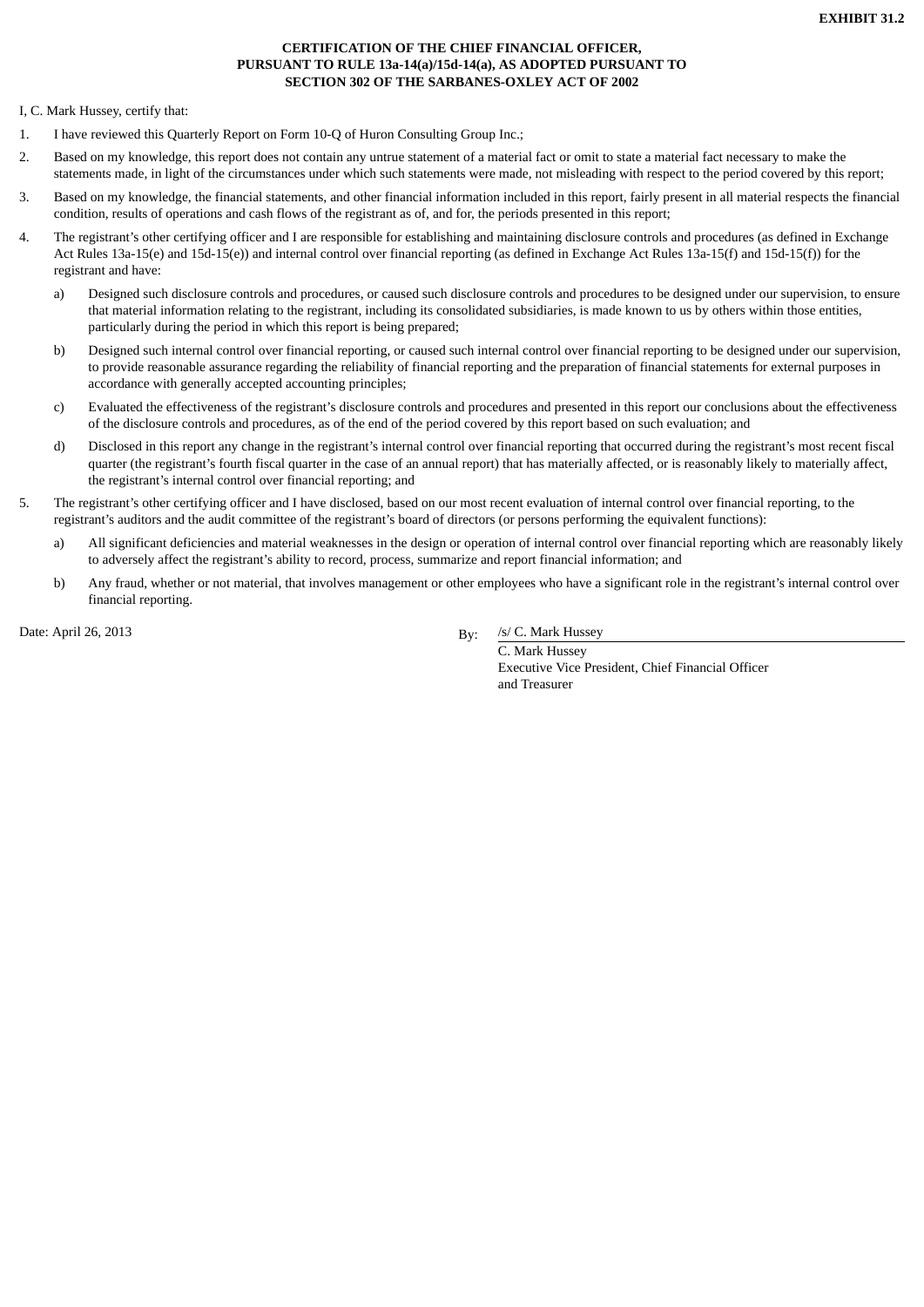### **CERTIFICATION OF THE CHIEF EXECUTIVE OFFICER, PURSUANT TO 18 U.S.C. SECTION 1350, AS ADOPTED PURSUANT TO SECTION 906 OF THE SARBANES-OXLEY ACT OF 2002**

In connection with the Quarterly Report of Huron Consulting Group Inc. (the "Company") on Form 10-Q for the quarter ended March 31, 2013 as filed with the Securities and Exchange Commission on the date hereof (the "Report"), I, James H. Roth, President and Chief Executive Officer of the Company, hereby certify, pursuant to 18 U.S.C. Section 1350, as adopted pursuant to Section 906 of the Sarbanes-Oxley Act of 2002, that to the best of my knowledge:

- 1. The Report fully complies with the requirements of Section 13(a) or 15(d) of the Securities Exchange Act of 1934; and
- 2. The information contained in the Report fairly presents, in all material respects, the financial condition and results of operations of the Company for the periods presented therein.

Date: April 26, 2013 By: /s/ James H. Roth

James H. Roth President and Chief Executive Officer

A signed original of this written statement required by Section 906, or other document authenticating, acknowledging, or otherwise adopting the signature that appears in typed form within the electronic version of this written statement required by Section 906, has been provided to the Company and will be retained by the Company and furnished to the Securities and Exchange Commission or its staff upon request.

The foregoing certification is being furnished to the Securities and Exchange Commission as an exhibit to the Form 10-Q and shall not be considered filed as part of the Form 10-Q.